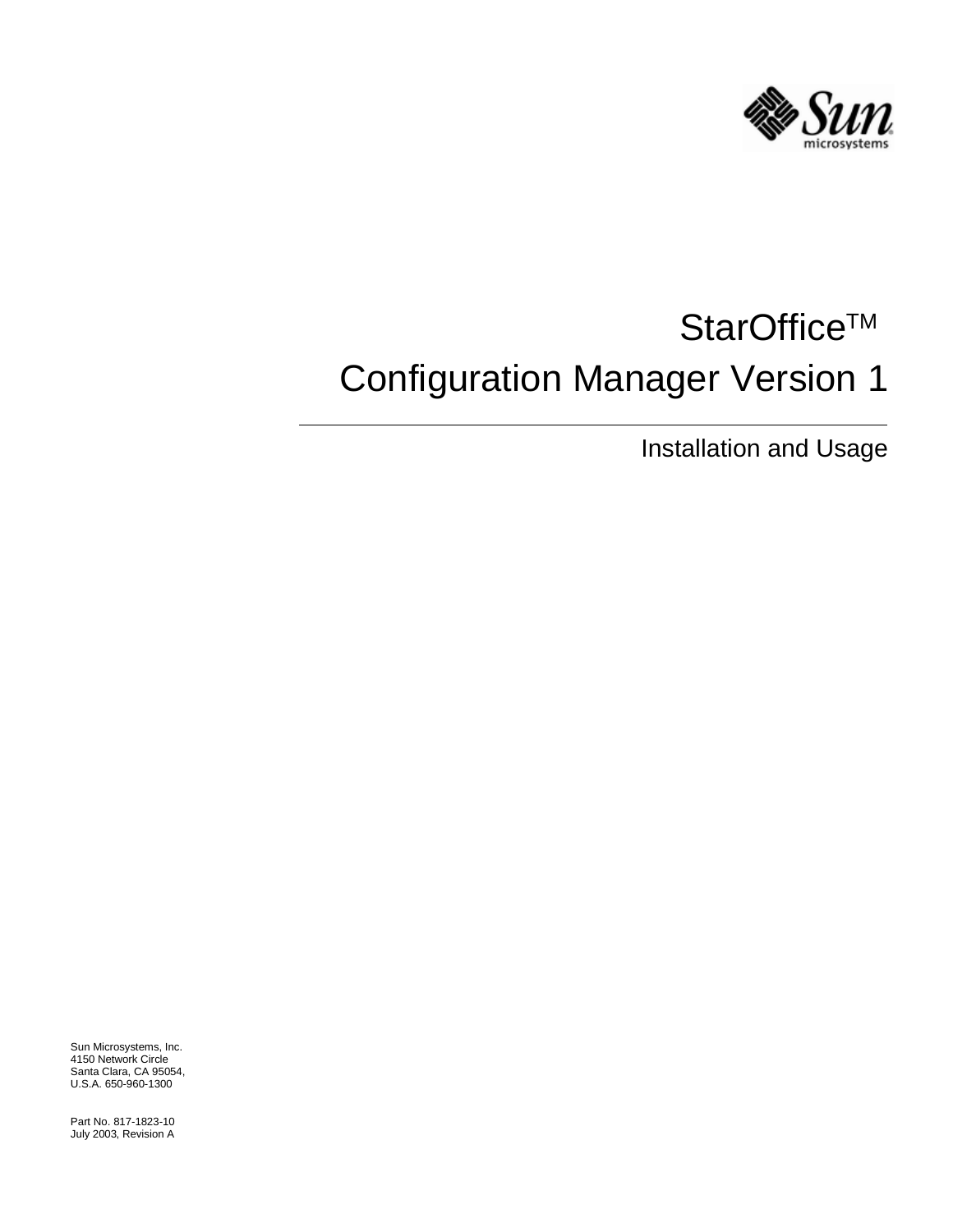**Copyright © 2003 Sun Microsystems, Inc., 4150 Network Circle, Santa Clara, California 95054. , U.S.A. All rights reserved.**

Sun Microsystems, Inc. has intellectual property rights relating to technology embodied in the product that is described in this document. In particular, and without limitation, these intellectual property rights may include one or more of the U.S. patents listed at http://www.sun.com/patents and one or more additional patents or pending patent applications in the U.S. and in other countries.

This document and the product to which it pertains are distributed under licenses restricting their use, copying, distribution, and decompilation. No part of the product or of this document may be reproduced in any form by any means without prior written authorization of Sun and its licensors, if any.

Third-party software, including font technology, is copyrighted and licensed from Sun suppliers.

This product is based in part on the work of the Independent JPEG Group and The FreeType Project.

Portions Copyright 2000 SuSE, Inc. Word for Word Copyright © 1996 Inso Corp. International CorrectSpell spelling correction system Copyright © 1995 by Lernout & Hauspie Speech Products N.V. All rights reserved.

Sun, Sun Microsystems, the Sun logo, Java, Solaris, StarOffice, the Butterfly logo, the Solaris logo, and the StarOffice logo are trademarks or registered trademarks of Sun Microsystems, Inc. in the U.S. and other countries.

UNIX is a registered trademark in the U.S. and in other countries, exclusively licensed through X/Open Company, Ltd. Screen Beans and Screen Beans clipart characters are registered trademarks of A Bit Better Corporation.

Federal Acquisitions: Commercial Software - Government Users Subject to Standard License Terms and Conditions.

DOCUMENTATION IS PROVIDED "AS IS" AND ALL EXPRESS OR IMPLIED CONDITIONS, REPRESENTATIONS AND WARRANTIES, INCLUDING ANY IMPLIED WARRANTY OF<br>MERCHANTABILITY, FITNESS FOR FOR A PARTICULAR PURPOSE OR NON-INFRINGEMENT, ARE DISC HELD TO BE LEGALLY INVALID.

#### **Copyright © 2003 Sun Microsystems, Inc., 4150 Network Circle, Santa Clara, California 95054, Etats-Unis. Tous droits réservés.**

Sun Microsystems, Inc. a les droits de propriété intellectuels relatants à la technologie incorporée dans ce produit. En particulier, et sans la limitation, ces droits de propriété intellectuels peuvent inclure un ou plus des brevets américains énumérés à http://www.sun.com/patents et un ou les brevets plus supplémentaires ou les applications de brevet en attente dans les Etats -<br>Unis et les autres pays.

Ce produit ou document est protégé par un copyright et distribué avec des licences qui en restreignent l'utilisation, la copie, la distribution, et la décompilation. Aucune partie de ce produit ou document ne peut être reproduite sous aucune forme, par quelque moyen que ce soit, sans l'autorisation préalable et écrite de Sun et de ses bailleurs de licence, s'il y ena.

Le logiciel détenu par des tiers, et qui comprend la technologie relative aux polices de caractères, est protégé par un copyright et licencié par des fournisseurs de Sun.

Ce produit repose en partie sur le travail de l'Independent JPEG Group et de The FreeType Project.

Portions Copyright 2000 SuSE, Inc. Word for Word Copyright © 1996 Inso Corp. Système de correction orthographique International CorrectSpell Copyright © 1995 de Lernout & Hauspie Speech Products N.V. Tous droits réservés.

Sun, Sun Microsystems, le logo Sun, Java, Solaris, StarOffice, le logo Butterfly, le logo Solaris et le logo StarOffice sont des marques de fabrique ou des marques déposées de Sun Microsystems, Inc. aux Etats-Unis et dans d'autres pays.

UNIX est une marque déposée aux Etats-Unis et dans d'autres pays et licenciée exlusivement par X/Open Company, Ltd.

Les Screen Beans et les objets graphiques prédessinés Screen Beans sont des marques déposées de A Bit Better Corporation.

Acquisitions fédérales : logiciel commercial ; les utilisateurs gouvernementaux sont soumis aux conditions générales standard de la licence.

LA DOCUMENTATION est fournie « TELLE QUELLE » et TOUTES LES CONDITIONS, REPRÉSENTATIONS ET GARANTIES EXPRESSES OU TACITES, Y COMPRIS TOUTE GARANTIE TACITE CONCERNANT LA QUALITÉ MARCHANDE, L'APTITUDE À UN USAGE PARTICULIER OU LA NON-VIOLATION DE DROITS DE TIERS SERONT REJETÉES, EXCEPTÉ DANS LE CAS OÙ L'EXCLUSION OU LA LIMITATION DE TELLES GARANTIES NE SERAIT PAS AUTORISÉE PAR LA LÉGISLATION EN VIGUEUR.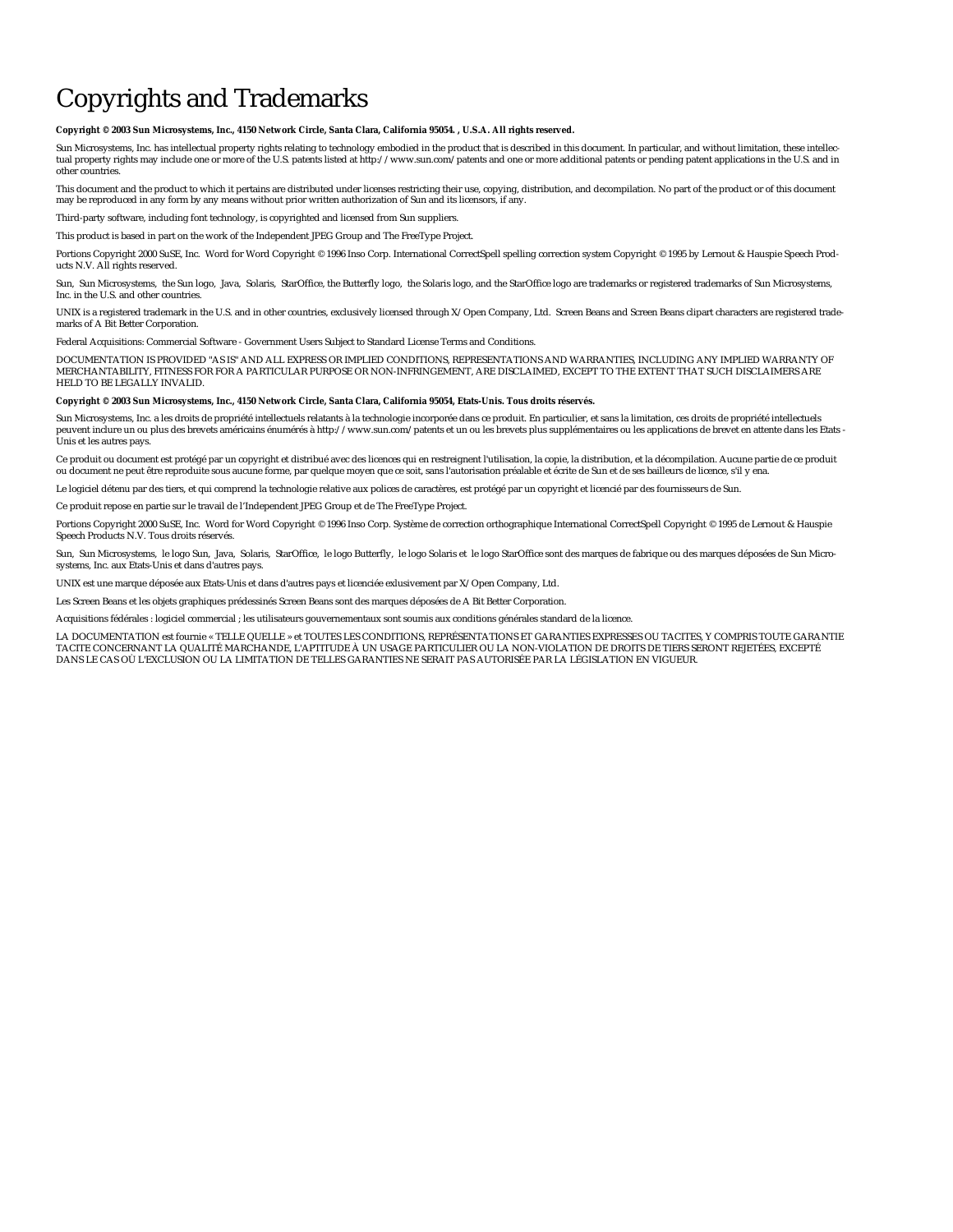# **Contents**

| 1 Introduction 5                                           |
|------------------------------------------------------------|
| Icons in the Documentation 5                               |
| 2 Concepts 7                                               |
| 3 Deployment 11                                            |
| <b>Deployment Tool</b><br>11                               |
| <b>Template Installation</b><br>- 11                       |
| <b>Extending the LDAP Server Schema</b><br>11              |
| Defining Organizational Mapping 12                         |
| Defining User Profile Mapping 13                           |
| Populating the LDAP Server 13                              |
| <b>Enabling StarOffice for Central Configuration</b><br>15 |
| LDAP Related Settings<br>15                                |
| Permission Settings 16                                     |
| <b>Authentication Settings</b> 17                          |
| SunTM ONE Directory Server Plug-ins<br>17                  |
| Steps for Loading Sun ONE Directory Server Plug-ins<br>18  |
| <b>Response File For Central Configuration 20</b>          |
| 4 Installation 23                                          |
| <b>General Installation Tips</b><br>- 23                   |
| Required Knowledge and Recommendations<br>23               |
| <b>System Requirements</b><br>- 23                         |
| Contents of the Installation CD<br>- 24                    |
| Preparing the Installation from CD 24                      |
| <b>Installation Requirements</b><br>25                     |
| <b>LDAP Server Requirements</b> 25                         |
| <b>Application Server Requirements</b> 25                  |
| <b>Browser Requirements</b><br>25                          |
| Kerberos 25                                                |
| RedHat Linux 8<br>25                                       |
| <b>Starting the Installation</b><br>26                     |
| Installing from CD under Unix<br>26                        |
| <b>Installing from CD under Windows</b><br>26              |
| The Setup Procedure<br>27                                  |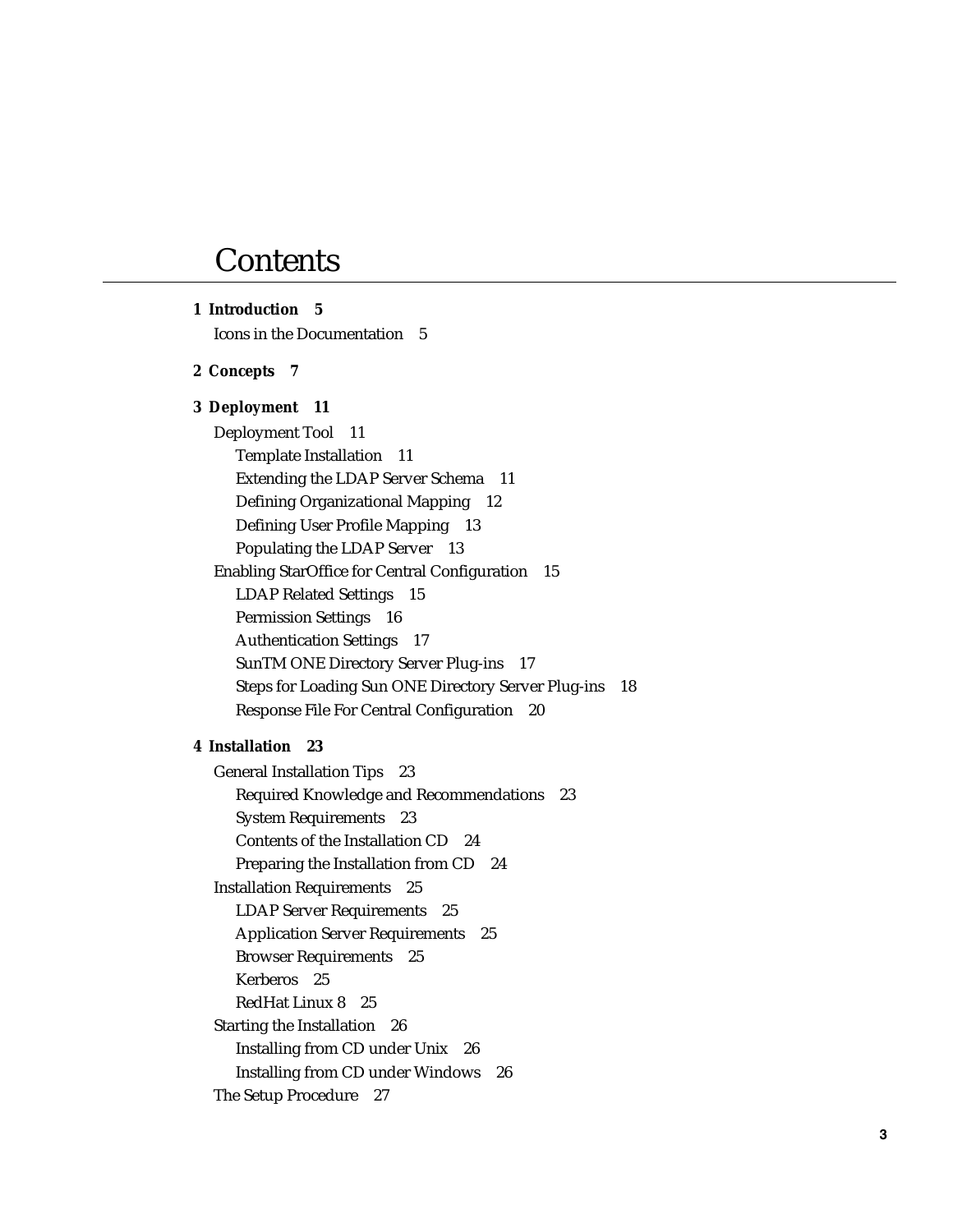Welcome 27 Important Information 27 License Agreement 27 Web Server 28 Java™ Setup Dialog 29 LDAP Directory Server 30 Copying the Files 31 Concluding the Installation 31

#### **5 Usage 33**

Login 33 User Interface 34 Navigation Pane 34 Hierarchical Relationships 34 Identity Navigation 36 Changing Role Priorities 37 Search 37 Content Pane 38 Navigation in the Content Pane 39 Changing the Locale 40 Setting Preferences 40 Generic Editing Tab Page 41 Performing an Action on an Item or Property 43 Adding Items 44 Removing Items 44 Specific Editing Tab Pages 44 Logout 49 Help 49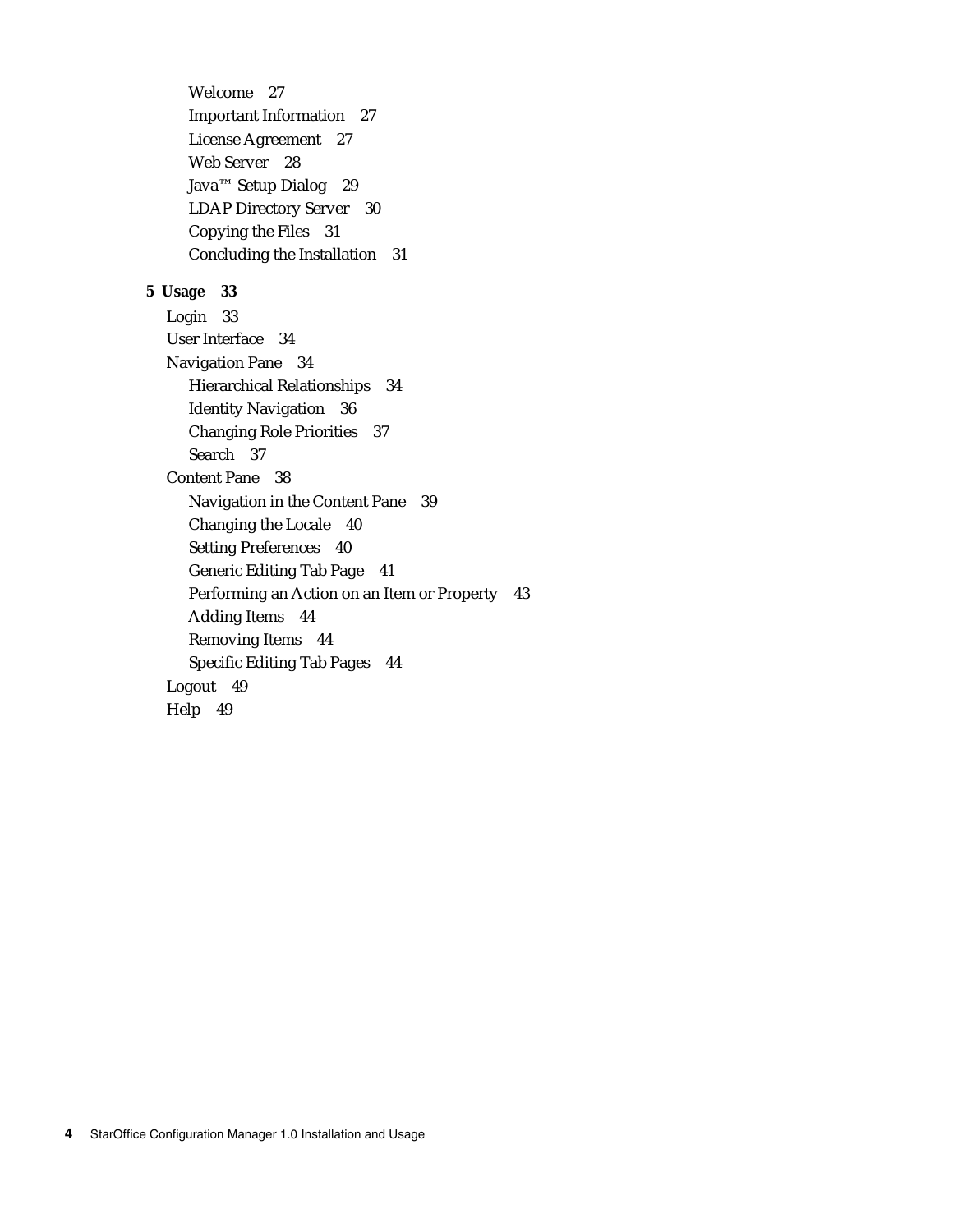# **Introduction**

# Icons in the Documentation

There are three icons used to call your attention to additional helpful information.



The "Important!" icon points out important information regarding data and system security.



The "Note" icon points out extra information: for example, alternative ways to reach a certain goal.



The "Tip" icon points out tips for working with the program in a more efficient manner.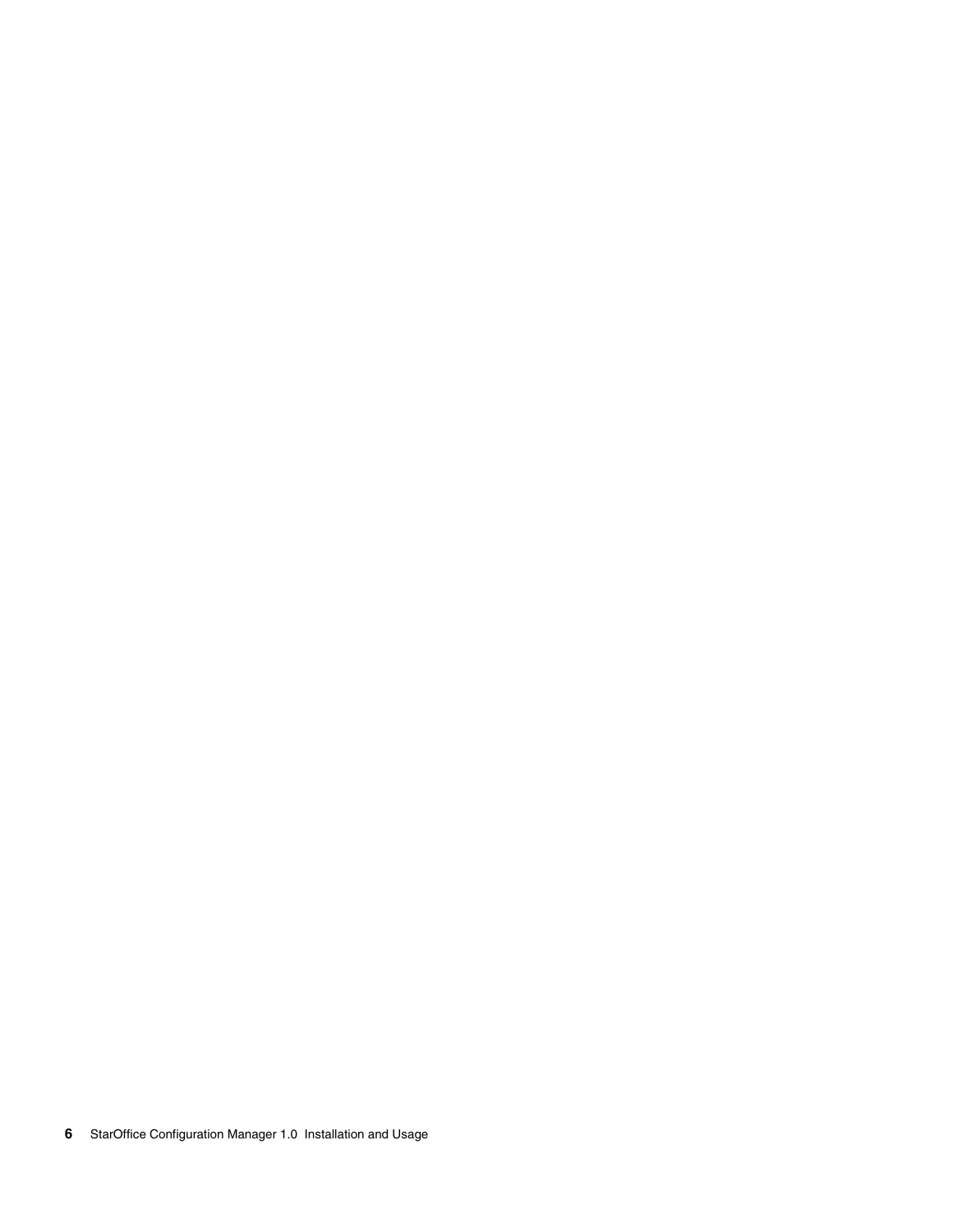### **Concepts**

The StarOffice<sup>TM</sup> Configuration Manager provides the ability to view or change the settings found in an organization's StarOffice Enterprise configuration using an LDAP directory, instead of having to manage configurable settings on each machine locally. The knowledge of how the configuration data is organized is crucial for the usage of the SCM.

The configuration data is organized in two structures:

The first structure is an (in most cases, already existing) LDAP structure, which is an organizational structure consisting of entities, such as organizations, roles, and users, that reflect aspects of your company.

The second structure is the StarOffice configuration structure, consisting of elements that may contain configuration settings. On the highest level, elements are organized in components, with each component representing elements associated with a specific application (for instance, Star-Writer related settings). The elements are organized in a hierarchy, forming a tree, with a particular configuration setting being represented by a path.

The StarOffice configuration data integrates seamlessly into the LDAP structure facilitating hierarchical security and data management by reusing that already existing LDAP structure. This is accomplished by inserting the initial configuration structure once (called the root or default layer) and being able to store entity-specific changes of that default layer in any LDAP entity of the LDAP tree. As this StarOffice configuration trees are attached to LDAP entities an "(LDAP) tree containing (StarOffice configuration) trees" is formed.



The actual valid StarOffice configuration for any LDAP entity is obtained by merging all configuration layers, beginning with the root layer and following the LDAP hierarchy until the questioned LDAP entity is reached. A change of a StarOffice configuration setting in a layer associated with an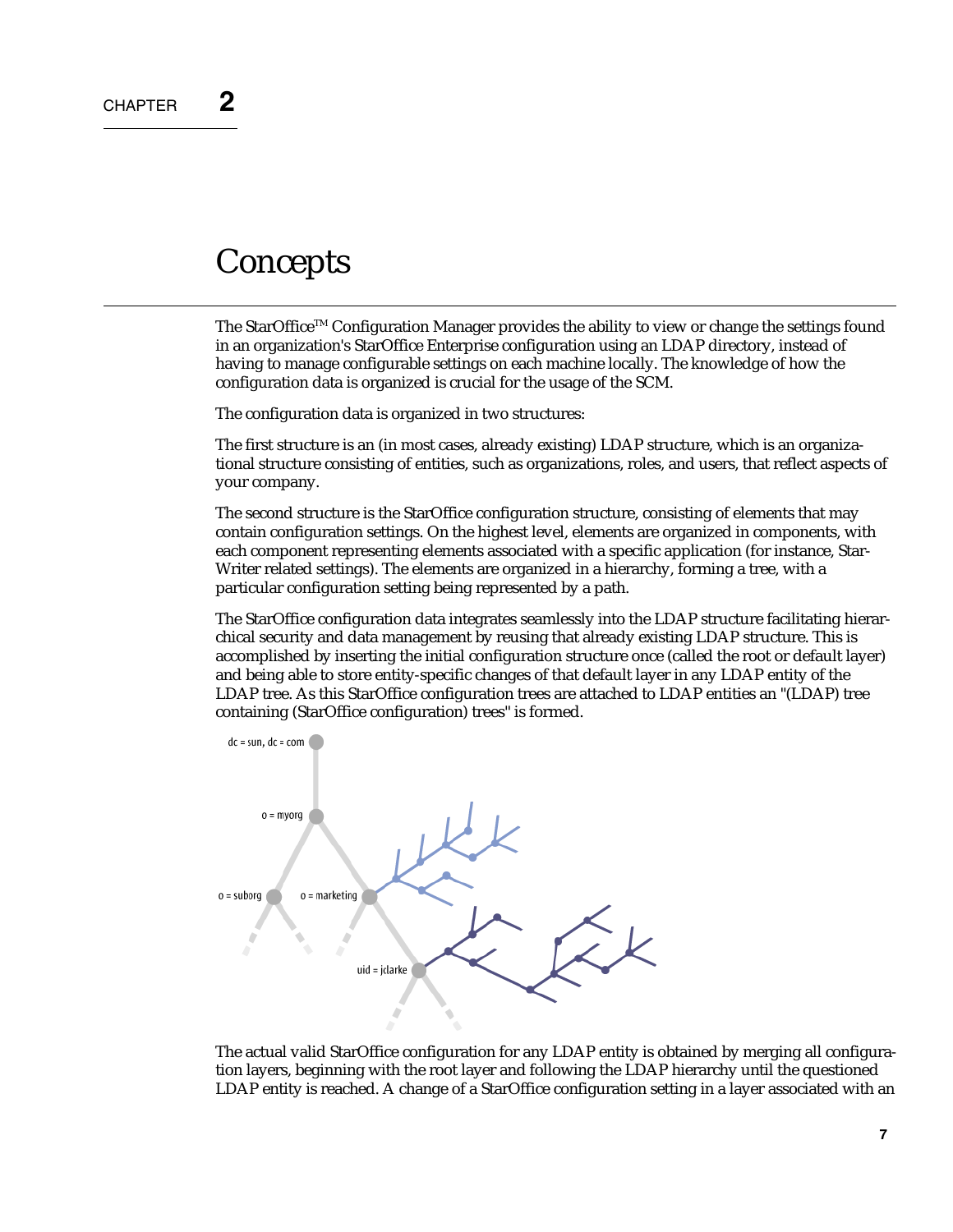LDAP entity (e.g. an organization defined as o=marketing) is inherited from all StarOffice configuration layers associated with LDAP entities (e.g. an user defined as uid=jclarke) that are in that organization – except if such a subsequent layer (e.g. uid=jclarke) defines its own setting.



This mechanism holds true not only for pure configuration data, but also for security characteristics: specifying the "protected" security attribute for one configuration setting in the layer o=marketing will make this setting in all subsequent layers read-only. Moreover the protected characteristic is inherited from all StarOffice configuration data that is below this protected setting. Thus all StarOffice configuration settings below the protected setting are protected, and all the settings in subsequent layers are read-only.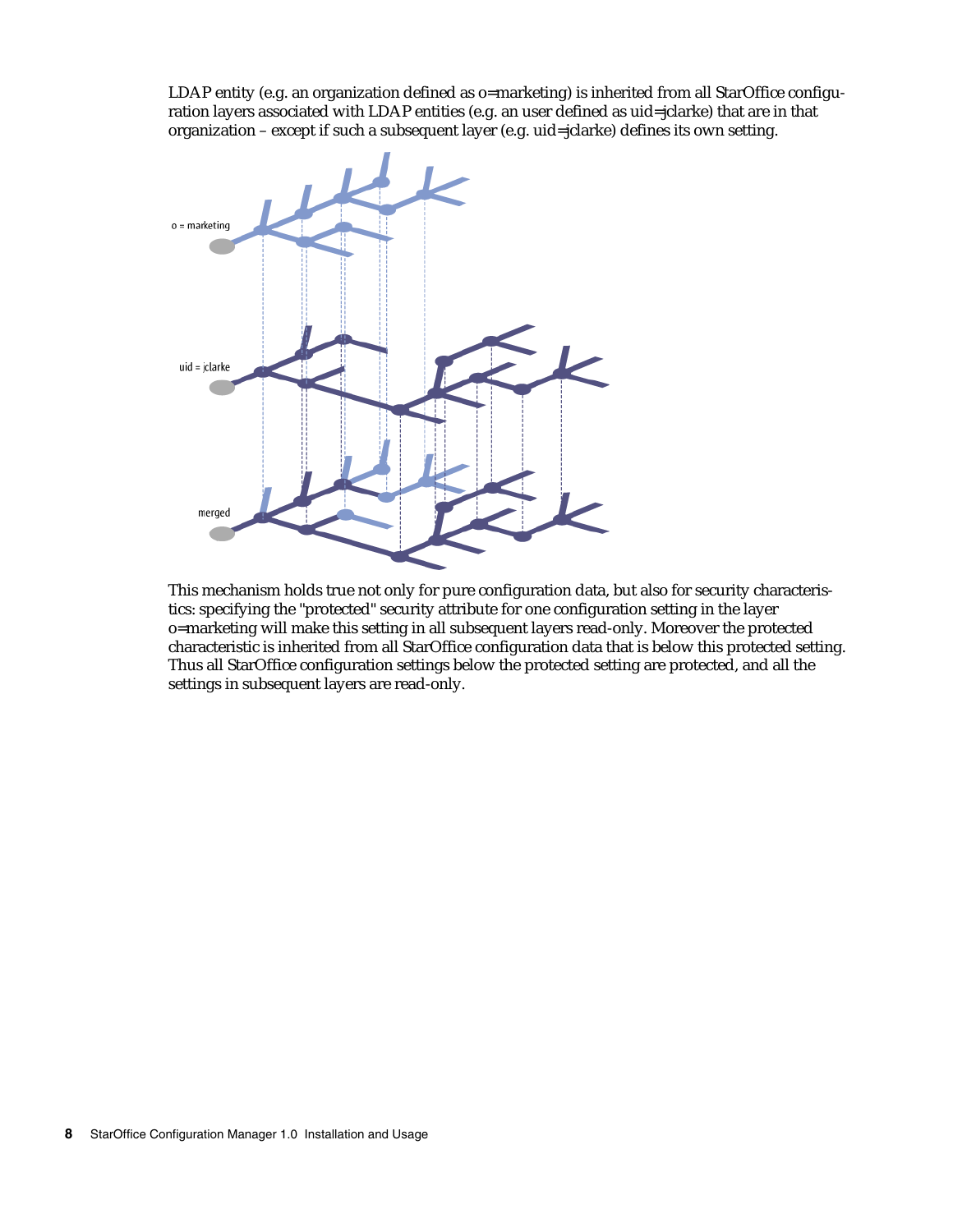

The StarOffice Configuration Manager user can traverse an organization's hierarchy, viewing and setting the configuration settings associated with any LDAP entity.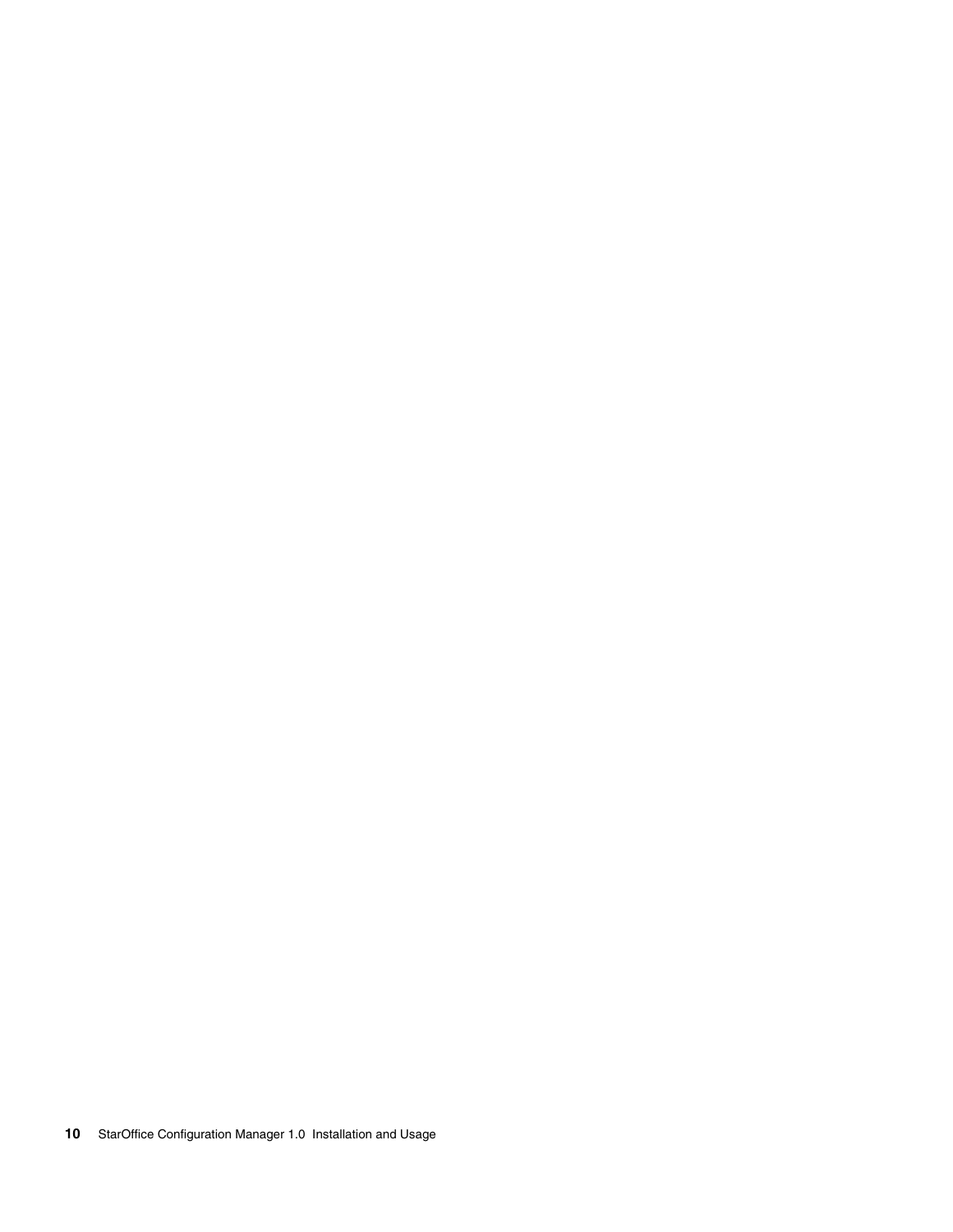# **Deployment**

# Deployment Tool

The StarOffice Configuration Manager uses Sun WebServer<sup>TM</sup> technologies, therefore it needs to be deployed in a WebServer environment. The Tomcat WebServer is provided with the StarOffice Configuration Manager installation kit.

The deployment tool is used to deploy all the configuration data found in a template installation of StarOffice to an LDAP server.

#### Template Installation

A template installation is typically a standard installation of the product, containing all modules (Writer/Calc ...) and all available locales. It will be necessary to point to this installation when running the deployment in order for all the available components to be properly initialized.

#### Extending the LDAP Server Schema

- For a Netscape<sup>TM</sup> v4.x server, it is necessary to copy the  $\infty$ -common.conf file in the configuration directory of the server (<install>/slapd-<server name>/config), and add a line in the slapd.ldbm.conf file to include the oo-common.conf file, then restart the server
- For an iPlanet<sup>TM</sup> v5.x server, it is necessary to copy the  $\infty$ -common. Ldif file in the schema directory of the server (<install>/slapd-<server name>/config/schema) and rename them to the  $XY \leq name$ . Ldif format,  $XY$  being a two-digit number greater than 50 (it is recommended to use 99 for user-defined schema extensions), then restart the server.
- For an ActiveDirectory server, it is necessary to ensure that first:
	- The user who is logged in has sufficient rights to modify the schema, meaning the user belongs to the Schema Administrators group or has been granted the rights to update the schema.
	- The schema master is writable. Schema modification is disabled by default on Windows 2000 Domain Controllers (DC). To enable schema modification on a given DC, the registry value SchemaUpdateAllowed, of type REG\_DWORD, under HKEY\_LOCAL\_MACHINE\System\CurrentControlSet\Services\NTDS\Parameters, has to exist and have a non-zero value.

Then, to extend the schema, it is necessary to run:

ldifde -i -v -f oo-common-ad.ldf -c "DC=sun, DC=com" <br/> baseDN> where <*baseDN*> is replaced with the base DN of the ActiveDirectory.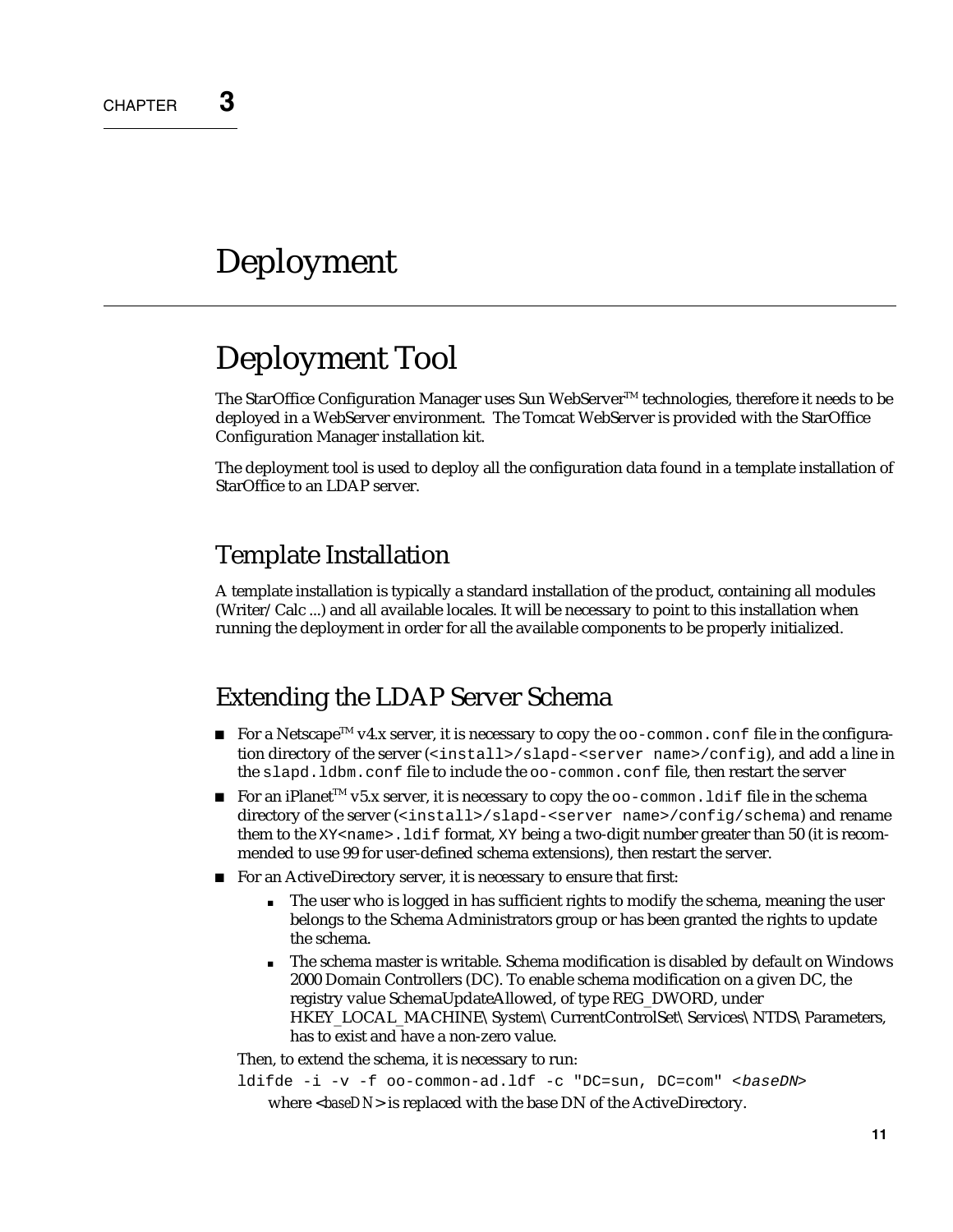

ldifde is a command line utility that is provided as part of the Windows 2000 resource kit.

The Active Directory object class used for roles (by default, "group") must be modified so that it allows the oo-prioritised-role object class as an auxiliary object class.

### Defining Organizational Mapping

Define organizational mapping by editing the meta-configuration file containing the default version of that mapping.

The following is a commented version of the default organization data mapping provided with a default installation:

```
# User entity mapping 
## Object class used to identify user entities 
User/ObjectClass=inetorgperson 
## Naming attribute used for user entities 
User/NamingAttribute=uid 
## Optional container where all user entities under an organisation 
## are stored 
User/Container=ou=People 
## Information used by outside applications to display a user in a 
## readable way (here, "LastName, FirstName")
User/DisplayNameFormat=sn, givenname 
# Role entity mapping 
## Static roles mapping 
### Object classes used to identify static roles (semi-colon separated
### list) 
Role/Static/ObjectClass=groupofuniquenames 
### Corresponding naming attributes used for static roles (list 
### aligned with the previous one)
Role/Static/NamingAttribute=cn 
### Attribute of the static role entry that contains the list of its
### members 
Role/Static/UserAttribute=uniquemember 
## Dynamic roles mapping 
### Object classes used to identify dynamic roles (semi-colon 
### separated list) 
Role/Dynamic/ObjectClass=groupofuniquenames 
### Corresponding naming attributes used for dynamic roles (list 
### aligned with the previous one) 
Role/Dynamic/NamingAttribute=cn 
### Attribute used in user entities to store the list of roles they're
### a member of 
Role/Dynamic/UserAttribute=memberof 
## Optional container where all roles under an organization are stored
Role/Container=ou=Groups 
# Organization entity mapping 
### Object classes used to identify organizations (semi-colon 
### separated list) 
Organisation/ObjectClass=organization 
### Corresponding naming attributes used for organizations (list 
### aligned with the previous one) 
Organisation/NamingAttribute=o
```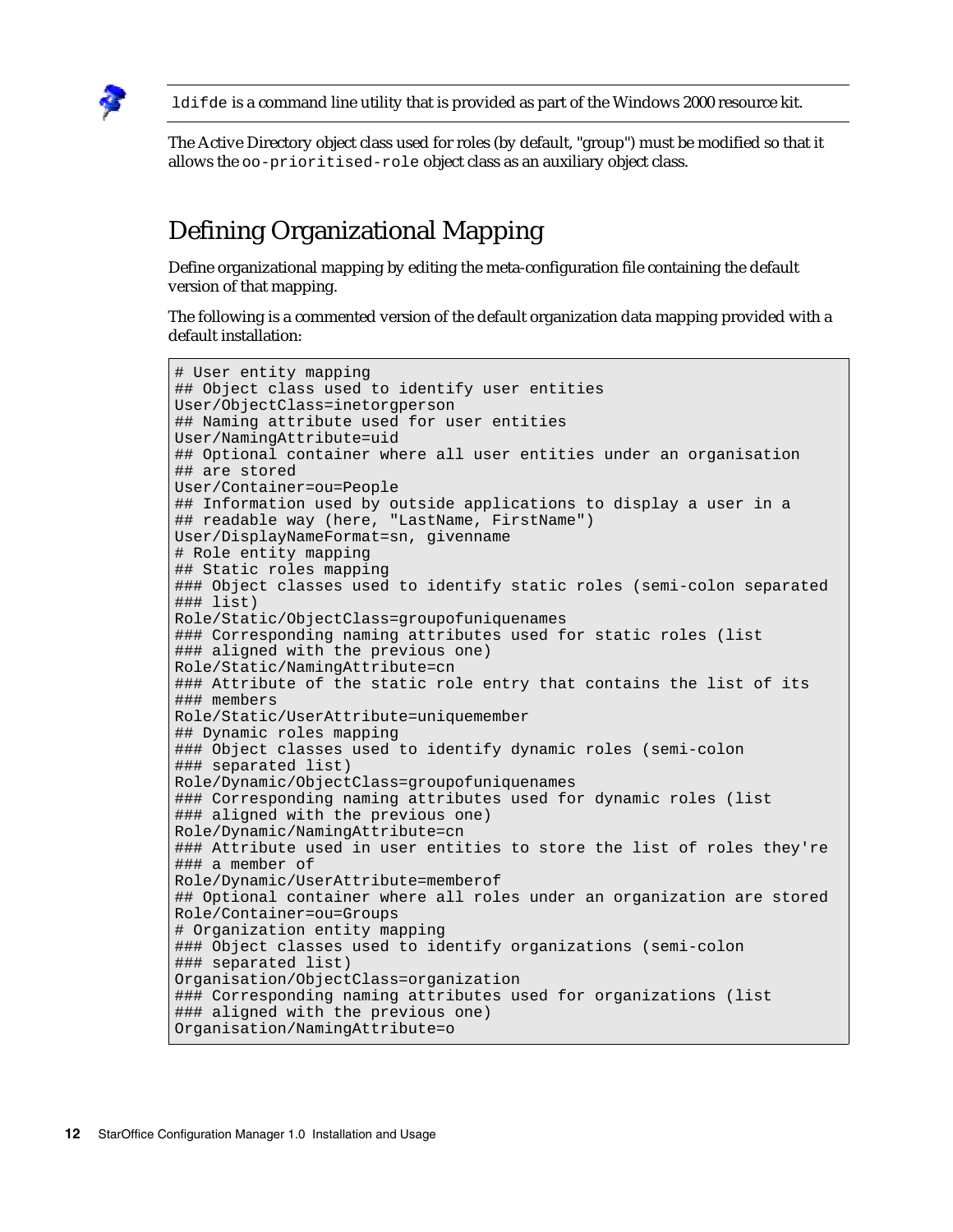### Defining User Profile Mapping

Define user profile mapping by editing the meta-configuration file containing the default version of that mapping. Each line of the file is in the format **<**User Profile Attribute>=<LDAP Attribute 1>; <LDAP Attribute 2>;...;<LDAP Attribute N**>**.

The user profile attributes list is non-modifiable, but the list of corresponding LDAP attributes can be edited to reflect which attributes are used inside the user entities to hold the personal data. The LDAP attributes are queried using the order in the list as a preference indication. For instance, **<**LDAP Attribute N**>** contents will be used for **<**User Profile Attribute**>** if all the previous LDAP attributes specified held no data.

### Populating the LDAP Server

To run the script under UNIX®, type . /deploy-reg.sh from the deployment tool product directory. To run the script under Windows, open a standard DOS prompt (other prompts might not run the script properly) and run deploy-reg.bat from the deployment tool product directory.

The syntax of the command is:

deploy-reg <SO installation path> [-host <host>] [-port <port>] [-login <login>] [-dn <dn>] [-serviceentry <serviceEntry>]

where

- <SO *installation path*> is the full path to the template installation,
- *<host>* is the LDAP server hostname, defaults to localhost,
- *<port>* is the LDAP server port number, defaults to 389,
- <*login*> is the DN that will be used to connect to the LDAP server, defaults to cn=Directory Manager (the DN provided must have write access to the base DN),
- $\blacksquare$  <dn> is the base DN where the entries will be added, defaults to dc=sun,dc=com,
- <*serviceEntry>* is the name of the entry tis created under the base DN to hold the product's data, defaults to OfficeRegistry. The actual created entry's DN will be cn=<serviceEntry>.

This command will deploy all the data found in the template installation. This means that two entries, "schema" and "data", will be created under the specified service entry. For each component, a subentry will be added under these entries to hold the configuration data. A sub-entry will be added under the component ones for each supported locale to hold localized descriptions and default data.

Entries created in the repository are (using the default values for all parameters, and considering one component named org.openoffice.Component and two locales en-US and de):

- cn=**OfficeRegistry**,dc=sun,dc=com
- cn=schema,cn=OfficeRegistry,dc=sun,dc=com
- cn=**data**,cn=OfficeRegistry,dc=sun,dc=com
- cn=**org.openoffice.Component**,cn=schema,cn=OfficeRegistry,dc=sun,dc=com
- cn=org.openoffice.Component,cn=data,cn=OfficeRegistry,dc=sun,dc=com
- cn=**de**,cn=org.openoffice.Component,cn=data,cn=OfficeRegistry,dc=sun,dc=com
- cn=**de**,cn=org.openoffice.Component,cn=schema,cn=OfficeRegistry,dc=sun,dc=com
- cn=**en-US**,cn=org.openoffice.Component,cn=data,cn=OfficeRegistry,dc=sun,dc=com
- cn=**en-US**,cn=org.openoffice.Component,cn=schema,cn=OfficeRegistry,dc=sun,dc=com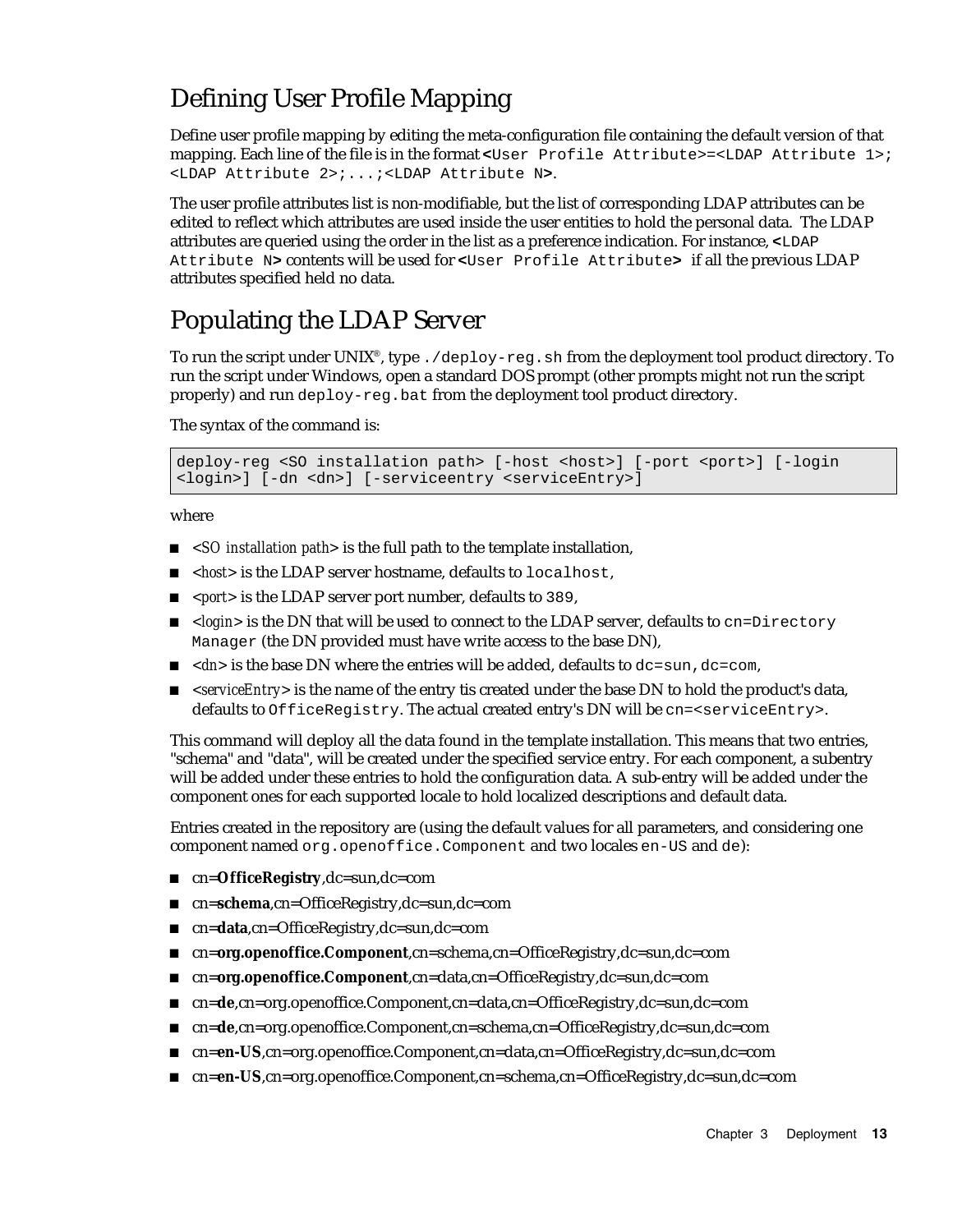If some parameters are omitted in the command line, the tool will automatically prompt for them. If you accept the default value, press Enter or else specify your own value and press Enter; for example:

```
> deploy.sh
Hostname [localhost] ? <enter>
Port [389] ? <enter>
BaseDn [dc=sun,dc=com] ? <enter>
LoginName [cn=Directory Manager] ? <enter>
ServiceEntry [OfficeRegistry] ? <enter>
```
The example creates in the LDAP server localhost:389, the OfficeRegistry service entry, and the  $dc=sum, dc=com$  base DN, using the login name  $cn=Directory$  Manager.

The connection to the LDAP server requires the provision of a password, which will be asked for by the tool:

```
> deploy.sh
Hostname [localhost] ? 
Port [389] ? 
BaseDn [dc=sun,dc=com] ? 
LoginName [cn=Directory Manager] ? 
ServiceEntry [OfficeRegistry] ? 
LDAP Access Password:
```
If the authentication is correct, then the deployment starts. It will:

- $\blacksquare$  Create the service entry (cn=OfficeRegistry, by default)
- Add attributes to the service entry holding the contents of the meta-configuration files:
	- ▷ UserProfile Mapping: oo-ldap-attr-map.properties
	- ▷ Org Mapping: oo-org-map.properties
- Add two sub-entries to the service entry:
	- $\triangleright$  cn=schema: will contain the configuration schema
	- $\triangleright$  cn=data: will contain the configuration default data
- Add for each component found in the template installation a sub-entry in both these entries.
- Add for each locale available an entry representing the locale under the component entries.
- **For each component found in the template installation, set the value of the common attribute** present in each entry to the contents of the file representing (depending on the entry) the component's schema, default data, localized descriptions and localized default data.

If for any reason some data already exists, the deployment tool will give you the option to replace the current value. The available choices are:

- $\blacksquare$  Y => Yes (replace the existing value and proceed)
- $\blacksquare$  N => No (leave the existing value and stop the deployment)
- $\blacksquare$  A => Replace All (replace the existing value and any other found later).

The script will find the configuration data files in the installation automatically, starting at <install path>/share/registry, with subdirectories schema, data, and res holding respectively schema, defaults, and localized data.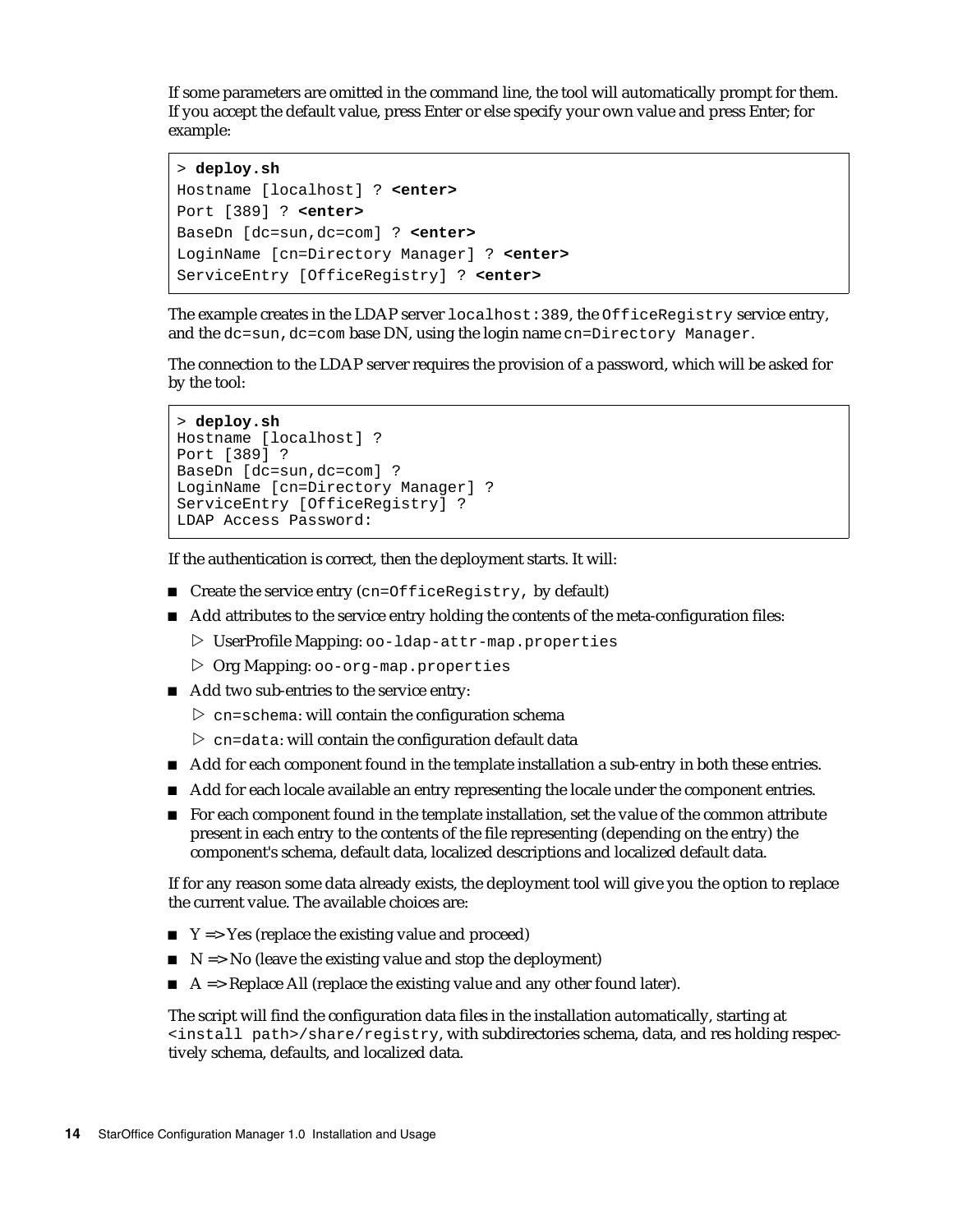# Enabling StarOffice for Central Configuration

The central configuration feature does not impact the initial deployment of StarOffice. During installation of the StarOffice Configuration Manager, it is not possible to configure StarOffice for central configuration access. Typically, an administrator who is responsible for the network installation of StarOffice will enable the central configuration access. Therefore, he must prepare an enterprise LDAP directory server for storing StarOffice configuration data and needs to deploy the shared configuration data. After preparing the configuration backend, the administrator has to adjust several bootstrap settings within the network installation of StarOffice.

### LDAP Related Settings

The component responsible for accessing configuration data is called the configuration provider. This component retrieves it's configuration during startup out of the file  $\text{configram}$ . ini under Windows platforms, or the file configmgrrc under Unix platforms. The file is located in the program directory of the network installation. To enable the central configuration access, the administrator has to manipulate or add the following settings:

- CFG BackendService: provides the service name for configuration access, must be set to com.sun.star.configuration.backend.LdapSingleBackend.
- CFG\_BackendWrapper: provides the service name for enabling offline access to configuration data, must be set to com.sun.star.configuration.backend.OfflineBackend (to use an offline cache) or com.sun.star.configuration.backend.OnlineBackend (to access the LDAP storage directly).
- CFG\_OfflineDataUrl: provides the location for the offline cache, the recommended location is \${\$BootstrapFile:UserInstallation}/user/registry/offline.
- CFG\_LdapServerName: provides the host name of the LDAP Directory Server.
- CFG\_LdapPortNumber: provides the port number of the LDAP Directory Server, this is typically *389.*
- CFG\_LdapBaseDn: locates the root entry of the enterprise directory.
- CFG\_LdapServiceDn: specifies the location of the StarOffice shared configuration stored in the LDAP Directory. The location must be given as relative path to the BaseDN. The default is OfficeRegistry*.*
- CFG\_LdapAnonymousUser: DN of an existing user with read-only access to the repository. This entry is optional. If not provided, the default anonymous access is used. It must be noted that Active-Directory does not provide anonymous access by default, hence a user with read access to the repository must be provided.
- CFG\_LdapAnonymousPassword: corresponding password of the above mentioned user, also optional if anonymous access is used.
- CFG\_LdapKerberosService: Kerberos service name to be used to connect to the LDAP server .The Kerberos service name must be registered with the KDC, see note below. The format of the service name comprises solely of the ServiceName (Solaris<sup>™</sup>/Linux) or ServiceClass (Windows), the host part is omitted. This entry is optional, used only with Kerberos authentication.



The LDAP Kerberos service name must be registered with the KDC. The procedure to register Kerberos service name is as follows: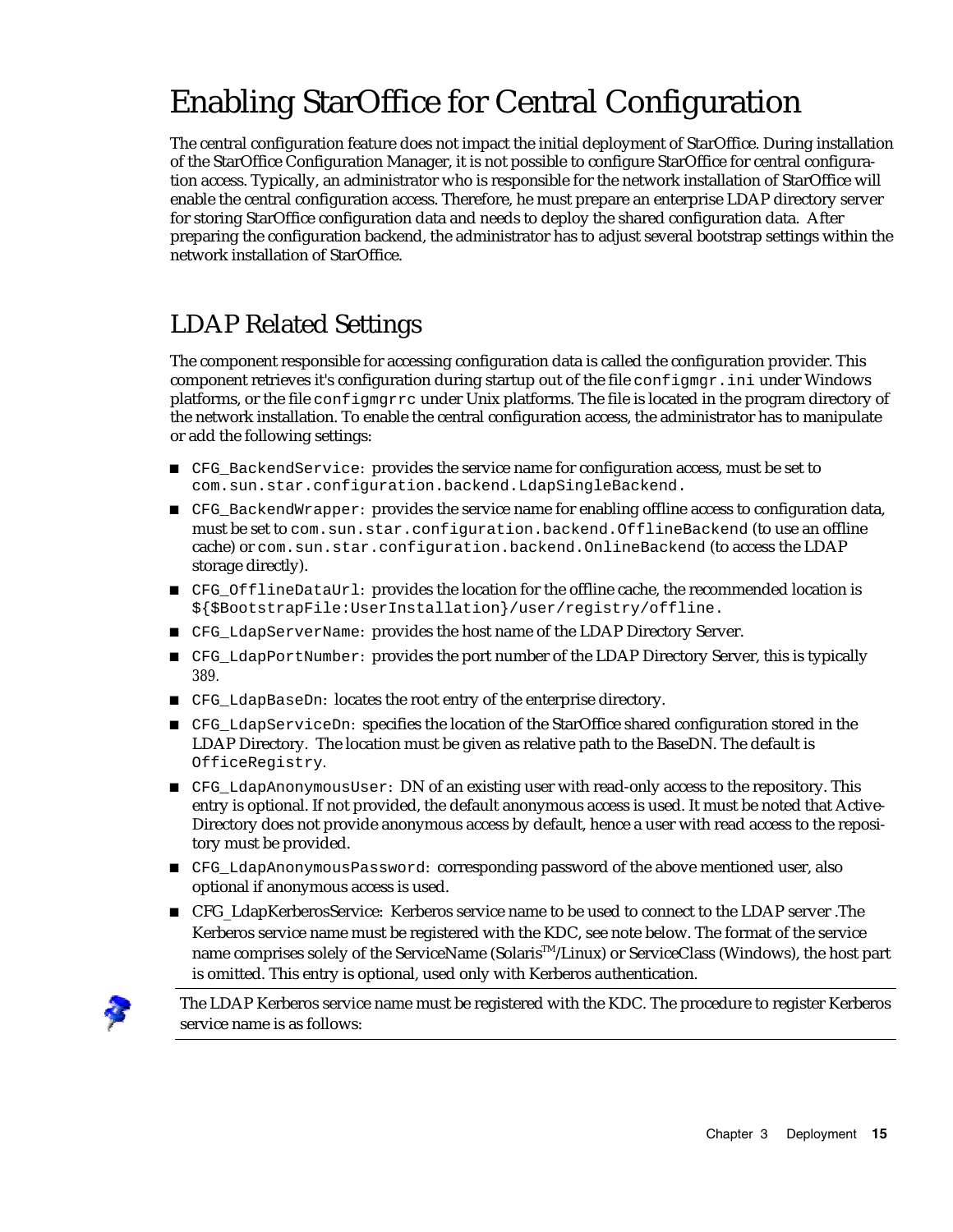#### **Solaris** :

The Kerberos service name should take the format ServiceName/Hostname@REALM, where:

- *ServiceName* is the unique string identifying the service.
- *Hostname* is the FQDN of the LDAP server host.
- 1. Add Kerberos ServiceName principal to the KDC
	- Log on to the machine where the LDAP server is running
	- **Run** kadmin
	- Type addprinc -randkey host/Hostname@REALM
	- Type addprinc -randkey ServiceName/Hostname@REALM
- 2. Add the LDAP server's key to the host's service key table (keytab file)
- Log on to machine where the LDAP server is running.
- **Run** kadmin
- Type ktadd -k /etc/krb5.keytab host/Hostname@REALM

ServiceName/Hostname@REALM

#### **Windows 2000**:

Register the Service Principal Name (SPN) in Active Directory.

The format of the SPN should be ServiceClass/host. *ServiceClass* is a unique string identifying service, *host* is the DNS name of the host computer for the service instance.

If the SunONE Directory Server is running under LocalSystem account, register the SPN under the local computer account ( Domain Controller).

If the SunONE Directory Server is running under a domain user account, register the SPN under the domain user account.

#### Permission Settings

Authenticated users must have the right to create entries below their own in the LDAP server to be able to store their configuration data. This right is not granted by default to regular users and thus the LDAP administrator must modify the permissions of the user to enable users to do so.

For Sun<sup>TM</sup> Open Net Environment (SunONE) servers 5.x, this can be done with the following ACI added on the base DN of the repository:

```
(targetattr="*")(target = "ldap:///cn=OfficeRegistry,($dn),dc=sun,
dc=com") (version 3.0;acl "Create a service entry under authenticated
users";allow (add,write)(userdn="ldap:///($dn),dc=sun,dc=com");)
```
where *OfficeRegistry* and *dc=sun,dc=com* must be replaced, respectively, with the service entry and the base DN provided at deployment time.

For Active Directory servers, permissions have to be changed to allow users to create entries of object class oo-registry-object under their own entry.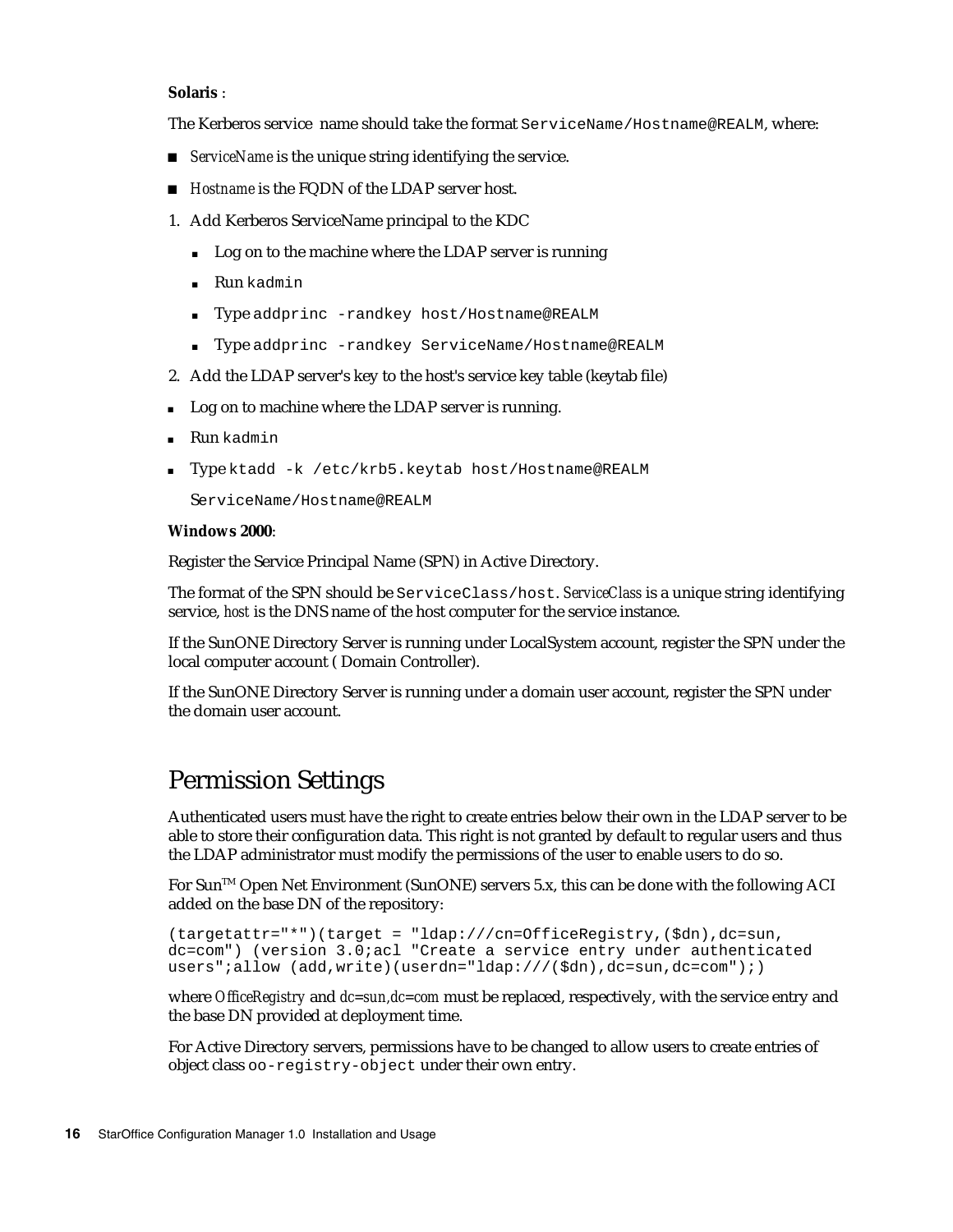### Authentication Settings

Typically a user must be authenticated and authorized to access an LDAP Directory Server. StarOffice provides two alternatives for authentication. The first method is called 'simple'. Using this method the user is asked for authentication information during startup. The second alternative is to use Kerberos based authentication. In this case, the credentials are retrieved from the operating system environment, and the user does not need to provide additional information during startup.

By default StarOffice uses the 'simple' method for authentication. If the administrator wants to enable Kerberos based authentication, a properties file has to be added in the program directory of the network installation, called sso.ini under Windows platforms or ssorc under Unix platforms. This file should contain one setting for selecting the authentication method:

 SSO\_Mechanism: defines the mechanism StarOffice should use. Possible values are KERBEROS or SIMPLE*.*

The configmgr.ini under Windows platforms or the file configmgrrc under Unix platforms must contain the entry CFG\_LdapKerberosService as detailed in previous section. In addition, under Unix the LD\_LIBRARY\_PATH environment variable must be set to include the Kerberos library directory.



A user is able to influence the kind of authentication used. Therefore it is possible to select the authentication mechanism in the options dialog of StarOffice.

### Sun™ ONE Directory Server Plug-ins

Sun ONE Directory Servers were formerly available under the title "iPlanet Directory Servers". We use the two terms here interchangeably.

A set of Sun ONE Directory Server plug-ins is provided to enable Kerberos authentication in the Sun ONE/iPlanet Directory Servers.

The relevant plug-in must be loaded into the LDAP server. This in effect gives the LDAP server Kerberos authentication capabilities. The Kerberized LDAP server can now verify Kerberos tickets from StarOffice.

The three plug-ins are:

- SunKerberos i4.so for iPlanet 4.x (Solaris)
- SunKerberos\_i5.so for iPlanet 5.x. (Solaris)
- SunKerberos\_i5.dll for iPlanet 5.x (Windows 2000)

No plug-in is needed for Microsoft Active Directory as it has built-in support for Kerberos.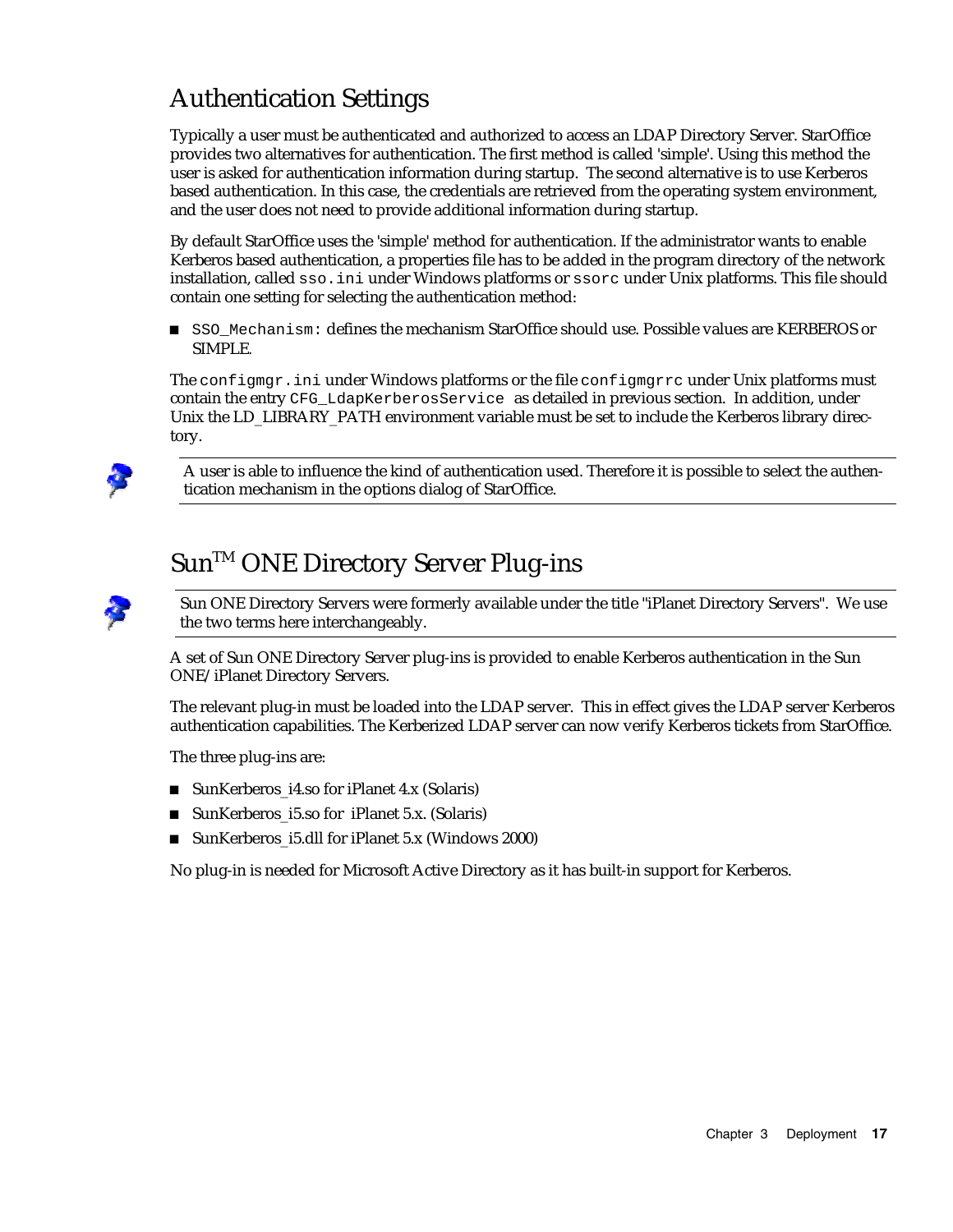#### Steps for Loading Sun ONE Directory Server Plug-ins

#### iPlanet 4.x directory server:

- 1. Stop the directory server.
- 2. Copy the plug-in to the Directory Server's lib directory.

For example, if your iPlanet Directory Server is installed in /usr/iplanet, copy the plug-in to /usr/iplanet/lib/SunKerberos\_i4.so.

3. Configure the plug-in in the directory server

An entry identifying the plug-in needs to be added to the server's slapd. ldbm.conf file. This file should be located in the slapd-<HOSTNAME>/config directory under the directory server installation directory where **HOSTNAME** is the name of the host on which the directory server runs. The following entry should be added after the initial database ldbm entry:

■ Plug-in preoperation on "Sun Kerberos Authentication": usr/iplanet/lib/SunKerberos\_i4.so "SunKerberosAuthInit: "theServiceName" "theLibraryPath"

Replace  $/usr/iplanet$  in the example above with your iPlanet installation directory name.

Replace *theServiceName* in the example above with the Service Name that you have registered with the KDC The format of the name is ServiceName@host.

Replace *theLibraryPath* with the path to where the gssapi shared object libgssapi\_krb5.so is located.

The format of path should be /usr/iplanet/lib/, i.e include last /.

4. Restart the directory server

#### iPlanet 5.x directory server

- 1. Stop the directory server
- 2. Copy the plug-in to the Directory Server's lib directory.
- 3. For example, if your iPlanet Directory Server is installed in /usr/iplanet, copy the plug-in to

/usr/iplanet/lib/SunKerberos\_i5.so (SunKerberos\_i5.dll under Windows)

- 4. Configure the plug-in in the directory server
- 5. The plug-in should be configured from the directory server console using the following steps:
	- 1. Start directory server and administration server.
	- 2. Start the directory server console.
	- 3. On the directory server console, select the **Directory** tab.
	- 4. Open the config folder in the navigation tree.
	- 5. Select the plug-ins folder under config.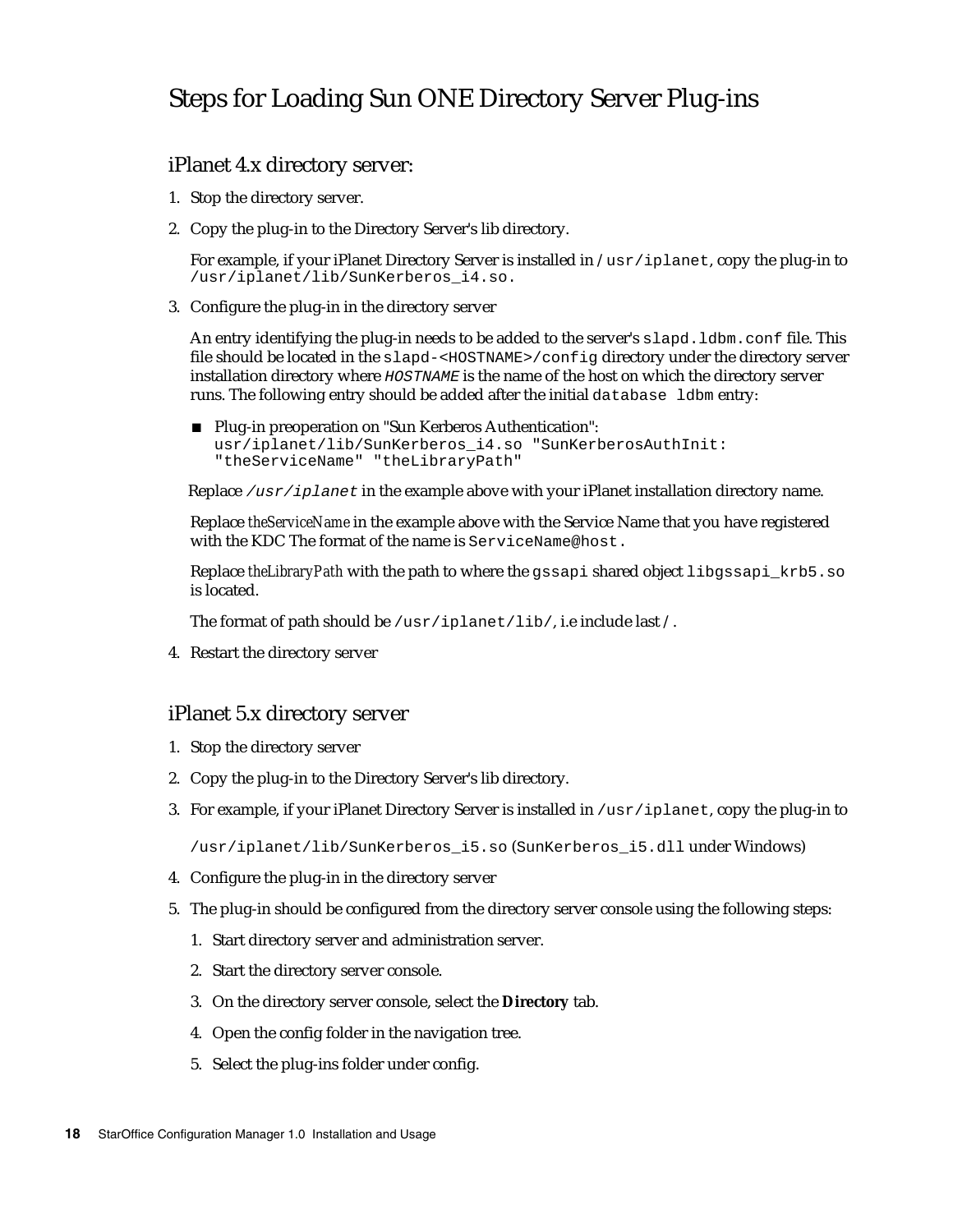- 6. Select the **Object New Other** menu option.
- 7. Choose **nsslapdplug-in** from the list of objects presented and click OK.
- 8. The following list details the information you must add in the Property Editor for the plug-in:
	- Full name: SunKerberosAuthentication
	- nsslapd-plugindescription: Kerberos Authentication Plug-in.
	- sum shaped-pluginenabled: on
	- nsslapd-pluginid: SunKerberosAuthentication
	- nsslapd-plugininitfunc: SunKerberosAuthInit
	- nsslapd-pluginpath: <install directory>/lib/SunKerberos\_i5.so
	- **nd** nsslapd-plugintype: preoperation
	- nsslapd-pluginvendor: Sun Microsystems Inc.
	- nsslapd-pluginversion: 1.0

Replace *<install directory>* above with the name of your iPlanet installation directory

Having specified the values above,

- 9. Select Object class in the Property Editor and click **Add Value**.
- 10. Select **extensibleobject** from the list of object classes presented and click OK.
- 11. Click OK in the Property Editor to save the new plug-in entry.
- 12. Select the **Configuration** tab.
- 13. Select the **View Refresh All** menu option.
- 14. Open the **Plug-ins** folder in the navigation bar.
- 15. Select the **SunKerberosAuthentication** plug-in.
- 16. Click **Add** to add a plug-in argument.
- 17. For Solaris:
	- Enter the Service Name. This is the name of the service you have registered with the KDC. The format of this name is ServiceName@host.
	- Enter the Library Path, this is the path to where the gssapi shared object libgssapi\_krb5.so is located.
	- The format of path should be  $/\text{usr}/\text{iplanet}/\text{lib}/$ , i.e include last  $/$ .

18. For Windows:

- If the iPlanet Directory server is running under LocalSystem, no arguments are required.
- If the iPlanet Directory server is running under a Domain user account, enter:
	- the DNS name of the Domain controller as argument 1
	- $\blacksquare$  the Domain user account as argument 2
	- the Domain user password as argument 3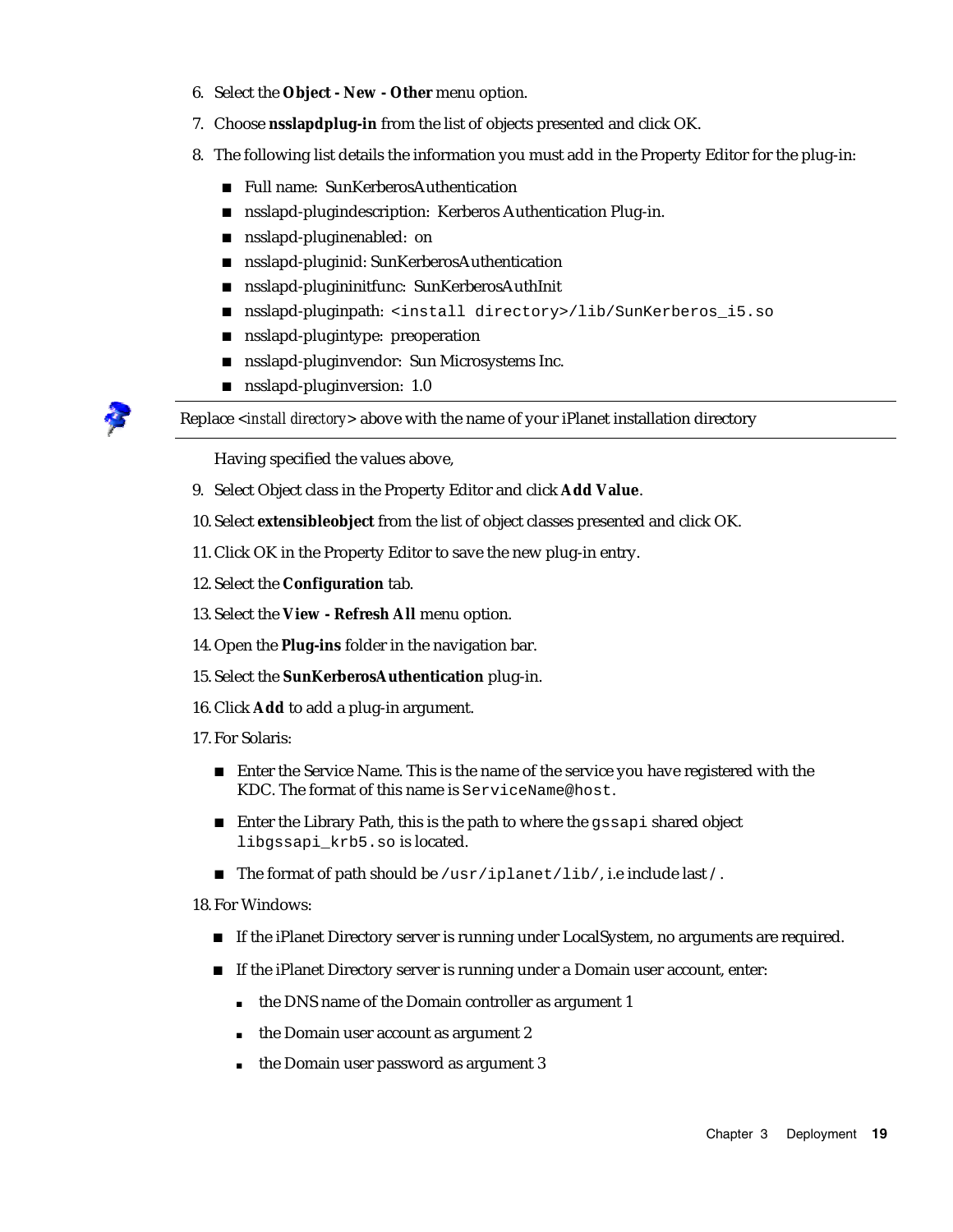- 19. Click **Save**
- 20. Click OK
- 21. Restart the directory server



It is advisable that administrators turn on plug-in logging in the iPlanet Directory servers.

### Response File For Central Configuration

A response file can be used to automate a user installation that will set up the configuration manager properties to enable access to central configuration. An example of a response file follows (the procedure to use response files and the necessary environment adjustments can be found in the Administration Guide):

```
[ENVIRONMENT]
INSTALLATIONMODE=INSTALL_NORMAL
INSTALLATIONTYPE=STANDARD
MIGRATION=NO
DESTINATIONPATH=<home>/staroffice6.1
LANGUAGELIST=49
STARTPROCEDURE=
ENDPROCEDURE=changeConfigMgrFile
[JAVA] 
JavaSupport=preinstalled_or_none 
[PROCEDURES] 
Sub changeConfigMgrFile 
         Dim filePath As String 
         Dim configFile As String 
         Dim configFileSav As String 
         Dim aFileName As String 
         Dim localSystem As String 
         Dim strLine As String 
         Dim newString As String 
         Dim searchString1 As String 
         Dim searchString2 As String 
         Dim completeSourcePath As String 
         Dim completeDestPath As String 
         Dim fileNrRead As Integer 
         Dim fileNrWrite As Integer 
         Dim hostName As String 
         Dim portNumber As String 
         Dim baseDn As String 
         Dim serviceDn As String 
         Dim anonymousDn As String 
         Dim anonymousPassword As String 
         Dim kerberosService As String 
         Dim isActiveDirectory As String 
         REM ******************************************** 
         REM please insert your LDAP configuration: 
         REM Mandatory settings 
        serverName = "localhost" REM LDAP server host name<br>portNumber = "389" REM LDAP server port numb
                                          REM LDAP server port number<br>REM LDAP repository base DN
        baseDn = "dc=sun,dc=com"serviceDn = "OfficeRegistry" REM Service entry name (as input during
```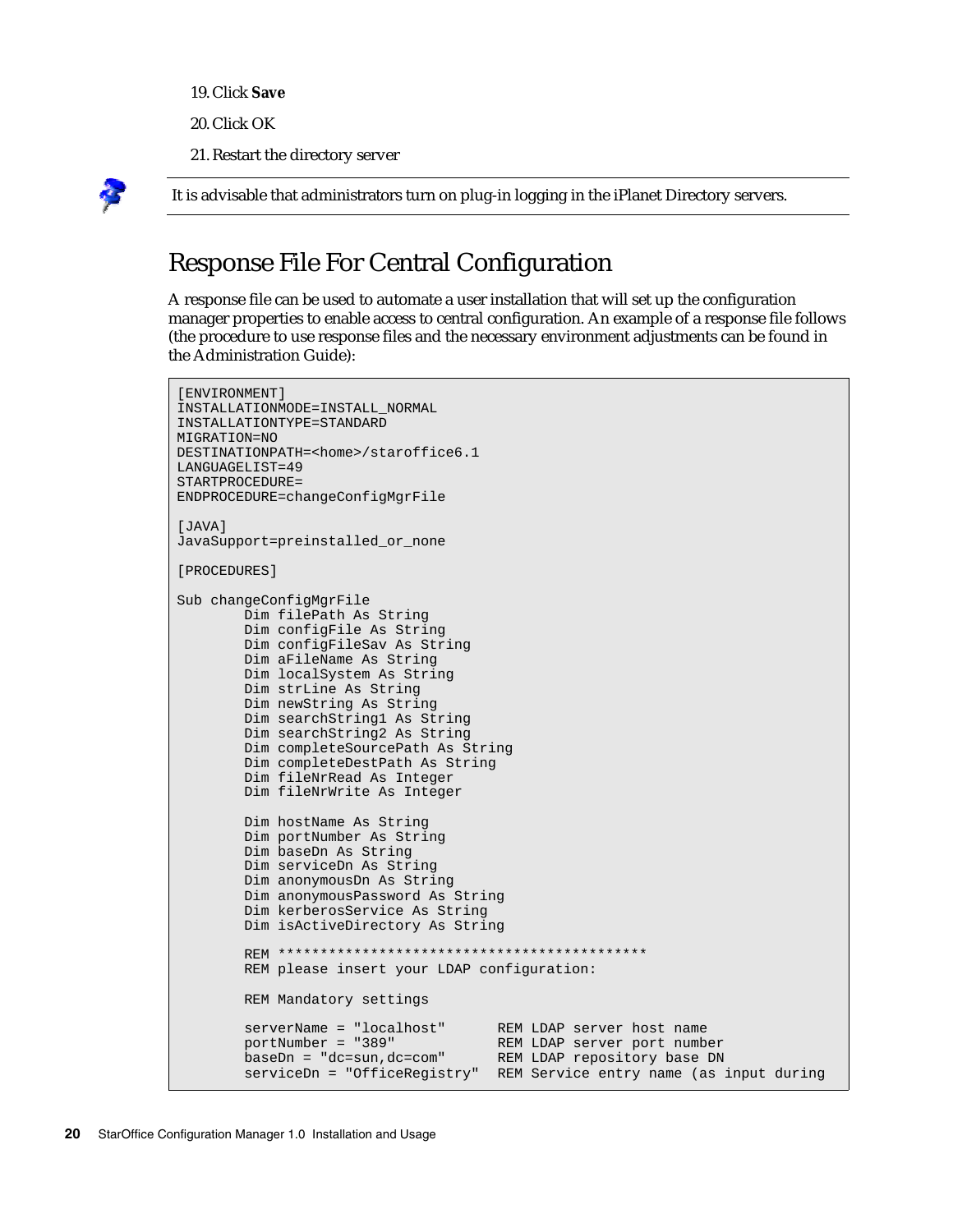```
REM deployment) 
 REM Optional anonymous connection details 
 REM Only use these settings if the server does 
 REM not accept anonymous connection and provide 
 REM here an acceptable DN/password combination 
 REM allowing readonly access to the repository. 
 anonymousDn = "uid=someUser,ou=People,o=Somewhere,dc=sun,dc=com" 
 REM Anonymous user DN 
 anonymousPassword = "soopersikreet" REM Anonymous user password 
 REM Optional Kerberos SSO integration 
 REM Only specify this setting if Kerberos is 
 REM being used for authentication to the LDAP 
 REM server and provide the service name. 
 kerberosService = "someServiceName" REM Kerberos service name 
 REM Optional Active Directory integration 
 REM Only specify this setting if the server 
 REM being accessed is an Active Directory one 
 REM and Kerberos authentication is being used. 
 isActiveDirectory = "true" REM Only meaningful value is "true" 
 REM ******************************************** 
 filePath = DirEntry(GetSetupEnv.DestPath, "program") 
 chdir filePath 
 REM searching for configmgrrc (Unix) or configmgr.ini (Windows) 
 aFileName = Dir(filePath, 0) 
 Do while (aFileName <> "") 
         If (aFileName = "configmgr.ini") Then 
                  localSystem = "windows" 
                 Goto file_found 
         End If 
         If (aFileName = "configmgrrc") Then 
                 localSystem = "unix" 
                  Goto file_found 
         End If 
         aFileName = Dir 
 Loop 
 Goto file_not_found 
 file_found: 
 configFile = aFileName 
 configFileSav = configFile & ".sav" 
 completeSourcePath = DirEntry(filePath, configFile) 
 completeDestPath = DirEntry(filePath, configFileSav) 
 FileCopy(completeSourcePath, completeDestPath) 
 Kill completeSourcePath 
 REM reading configmgrrc.sav (Unix) or configmgr.ini.sav (Windows) 
 REM writing configmgrrc (Unix) or configmgr.ini (Windows) 
 fileNrRead = 1
```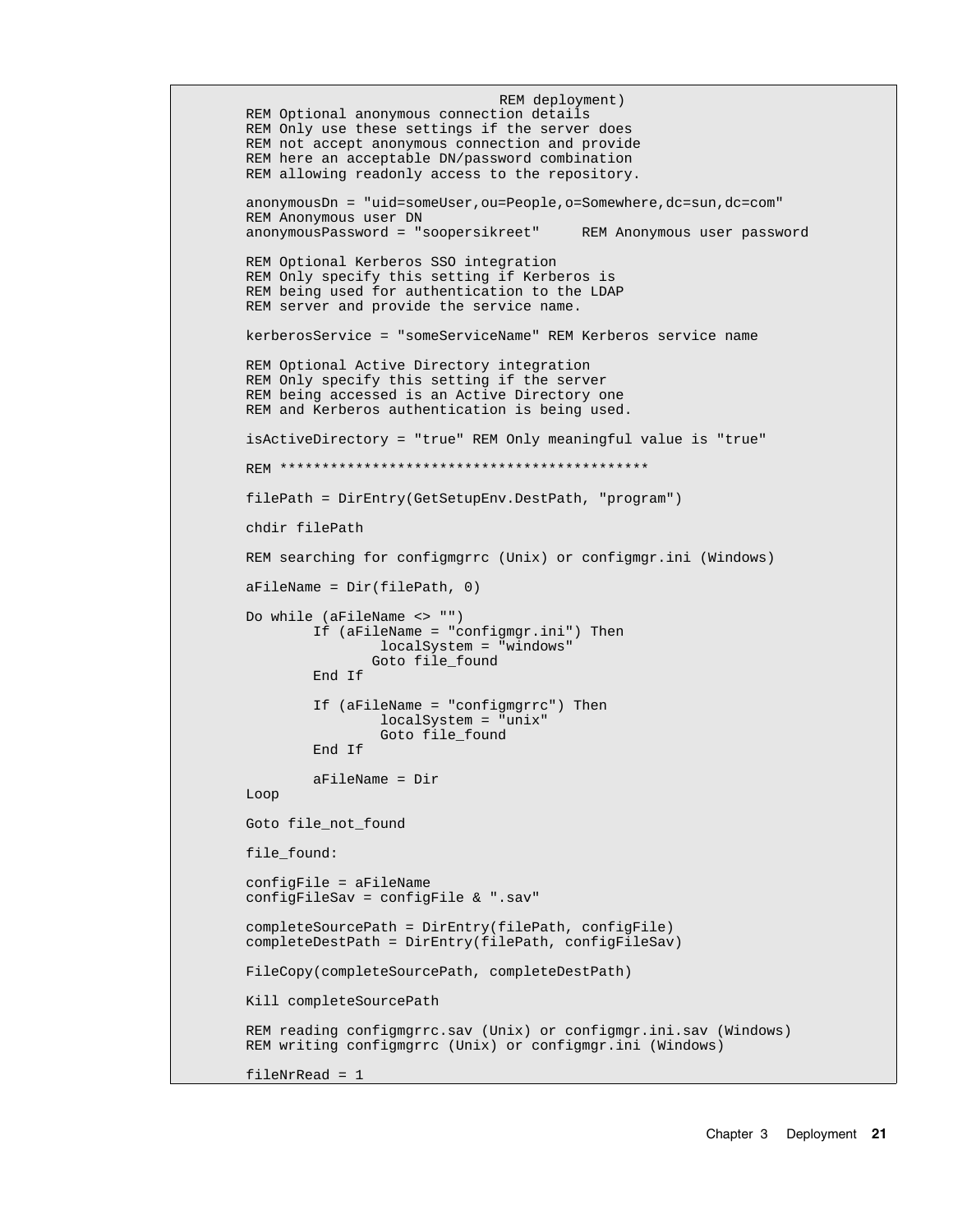```
 fileNrWrite = 2 
         Open completeDestPath For Input As FileNrRead 
         Open completeSourcePath For Output As FileNrWrite 
         searchString1 = "CFG_BackendService" 
         searchString2 = "CFG_BackendWrapper" 
         Do While Not EOF(fileNrRead) 
                 Line Input #fileNrRead strLine 
             If ((InStr(strLine, searchString1)=0) And (InStr(strLine,
searchString2)=0) And (strLine <> "")) Then
                         print #fileNrWrite strLine 
                 EndIf 
         Loop 
         Close #1 
         REM ... and now we can add the new lines 
         REM Mandatory entries 
        newString =
"CFG_BackendService=com.sun.star.comp.configuration.backend.LdapSingleBackend"
        print #fileNrWrite newString 
         REM The following setting can have two values: 
         REM - if you want to use an offline cache for central configuration
         REM access, use:
         newString =
"CFG_BackendWrapper=com.sun.star.comp.configuration.backend.OfflineBackend" 
         REM - if you want to use direct access to the central configuration,
         REM use:
         newString =
"CFG_BackendWrapper=com.sun.star.comp.configuration.backend.SingleBackendAdapt
er" print #fileNrWrite newString 
         newString = "CFG_LdapServerName=" & serverName 
         print #fileNrWrite newString 
         newString = "CFG_LdapPortNumber=" & portNumber 
         print #fileNrWrite newString 
         newString = "CFG_LdapBaseDn=" & baseDn 
         print #fileNrWrite newString 
         newString = "CFG_LdapServiceDn=" & serviceDn 
         print #fileNrWrite newString 
        REM Optional settings, refer above for instructions 
         newString = "CFG_LdapAnonymousUser=" & anonymousUser 
         print #fileNrWrite newString 
         newString = "CFG_LdapAnonymousPassword=" & anonymousPassword 
         print #fileNrWrite newString 
         newString = "CFG_LdapKerberosService=" & kerberosService 
         print #fileNrWrite newString 
         newString = "CFG_LdapActiveDirectory=" & isActiveDirectory 
         print #fileNrWrite newString 
         Close #2 
         file_not_found: 
End Sub
```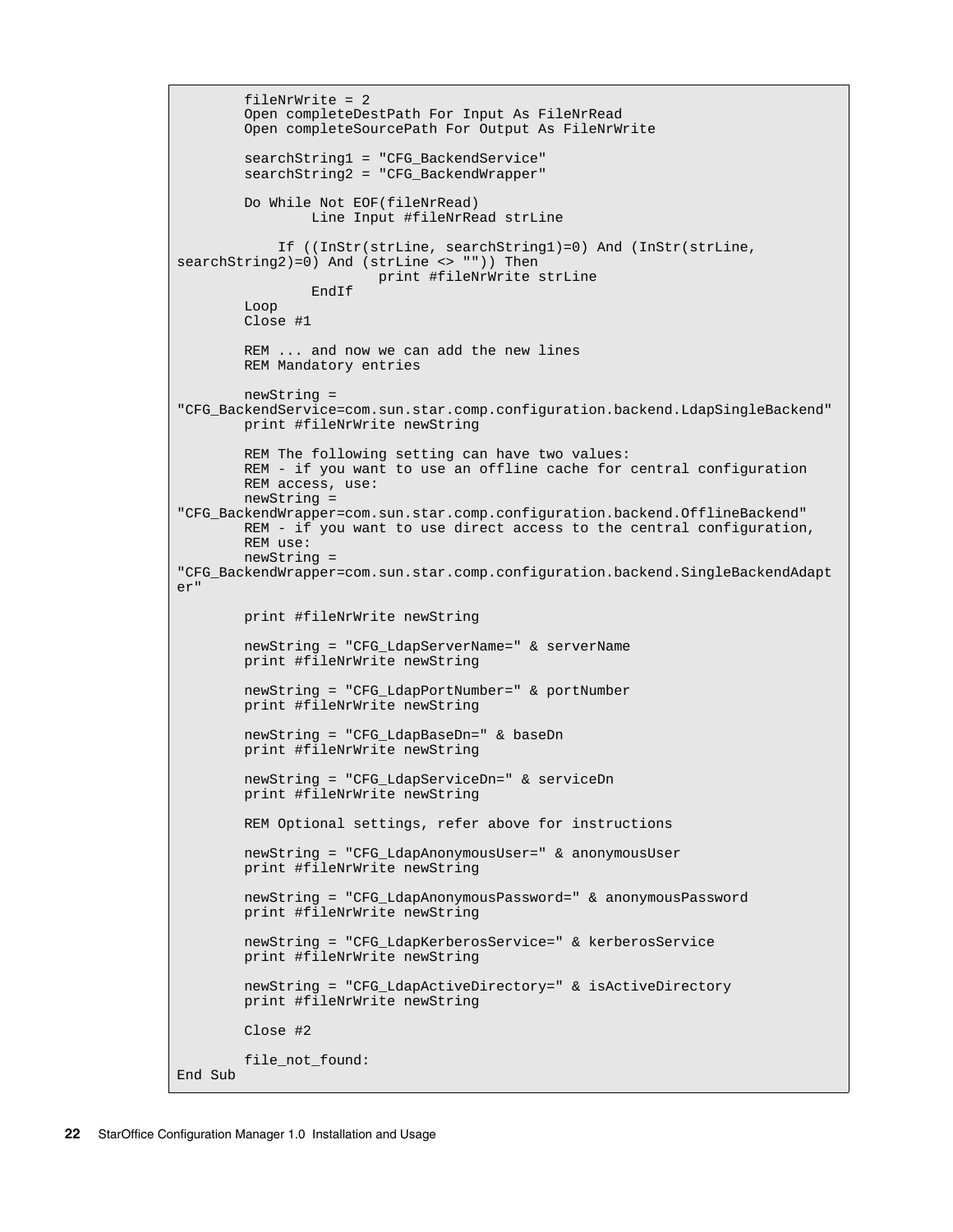# **Installation**

# General Installation Tips

#### Required Knowledge and Recommendations

- The user of the StarOffice Configuration Manager should be familiar with the concept of an LDAP directory.
- The user should not specify a live LDAP server when installing the StarOffice Configuration Manager.
- **Because this is an Early Access version of StarOffice Configuration Manager, it is recommended** that the user use a non-production system for installation.
- There is no de-installation tool for the Early Access version of the StarOffice Configuration Manager. However, a de-installation tool will be available in the final version.

### System Requirements

#### General System Requirements

- A CD-ROM drive, when installing from CD-ROM
- 250 MB available hard-disk space
- Graphics capabilities of at least  $800 \times 600$  resolution and  $256$  colors

#### Special System Requirements for the Solaris™ Operating Environment on the SPARC™ Platform

- Operating environment Solaris 7 or 8 (for support of Asian languages, Solaris 8 is recommended)
- Solaris 8 requires patches 108434-01 and 108435-01 (64 bit)
- Solaris 7 requires patches 106327-08, 106300-09 (64 bit)
- CDE or GNOME desktop
- $128$  MB RAM



Patches for the Solaris Operating Environment can be found at http://www.sunsolve.com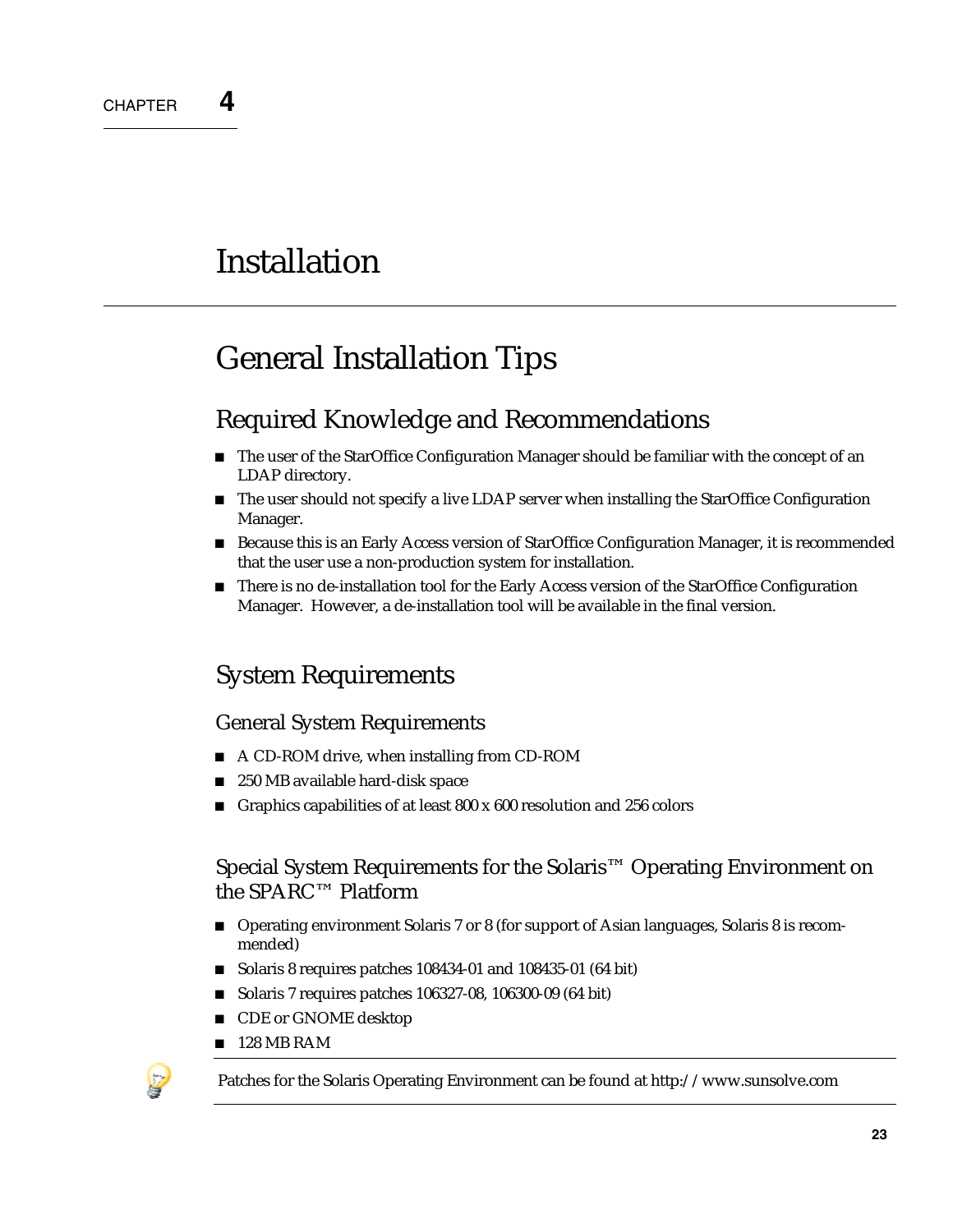Special System Requirements for the Solaris™ Operating Environment on the Intel Platform

- **PC** with Pentium or compatible processor
- Operating Environment Solaris 7 or 8 (We recommend Solaris 8 for support of Asian languages)
- Solaris 8 requires patch 108436-01
- Solaris 7 requires patch 106328-08
- CDE or GNOME desktop
- 64 MB RAM

Patches for the Solaris Operating Environment can be found at http://www.sunsolve.com

#### Special System Requirements for Linux

- PC with Pentium or compatible processor
- Linux Kernel 2.2.13 or higher
- CDE or GNOME desktop
- 64 MB RAM

#### Special System Requirements for Windows

- Windows 95 or higher (Windows 2000 or Windows XP is recommended). Windows 95 requires a DCOM95 update.
- PC with Pentium or compatible processor
- 64 MB RAM

#### Contents of the Installation CD

If you have a StarOffice CD for a single platform, you will find the installation files in the directory /admin. If you have a multiplatform CD, the names of the directories are as follows:

- **Windows** version: windows\admin
- **Linux** version: linux/admin
- Solaris<sup>™</sup> Operating Environment on Sparc version: solsparc/admin
- **Solaris X86** version: solia/admin

### Preparing the Installation from CD

You can find important installation tips in the files: readme.txt (Windows) or README (Solaris and Linux) in the subdirectory /admin. We strongly recommend that you read these files because they may contain information that only became available after this guide was printed.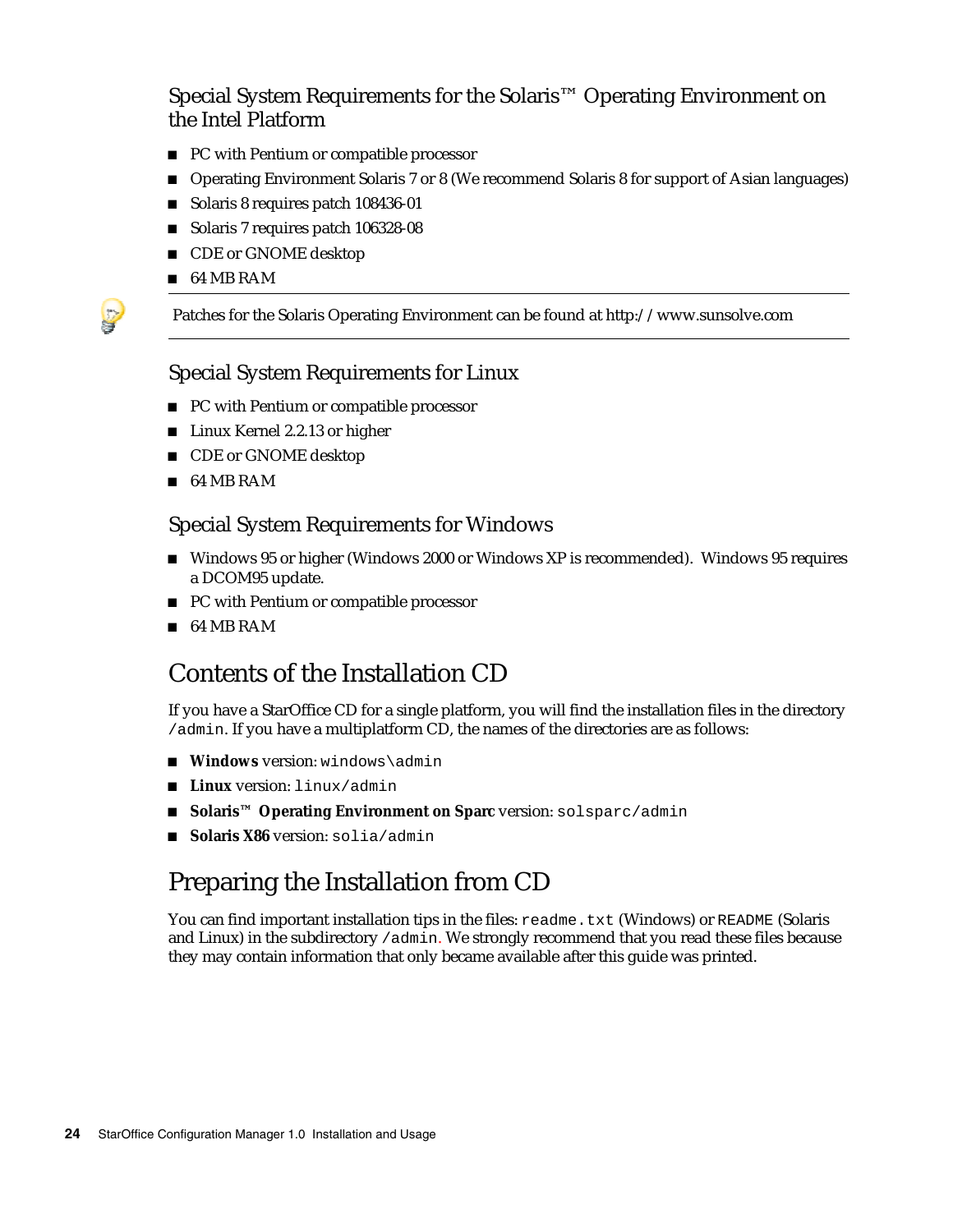# Installation Requirements

Depending on the options you choose, the StarOffice Configuration Manager installation requires about 100 MB of free space. Temporary files created during the installation require an additional 75 MB. These files are deleted following the installation. The Unix installation requires a temporary swap volume of about 80 MB.

### LDAP Server Requirements

The StarOffice Configuration Manager requires the successful installation and use of the StarOffice Configuration Manager deployment tools. For more information, see section *Deployment* on page 11 in this document.

### Application Server Requirements

J2SE 1.4.0 or later is required.

Supported application servers are the SunONE Application Server 7.0 and Tomcat 4.0.4. If the system has no application server, then Tomcat 4.0.4 will be installed. The hard disk space requirement for Tomcat 4.0.4 is 12.0 MB.



The privileges necessary to write into the installation location are required.

#### Browser Requirements

The StarOffice Configuration Manager supports the following browsers:

- Netscape  $4.7x$  and later
- **Microsoft Internet Explorer 5.0 and later**
- Mozilla 1.0 and later

#### Kerberos

Kerberos authentication is supported for Solaris, Linux and Windows clients. MIT Kerberos 1.2.5 or later is required for correct operation on Solaris and Linux. No additional software is required on Windows.

Kerberos authentication is also supported for the Sun One Directory server on Solaris and Windows and Active Directory on Windows. A set of Sun One Directory Server plug-ins is provided to enable Kerberos support for iPlanet Directory servers. No additional software is required on Windows.

### RedHat Linux 8

Under RedHat Linux 8, if you choose to install J2SE 1.4.0 along with Tomcat, you will also need to have comapat-libstdc++6.21-2.9.0.0.i386.rpm installed. This file is located in the /RedHat/RPMS directory on the RedHat Linux CD-ROM. You may also obtain a copy of this file from http://rpmfind.net.

To install the file, use the following command:

```
rpm –install compat-libstdc++-6.21-2.9.0.0.i386.rpm
```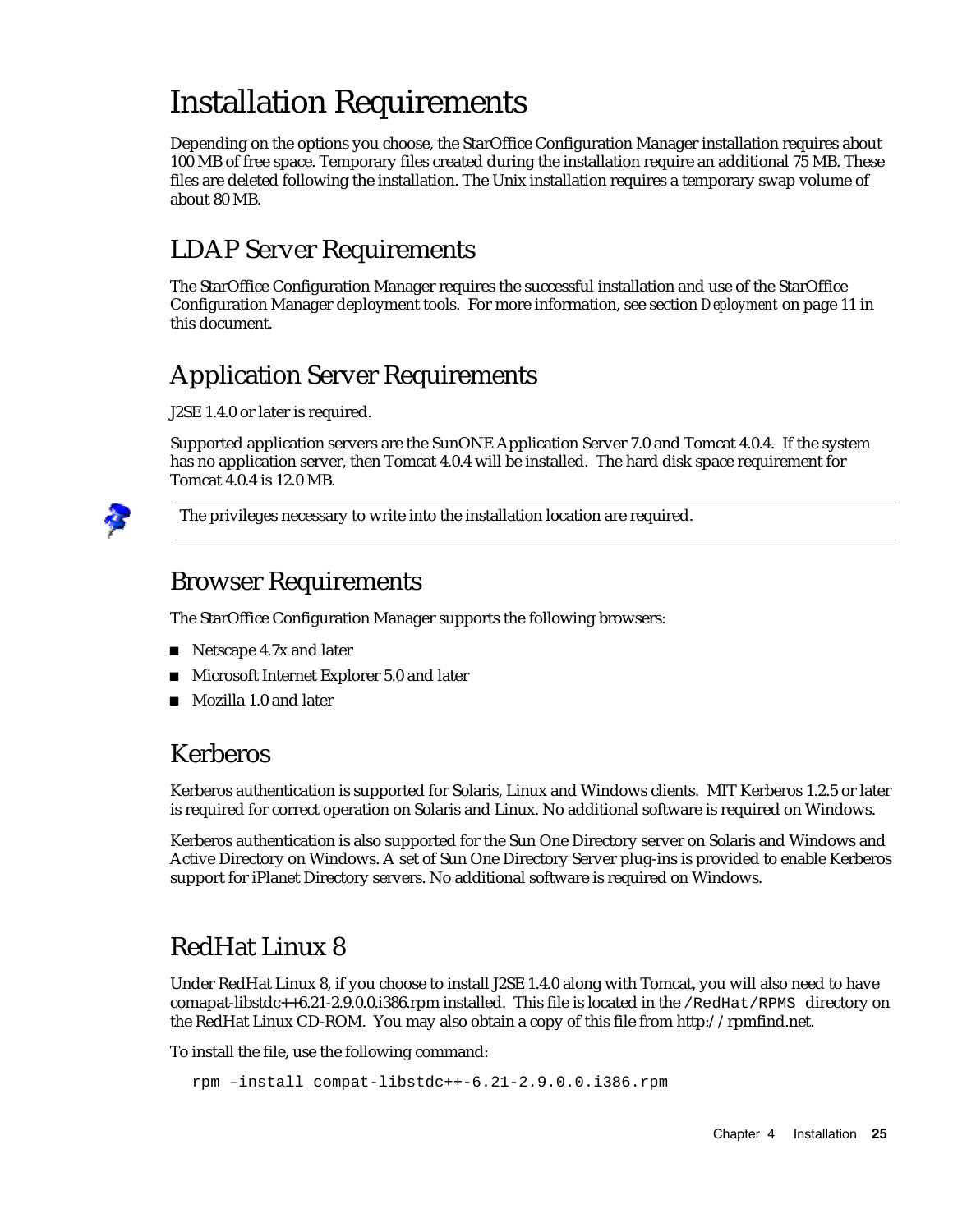## Starting the Installation

### Installing from CD under Unix

- 1. Log in to the system with your user name.
- 2. Log in to CDE or GNOME.
- 3. Go to the installation directory on the CD. On a multiple-platform installation CD, the installation files are found in:

```
solsparc/admin (for Solaris on SPARC)
solia/admin (for Solaris on Intel platform)
linux/admin (for Linux)
```
4. Start the installation script with the command

./setup

#### Installing from CD under Windows

- 1. Log in to the system with your user name.
- 2. Change to the setup directory on the installation CD.

The Windows setup directory on a multiple-platform CD is: windows/admin.

3. Double-click setup.exe

or

- 3. Open the Windows **Start** menu.
- 4. Choose **Run**
- 5. Enter the following the **Open** text box:

X:\windows\admin\setup.exe

(X stands for the letter of your CD-ROM drive).

6. Click **OK** to start the installation.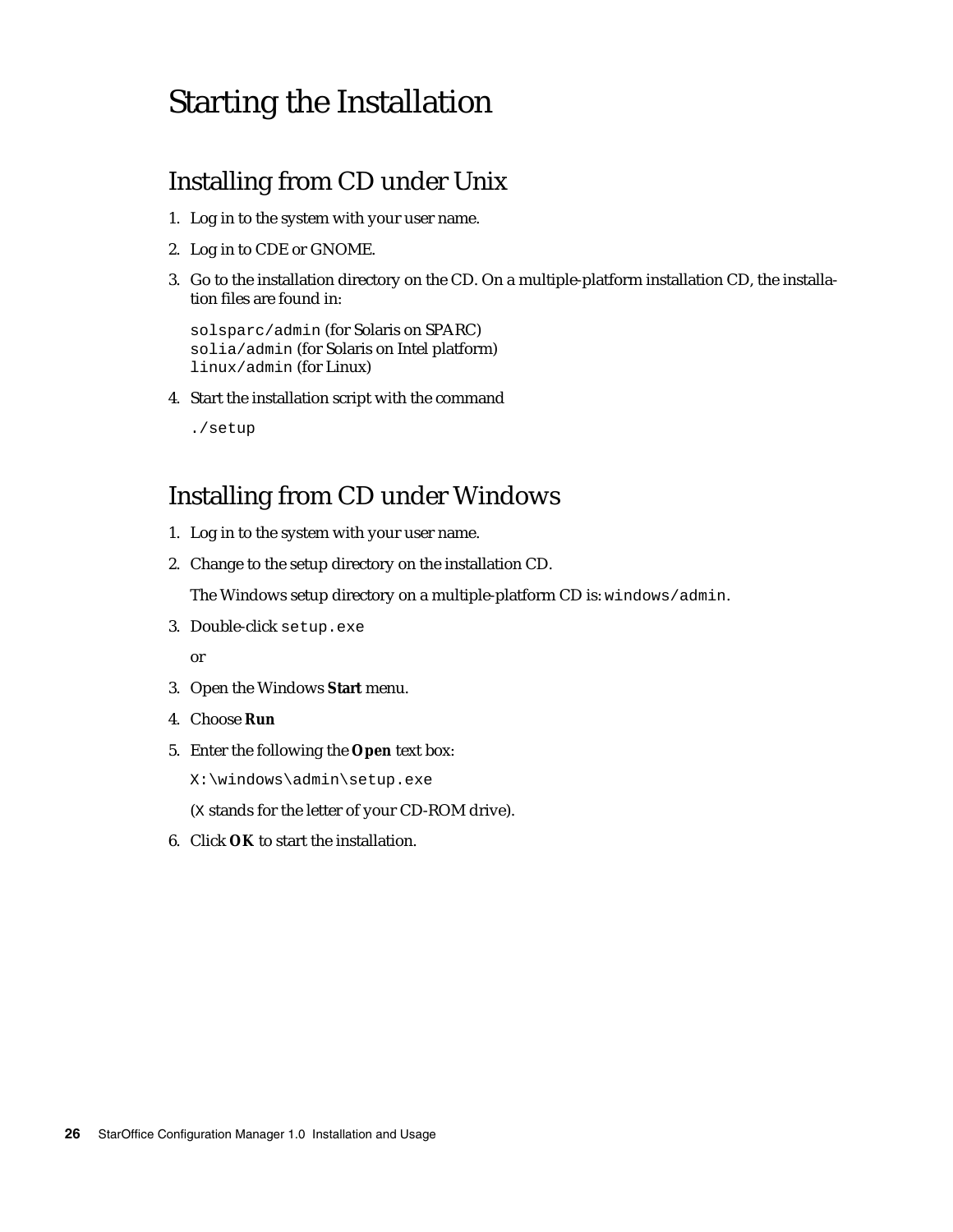# The Setup Procedure

In many of the setup program dialogs you will see a **Help** button which displays brief information about the current dialog. After you have read the Help text, use the **Back** button to return to the setup program. Do NOT close the Help with the "X" system button (top right) as this would exit the setup program.

#### Welcome

The first object to appear on the screen is a welcome dialog.

■ Click **Next** 

#### Important Information

The next window to appear contains the readme.txt (Windows) or README file (Solaris and Linux). This file can also be opened and read from the user's chosen installation directory after the installation process is completed.

Read the information and click **Next**.

#### License Agreement

The next dialog contains the license agreement.

- Carefully read the license agreement. If you agree to all points, mark the **Accept** check box and click **Complete** to continue with the installation. If you do not agree to the license agreement click **Cancel**. In the latter case the StarOffice Configuration Manager will not be installed.
- Click **Cancel** to end the setup program if you do not accept the licensing agreement.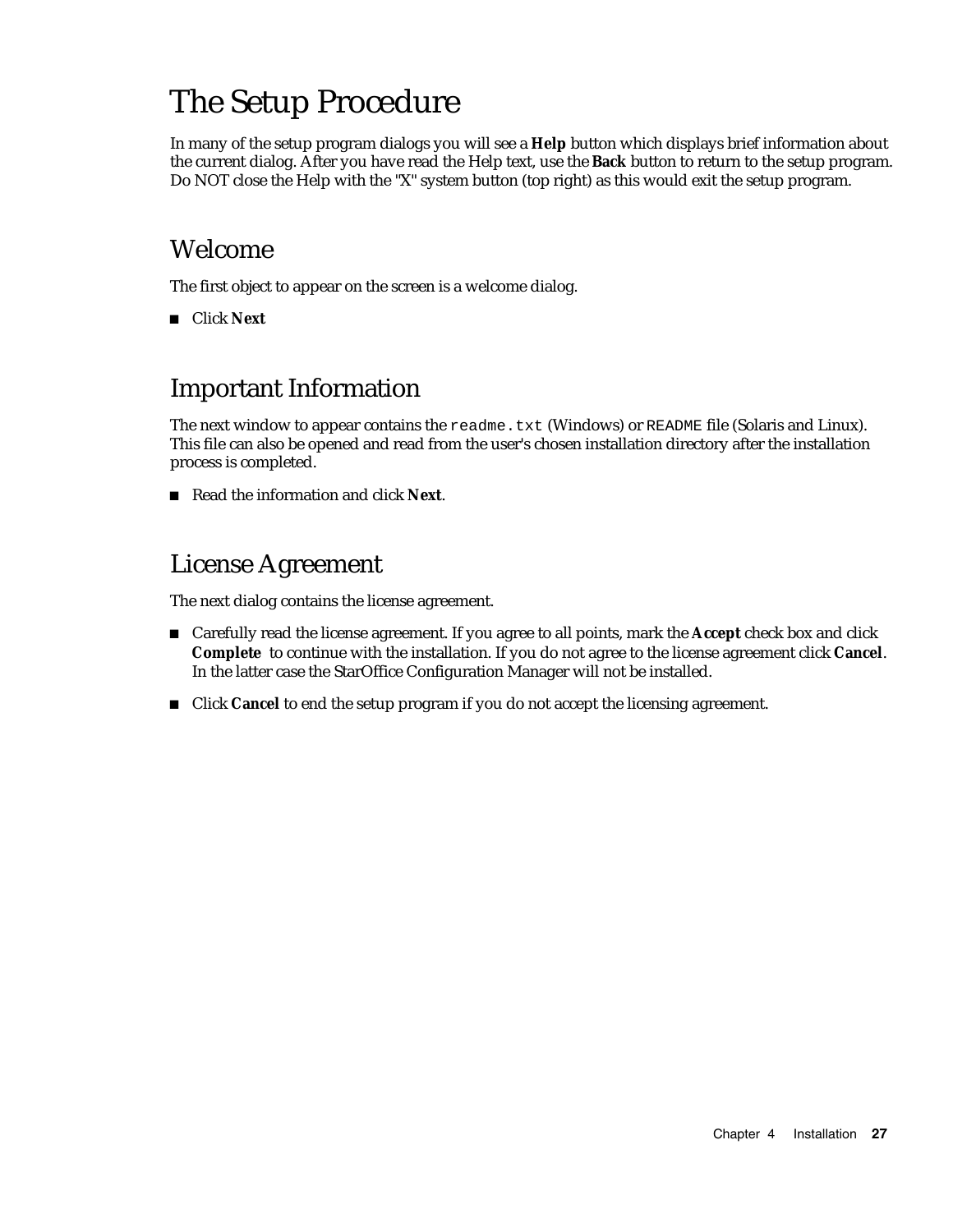#### Web Server

The **Web Server** dialog allows users to select their preferred servlet container from a set of currently installed or installable containers.

| Installation Directory       | /usr/tomcat                                                   | Browse  |
|------------------------------|---------------------------------------------------------------|---------|
| <b>HTTP Port</b>             | 8080                                                          |         |
| Shutdown Port                | 8005                                                          |         |
| C Sun ONE Application Server | To use an existing Sun ONE Application Server, click Wext >>! |         |
| Installation Directory       | /opt/SUNWappserver7                                           | Browse. |
| Instance name                | servert                                                       |         |
| Pert.                        | 4848                                                          |         |
| User name                    |                                                               |         |

- If **Tomcat** is chosen as the preferred servlet container:
	- You should indicate your preferred Tomcat installation location in the **Installation Directory** field.
	- You should indicate your preferred Tomcat HTTP request port in the **HTTP Port** field.
	- You should indicate your preferred Tomcat Shutdown request port in the **Shutdown Port** field.
	- Clicking **Next** will cause the **Java Setup** dialog to be displayed.
- If **Sun One Application Server** is chosen as your preferred servlet container ...
	- You should indicate the installation location of your existing Sun ONE Application Server using the **Installation Directory** field.
	- You should indicate the name of an existing Sun ONE Application Server instance to which the StarOffice Configuration Manager should be deployed using the **Instance Name** field.
	- You should indicate the Sun ONE Application Server administration port using the **Port** field.
	- You should indicate the user name and password of a user with administrative rights to the relevant Sun ONE Application Server using the **User name** and **Password** fields respectively.
	- Clicking **Next** will cause the LDAP Directory Server dialog to be displayed.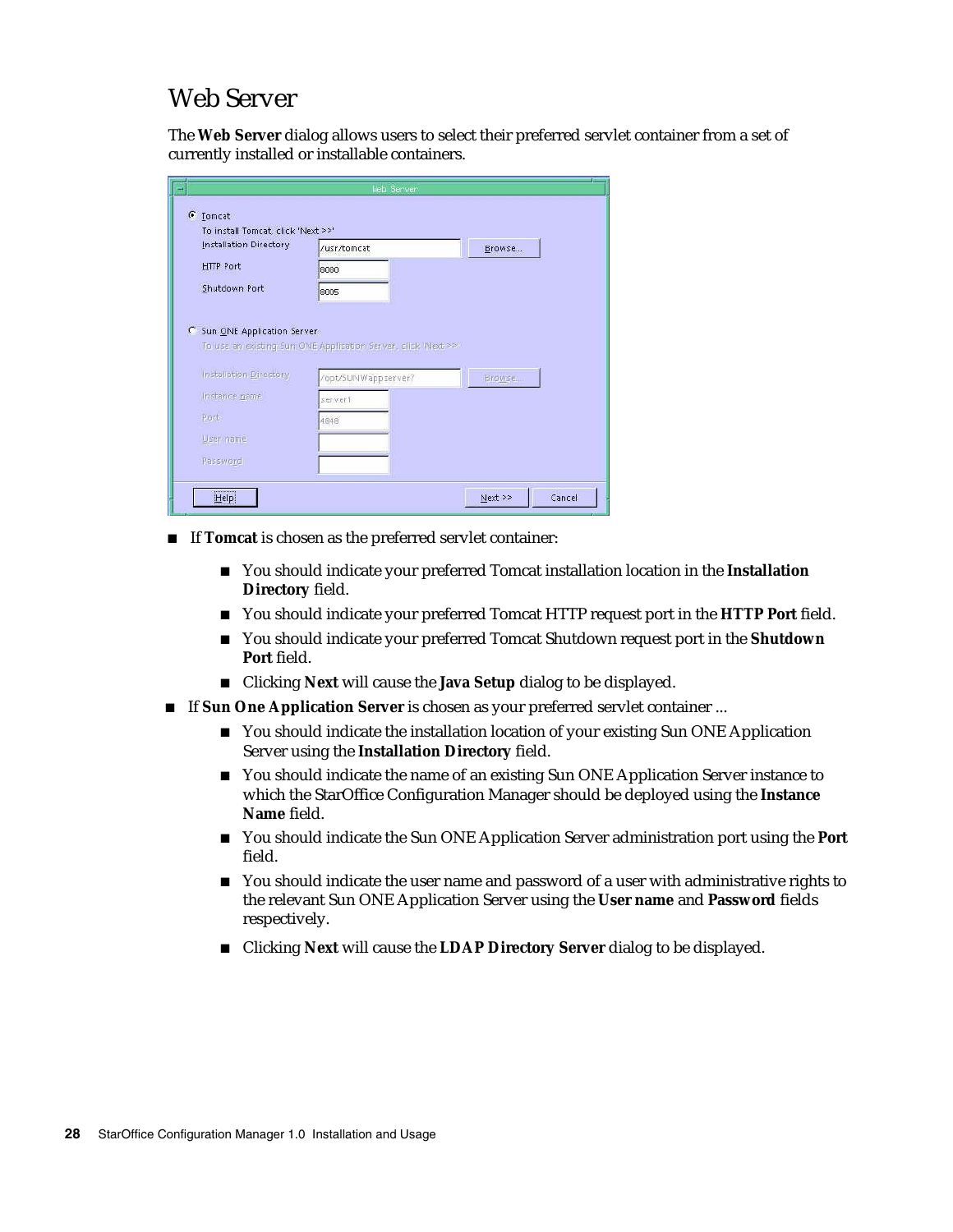#### Java™ Setup Dialog

This dialog lists the Java Development Kit versions registered in your system.

In this dialog, select the Java Development Kit (JDK) you want to use. Version 1.4 or higher is required. If you already have a JDK installed, you do not have to install the version provided.

| Java Setup                                                                        |        |
|-----------------------------------------------------------------------------------|--------|
| Tomcat requires a working Java Development Kit. Please choose one of the options: |        |
| F Install new Java Development Kit 1.4.0 (Sun Microsystems, Inc.)                 |        |
| C Use an installed Java Development Kit                                           |        |
| Java Development Kit(s) found                                                     |        |
| Java Development Kit (Version 1 4.0, Verified)                                    |        |
|                                                                                   |        |
|                                                                                   |        |
|                                                                                   |        |
| Choose existing Java Development Kit                                              |        |
|                                                                                   | Browse |
| Java Home<br>/usr/java                                                            | Browse |
|                                                                                   |        |
| $Next$ >><br><< Back<br>Help                                                      | Cancel |
|                                                                                   |        |

- Install a new Java Development Kit, or select an existing one from the list.
- If the user chooses to install a new JDK, they can indicate where it should be installed by modifying the **Java Home** field.
- The user can add existing JDKs to the list by clicking the **Browse** button next to **Add Java Development Kit.**
- Click **Next** to continue.

If a new JDK is to be installed, it will only be installed after the user has clicked **Finish** on the LDAP Directory Server dialog.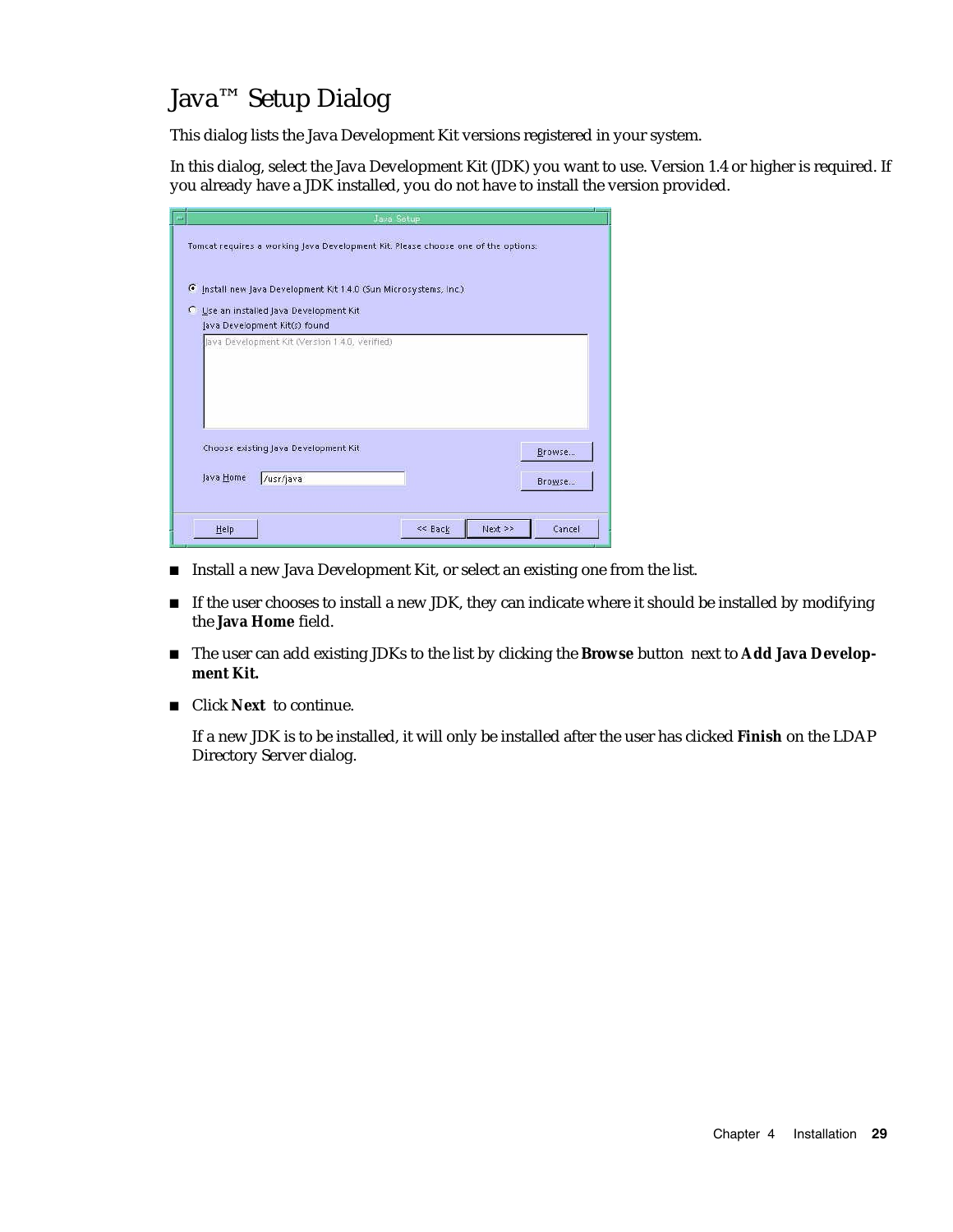#### LDAP Directory Server

The **LDAP Directory Server** dialog allows users to indicate appropriate settings for connecting to and interacting with the Directory Server that holds the relevant StarOffice configuration information.

|                                         | LDAP Directory Server       |
|-----------------------------------------|-----------------------------|
| Host name                               |                             |
| Port                                    | 389                         |
| Base DN                                 |                             |
| StarOffice configuration data directory | OfficeRegistry              |
|                                         |                             |
| User DN with read access                | anonymous                   |
| Password                                |                             |
|                                         |                             |
|                                         |                             |
|                                         |                             |
|                                         |                             |
|                                         |                             |
| Help                                    | Finish<br>Cancel<br><< Back |

- Type the LDAP directory server information into the corresponding fields:
	- ▷ **Host name**: the host name of the LDAP Directory Server
	- ▷ **Port**: the port number of the LDAP Directory Server. This is typically **389**.
	- ▷ **Base DN**: location of the root entry of the enterprise directory.
	- ▷ **StarOffice configuration data directory**: specifies the location of the StarOffice configuration stored in the LDAP Directory. The location must be chosen during deployment (see Deployment), and the same value must be typed here. The default is **OfficeRegistry.**
	- ▷ **User DN with read access**: the full DN of an existing LDAP user with read and search access to the repository. This entry is optional. If not provided, anonymous access to the server is used.
	- ▷ **Password**: corresponding password of the above-mentioned user, also optional if anonymous access is used.



The LDAP Directory Server information supplied is not verified during setup. This information is written to a text file, jproxy.cfg, in the WEB-INF subdirectory of the deployed StarOffice Configuration Manager and may be corrected/modified using any simple text editor.

■ Click **Finish** to complete the installation.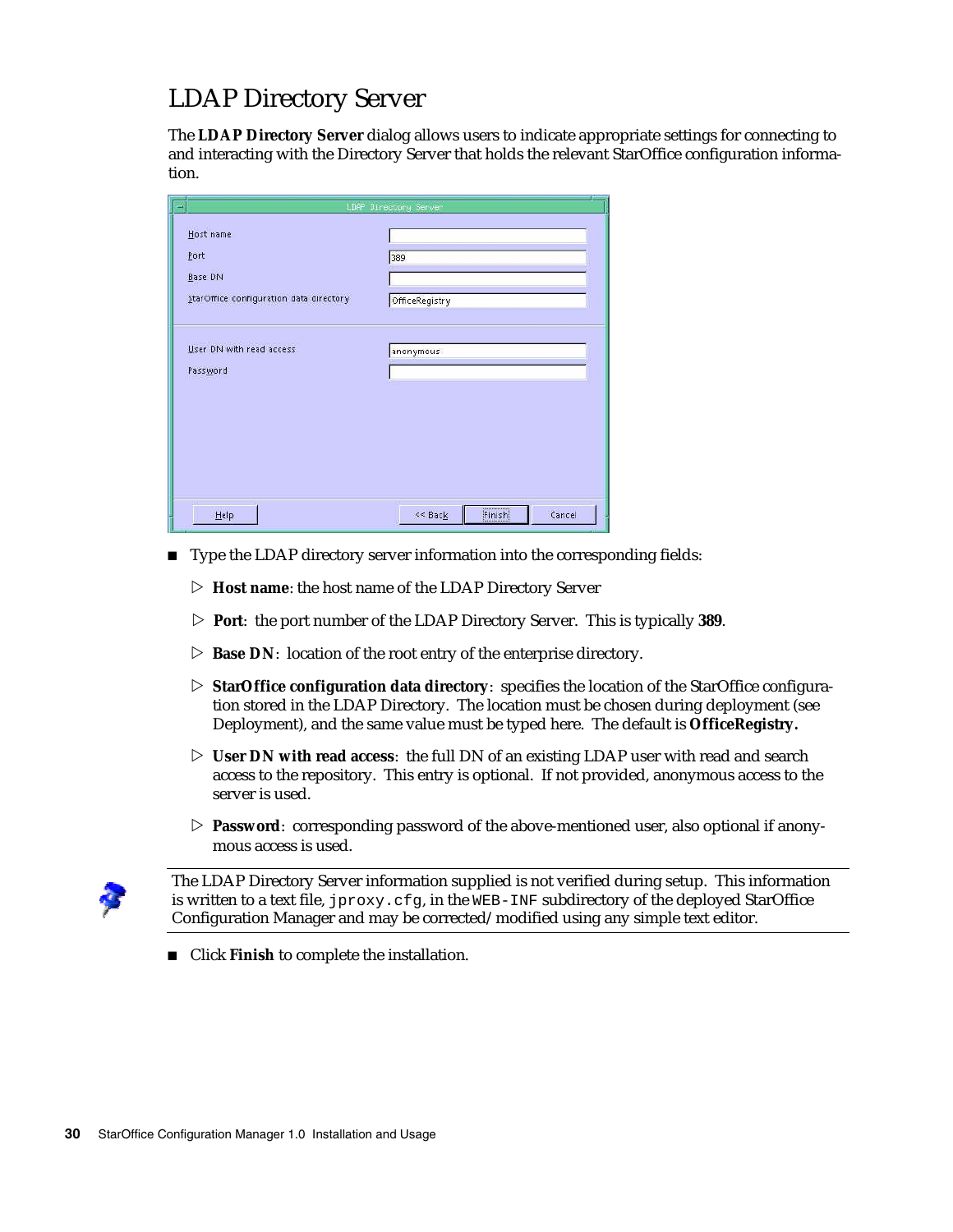## Copying the Files

On screen, you will see how the installation is progressing and approximately how much time is left until the installation is complete.

### Concluding the Installation

After the installation is finished, the final dialog is displayed.

Click **Complete** to finish the installation.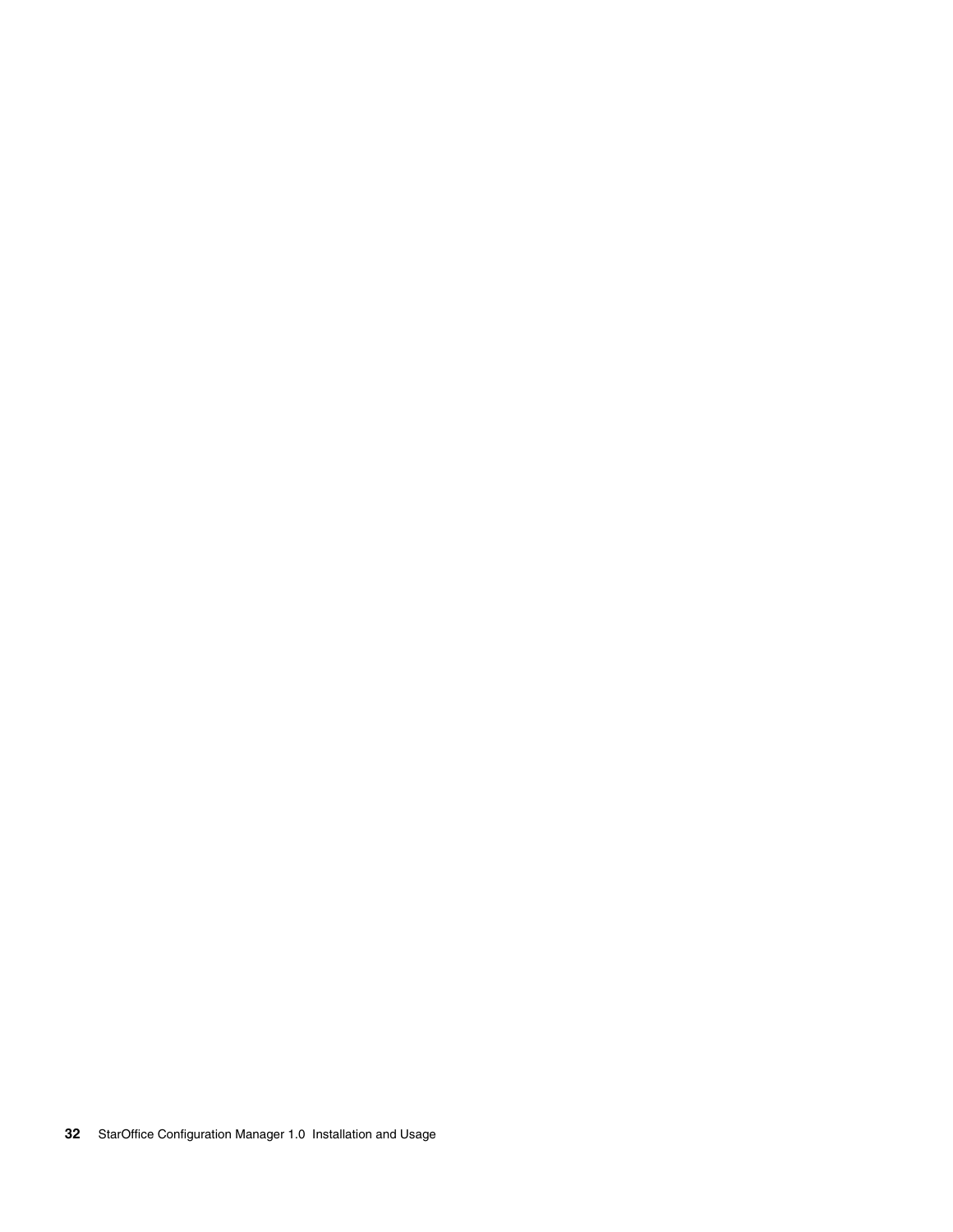# **Usage**

# Login

The StarOffice Configuration Manager requires Netscape 4.7, Internet Explorer 5.0, or Mozilla 1.0, or higher.

- 1. To access the StarOffice Configuration Manager Login page, type the following URL in your browser: http://host:port/smc/threepane/Login, where *host* and *port* refer to the server name and the port that were specified during the setup procedure. For example, http://myserver:8080/somc/threepane/Login
- 2. In the StarOffice Configuration Manager Login page, type the name and the password of the user, and then click the **Log In** button.
- 3. After successful authentication, the StarOffice Configuration Manager displays the opening page for a StarOffice Configuration Manager session. If there are any login errors, the user is returned to the Login page and the reason for the error is displayed.



Any activities following a login are performed according to the set of rights afforded to the user.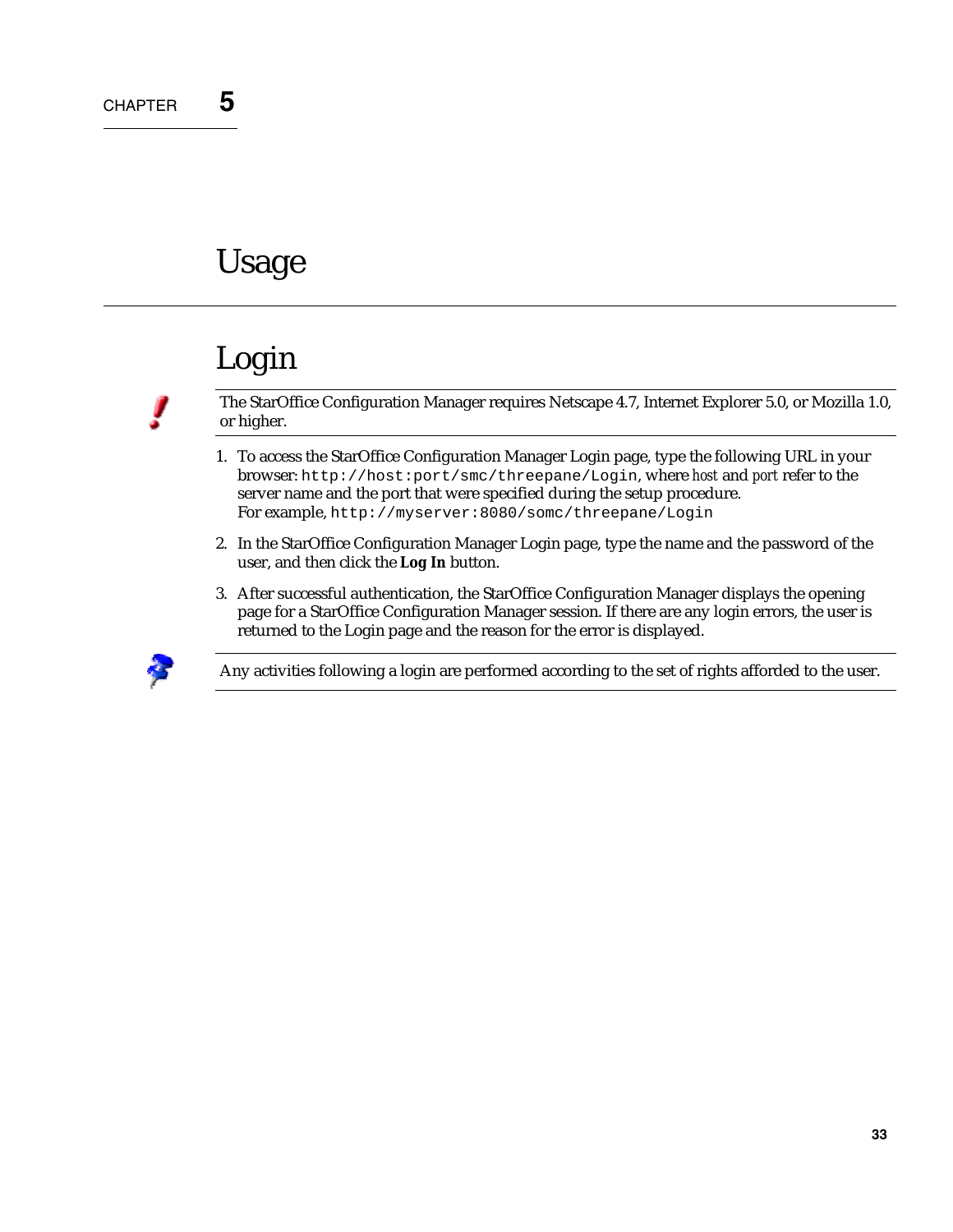# User Interface

| 覆<br>図<br>Reload<br>Stop<br><b>Back</b><br>Forward                                                                                                                                                                                                                                                                                                                                           | $\Rightarrow$<br>IM<br>http://localhost:8080/scm/threepane/Login;jsessionid=3008225CD3BAB9A81BDB953AB6E2AF5B<br>$\checkmark$<br>Search<br>Print                                                                                                                                                                                                                        |
|----------------------------------------------------------------------------------------------------------------------------------------------------------------------------------------------------------------------------------------------------------------------------------------------------------------------------------------------------------------------------------------------|------------------------------------------------------------------------------------------------------------------------------------------------------------------------------------------------------------------------------------------------------------------------------------------------------------------------------------------------------------------------|
|                                                                                                                                                                                                                                                                                                                                                                                              | Preferences   Log Out   Help<br>术<br>jdarke                                                                                                                                                                                                                                                                                                                            |
| root > myorg [View]<br>Identity Search<br>Criteria                                                                                                                                                                                                                                                                                                                                           | Locale: en-US<br>myorg<br>StarOffice Load/Save Disable Commands Language Settings<br><b>Conditional Paths Generic</b><br>External Programs   Paths   Security                                                                                                                                                                                                          |
| Organization -<br>Category:<br>Name:                                                                                                                                                                                                                                                                                                                                                         | The 'External Programs' tab page allows you to specify paths to external programs that are used by StarOffice for some tasks.<br>All paths have to be entered as a file URL.<br><b>EE</b> - Actions -<br>$\vert$<br>Save Reset                                                                                                                                         |
| Filter<br><b>Results</b><br>Organizations under myorg<br>Name<br><b>Action</b><br>suborg<br>[View]<br>suborg10<br>[View]<br>suborg11<br>[View]<br>suborg12<br>[View]<br>suborg2<br>[View]<br>suborg3<br>[View]<br>suborg4<br>[View]<br>suborg5<br>[View]<br>suborg6<br>[View]<br>suborg7<br>[View]<br>$\blacktriangledown$ $\mathbb{Z}$<br>$\mathbb{Z}$ $\mathbb{Z}$<br>of $2 $ Go<br>Page 1 | Send Document as E-mail Message Using<br>$\Gamma = \triangle$ Default E-mail<br>$F$ Enable<br>Program:<br>г.<br>/usr/opt/netscape/netscape.sh<br>Other Program:<br>Profiles:<br>Netscape 6.x<br>D =<br><b>Execute Links Using</b><br>HTTP:<br>/usr/opt/netscape/netscape.sh<br>$=$<br>HTTPS:<br>FTP:<br>MAILTO:<br>п<br>File Manager<br>Program:<br>п<br>Reset<br>Save |
| 杀四之国<br>Document: Done (0.657 secs)                                                                                                                                                                                                                                                                                                                                                          | $-0-$                                                                                                                                                                                                                                                                                                                                                                  |

The layout for most of the StarOffice Configuration Manager pages consists of three panes:

- a **Masthead** (top),
- a **Navigation** pane (left),
- **a Content** pane (right).

Additionally, separate browser windows open when dialogs or the online help is called.

# Navigation Pane

Allows you to view and traverse the hierarchy of an organization's functional groups.

### Hierarchical Relationships

Before navigating through the StarOffice Configuration Manager, it is important to understand the relationships between the three entity types. The possible relationships are:

An *Organization* can contain other organizations, roles, and users.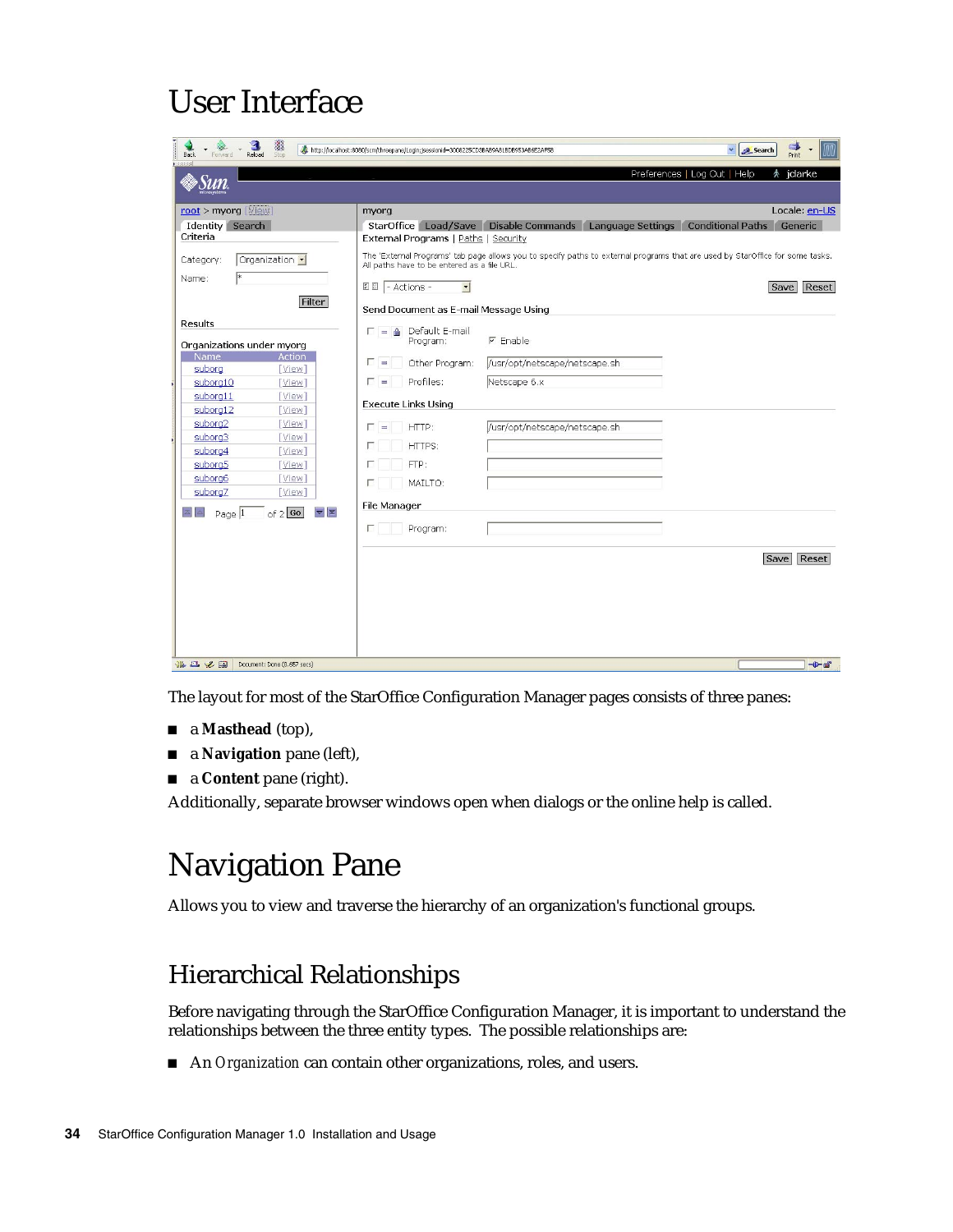- A *Role* can contain other roles and have user members.
- *Users* cannot contain anything, but can be a member of a role.

It is important to note the difference between the "contain" and the "member" relationship. The "contain" relationship is a one to many relationship, while the "member" relationship is a many to many relationship. This means that:

- Each entity type can only have one parent entity. For this purpose, the top-level root is considered a special organization.
- Any role that is a sub-role belongs to the same organization as its parent node.

#### Role Priorities

Priorities provide sequencing to the entities, which is needed to merge the layers into a defined order. In most cases, priorities are determined by the position of the entities in the organization hierarchy. The toplevel entity of the hierarchy is the most generic entry and has the lowest priority. But if, for example, the entity in question is a member of two roles that are on the same organizational level, priorities must be assigned to define an order. These priorities are called **Role Priorities**.

- **Priorities are derived from the organization hierarchy.**
- $\blacksquare$  The top-most entity has the lowest priority.
- **F** Following the path to the entity in question, the priority increases. Sub-organizations always have a higher priority than their parent organization.
- Since a user can be a member of multiple roles that may belong to the same organization, it is necessary to have criteria to determine the priorities for these roles. You can specify arbitrary numeric values denoting the role priorities (see the section Changing Role Priorities). If you do not explicitly specify role priorities, the priority is derived from the alphabetical order of the role names.
- Roles can contain other roles. This role hierarchy does not affect the priority.
- $\blacksquare$  A user priority is always the highest.

#### Example:

There are two organizations, Org1 and Org2. Org1 contains organization Org11 and roles O1Role1 and O1Role2. O1Role1 contains role O1R1Role1. Org2 contains O2Role1 and O2Role2. Org11 contains role O11Role1 and user User1. User1 is a member of O1Role2, O1R1Role1, O2Role1 and O11Role1.

Role priorities have to be set for roles O1Role1, O1Role2 and O1R1Role1 because they belong to the same organization. Those priorities are 0, 2 and 1, respectively (0 being the most generic, i.e. lowest priority). Role priorities also have to be set for roles O2Role1 and O2Role2, and they are 0 and 1, respectively.

The resulting layers involved in the configuration data of various entities are:

- Org11 --> Default/Org1/Org11
- O1Role2 --> Default/Org1/O1Role2

- O1R1Role1 --> Default/Org1/O1R1Role1: note that O1Role1 is not involved since the role hierarchy is ignored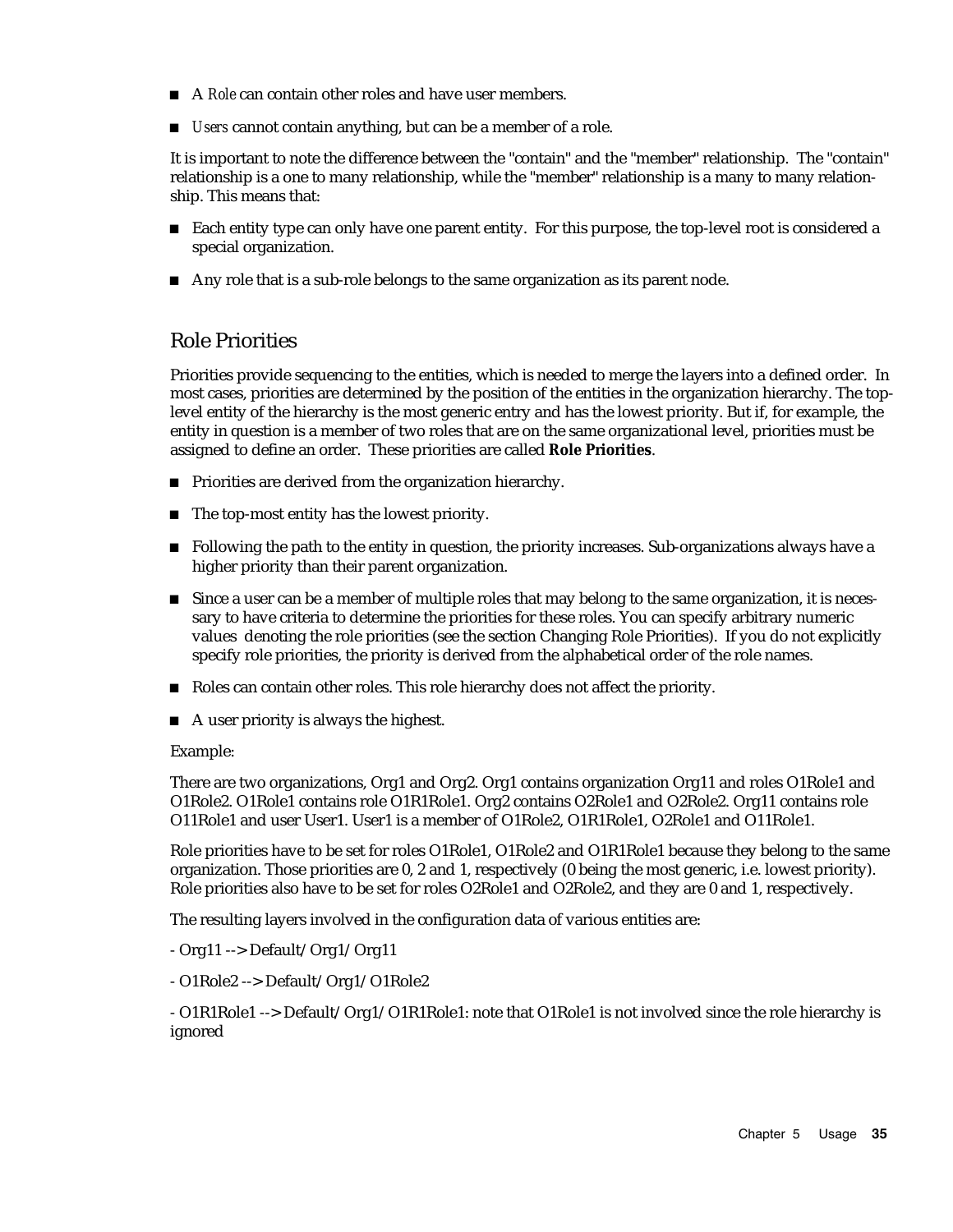- User1 --> Default/Org1/O1R1Role1/O1Role2/Org11/O11Role1/User1: note that a) the roles of Org1 are ordered according to their priority value and not their respective hierarchy, b) O2Role1 is not involved due to it being in a different branch of the organizational tree than User1.

### Identity Navigation

This function gives the user the ability to browse through four different categories and levels of an organization:

- **Organizations**
- Roles
- **Users**
- Role Priority

For more information on organizational hierarchy and role priorities, see also Hierarchical Relationships

#### To navigate through a category:

- 1. Select a category from the **Category** list box.
- 2. To further refine category results, type a string into the **Name** field.

| Identity Search      |                           |
|----------------------|---------------------------|
| Criteria             |                           |
| Category:            | Organization -            |
| Name:                | lж                        |
|                      | Filter                    |
| Results              |                           |
|                      | Organizations under myorg |
| Name                 | <b>Action</b>             |
| <u>suborg</u>        | [View]                    |
| suborg10             | [View]                    |
|                      |                           |
| suborg11             | [View]                    |
| suborg12             | [View]                    |
| suborg <sub>2</sub>  | [View]                    |
| suborg3              | [View]                    |
| <del>o</del> suborg4 | [View]                    |
| suborg5              | [View]                    |
| suborg6              | [View]                    |
| suborg7              | [View]                    |

The default value for the **Name** filter string is **\***, indicating "all". The asterisk can be used within a string typed in the **Name** field as a wildcard.

The filters in the **Identity** page perform only single-level searches of the current category level. To perform a search of the entire organization tree, use the **Search** page functionality.

3. Click the **Filter** button, or press Enter.

The results are displayed in a table in the **Results** section. The table has two headings, **Name** and **Action**. The filter results are listed under **Name**, and each result has an associated action. Clicking the corresponding **View** link updates the Content pane with that entity's configuration details. An arrow in the results table points to which entity's configurations are displayed.

All entities that can contain sub-entities are represented as a link in the table.

4. To view sub-organizations or sub-roles, click on the desired entity in the **Results** table in the "Name" column. This entity must be in the form of a link.

The table updates, displaying all existing sub-entities. By continuing to click on entities in the table, you can traverse through the levels of the organization. The current location of the user in the hierarchy is reflected in the parentage path at the top of the Navigation pane.

5. To move up through the current hierarchy, click a on the corresponding link in the parentage path at the top of the Navigation pane.

The Navigator pane and the Content pane are always synchronized with each other. Selecting a different entity in the Navigation pane automatically updates the Content pane with the corresponding configuration settings.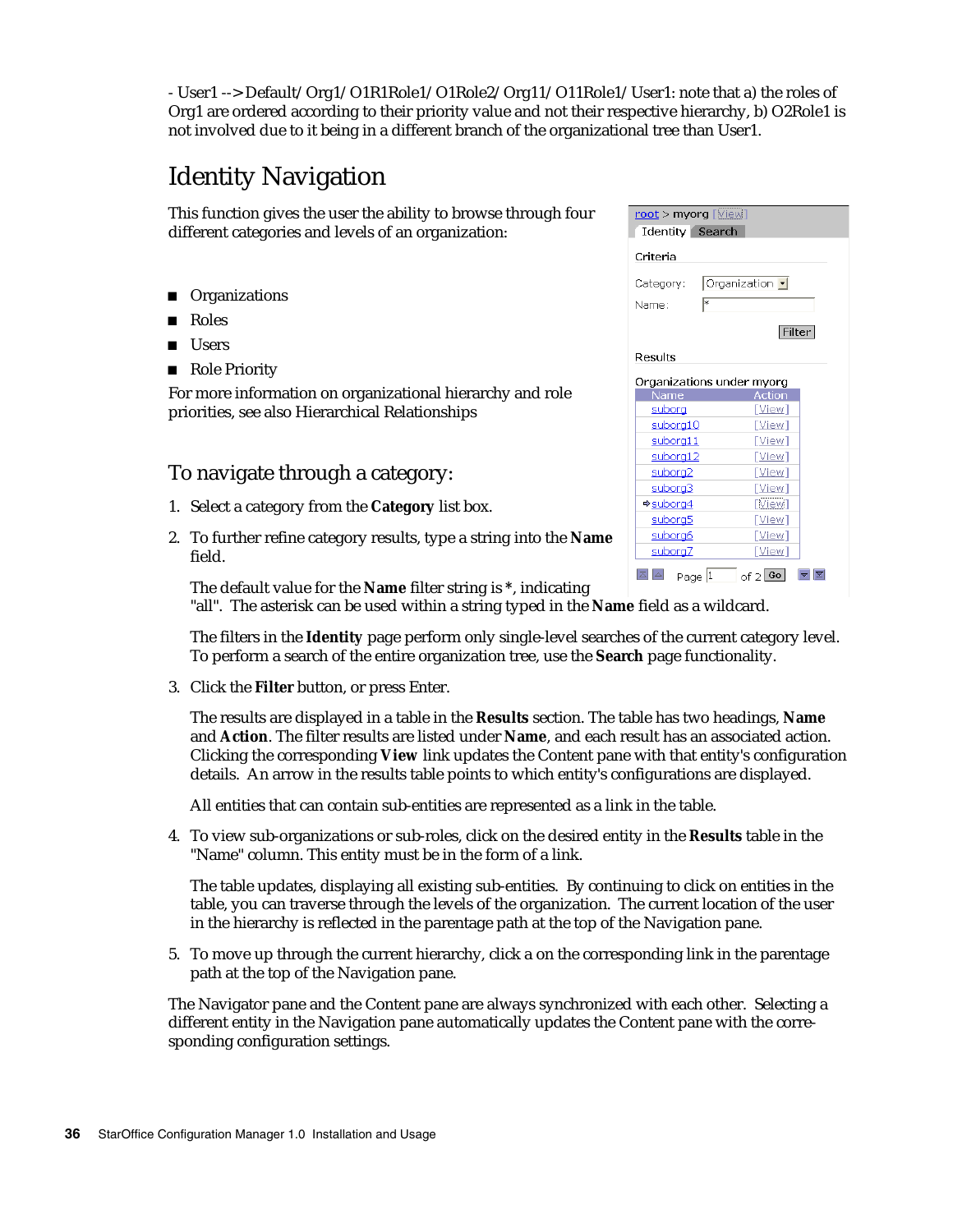### Changing Role Priorities

Selecting the Role Priorities category allows the user to view and edit the priorities of all roles within an organization. If a user is a member of more than one role and if these roles are subelements of the same organization, you can use Role Priorities to correctly order the merging of layers. (See also section Hierarchical Relationships on page 34

- 1. Select Role Priority from the **Category** list box.
- 2. Click the **Filter** button.

The roles are displayed in a table in the **Results** section in alphabetical order. The current priority values are shown in the "Old Priority" column. If priorities have not been assigned, a "-" appears in the "Old Priority" column.

- **3.** To change priority values, type in a value for each role in the fields in the "New Priority" column. Each role must have a unique priority value.
- **4.** Click the **Save** button to save the changes.

The **Save** button also validates the value entries, insuring that each role has a priority value, and that there are no duplicate values.

5. To reset the role priorities back to the state last saved in the LDAP, click the **Reset** button.

#### Search

This function allows an entity to be found based on a search pattern or an entity type. The **Query** tab allows advanced searching details to be entered. You can search for:

- **Organizations**
- Roles
- **Users**

#### To search for an entity:

1. Click the **Search** tab in the Navigation pane.

The **Search** tab has two possible layouts, depending on the selected category:

- Both layouts contain the **Category** list box and allow the user to select whether to search from the **Root** or from the **Current Location**.
- The "Organization" and "Role" category search allows the user to search on the **Name** text field only.
- The "User" category search allows a search to take place on the **User Id**, **Full Name**, **First Name**, or **Last Name**.
- 2. Select a criteria from the **Category** list box.
- 3. To further refine category results, type a string into the search fields available for each category type.

| $root$ > myorg $[\vee$ iew]<br>Identity Search |                                              |  |
|------------------------------------------------|----------------------------------------------|--|
| <b>Query</b>   Results                         |                                              |  |
| Criteria                                       |                                              |  |
| Category:                                      | User                                         |  |
| User Id:                                       | l∗                                           |  |
| Full Name:                                     | l∗                                           |  |
| First Name:                                    | ж                                            |  |
| Last Name:                                     | lж                                           |  |
|                                                | Starting Point: @ Current Location<br>C Root |  |
|                                                | Search                                       |  |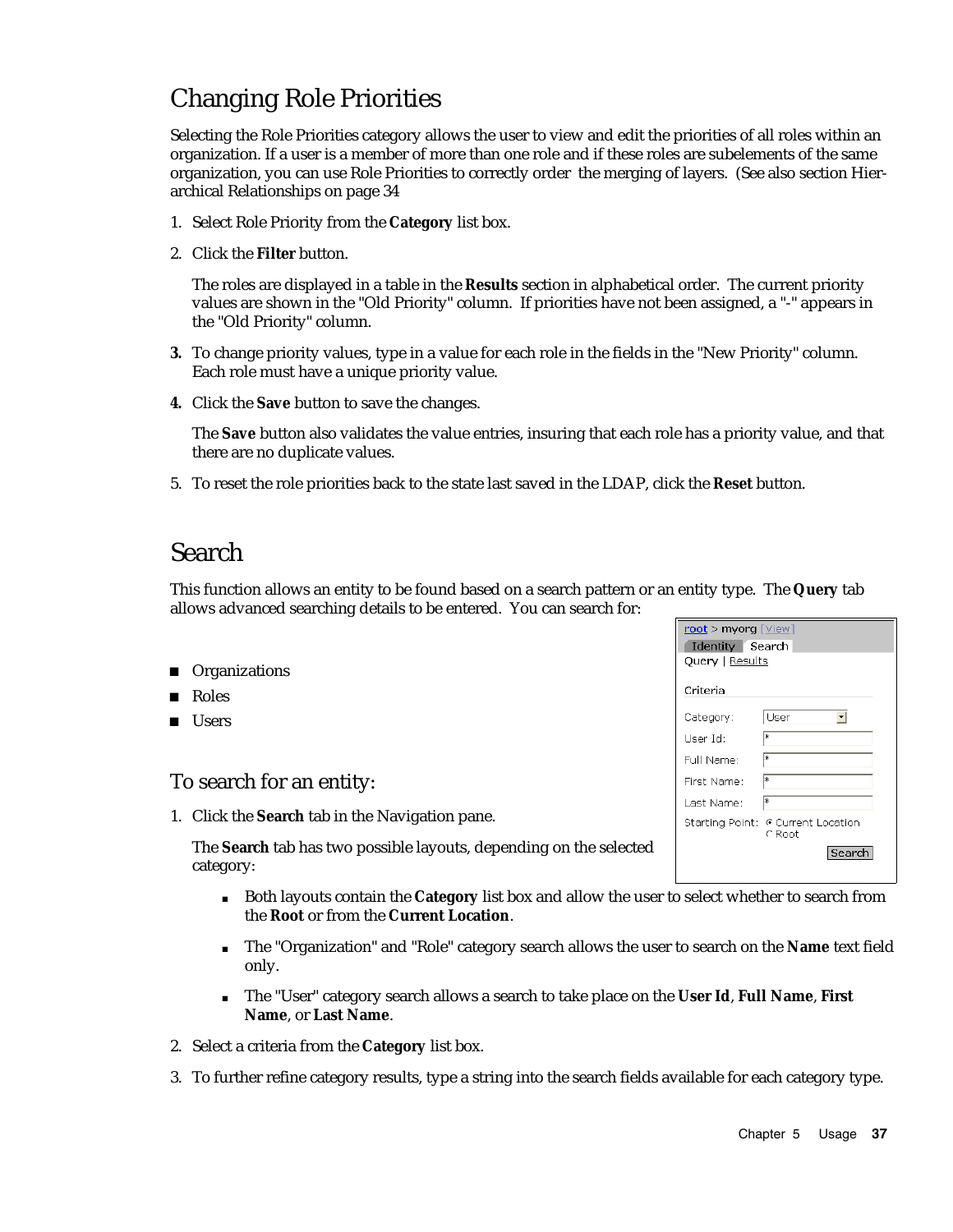The default value for the filter strings is **\***, indicating "all". The asterisk can be used within a string typed in a search field as a wildcard.

4. Select **Current Location** or **Root** from the **Starting Point** section to determine the starting point of the search.

Both selections begin a depth search of the organization tree. The difference lies in the starting point of the search. A search from the root begins at the top of the organization tree, a current location search starts from the current level of the tree.

5. Click the **Search** button.

Once the search is complete, the **Results** tab becomes active and the results are displayed in a table. This table has the same behavior as the **Results Table** in the Identity tab.

6. To make another query, click on the **Query** link at the top of the **Search** tab page.

# Content Pane

Navigating and editing an entity's configuration occurs in the Content pane. At the top of the Content pane are several tabs that represent the configuration categories. In the top left of the Content pane is the name of the entity that is currently being viewed. At the top right is the **Locale** link, which allows the user to change the current configuration locale.

There are two types of tabs in the Content pane. One of the tabs is a **Generic Editing** tab, which provides an overall view of all configuration items. All other tabs are **Specific Editing** tabs. The specific tabs are customized for the most important and commonly used administration tasks. Most of the settings available through the specific tabs directly correspond to the settings that are available in the StarOffice/StarSuite **Tools – Options** dialog. Each tab category can have sub-categories within that tab page.

Each Specific Editing page contains fields that are relevant to its purpose. Some common buttons and icons in the Generic and Specific Editing pages are: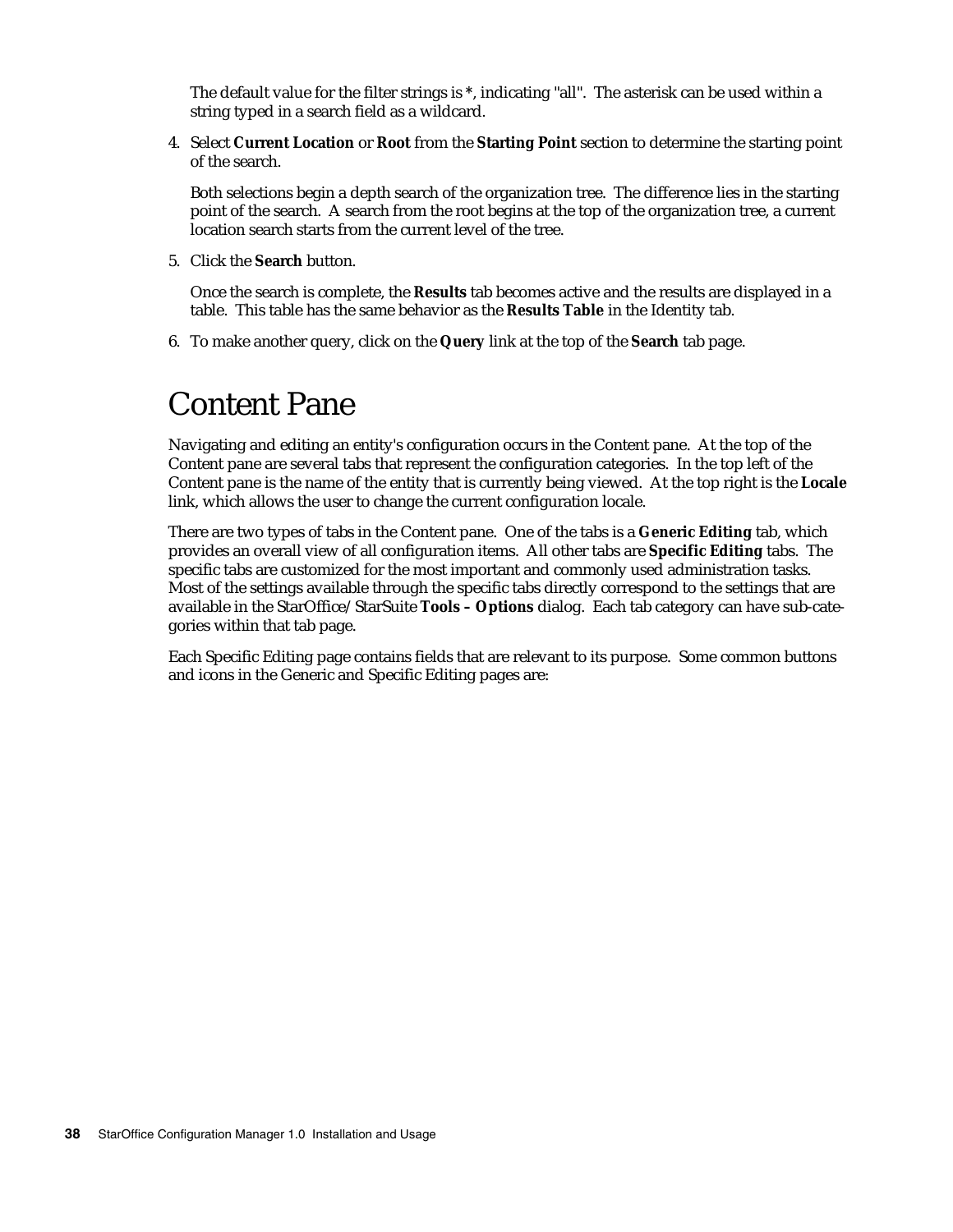| 酮            | Select All - the user can select all items from a displayed list.                                                                                                           |
|--------------|-----------------------------------------------------------------------------------------------------------------------------------------------------------------------------|
| $\boxed{5}$  | De-select All - the user can de-select all marked items from a displayed list.                                                                                              |
| - Actions -  | Action List - after selecting the relevant items, a user can specify the action to perform<br>on the selected items.                                                        |
| $=$          | <b>Defined (here)</b> – indicates that the element is defined in this layer.                                                                                                |
| $\cdot$ $=$  | <b>Defined (layer)</b> - indicates that the element is defined in another layer above.                                                                                      |
| e            | <b>Protected (here)</b> – indicates that the element is protected. The source element for this<br>attribute is the current element.                                         |
| $\cdot$      | <b>Protected (config)</b> – indicates that the element is protected. The source element for this<br>attribute is an element above this element in the same layer.           |
| $\mathbb{R}$ | Protected (layer) - indicates that the item is protected. The source element for this<br>attribute is located in a layer above. This renders the current element read-only. |
| ×            | <b>Removable</b> – indicates that the element can be removed. Applies to extended properties<br>and not mandatory set elements only.                                        |
| ≚            | <b>Required</b> – indicates that the element value is required, therefore the value of this<br>element must not be null.                                                    |

In addition, the **Save** and **Reset** buttons are visible on every page that contains editable elements. The **Save** button allows the user to save any changes made to the configuration item values. **Reset** allows any changed (but unsaved) values to be reset to their original values; the page is just reloaded with the original values.

### Navigation in the Content Pane

To navigate between different sections in the Content pane, click on the tab page that you want.

For information on the organizational hierarchy of the StarOffice Configuration Manager, see section Hierarchical Relationships on page 34.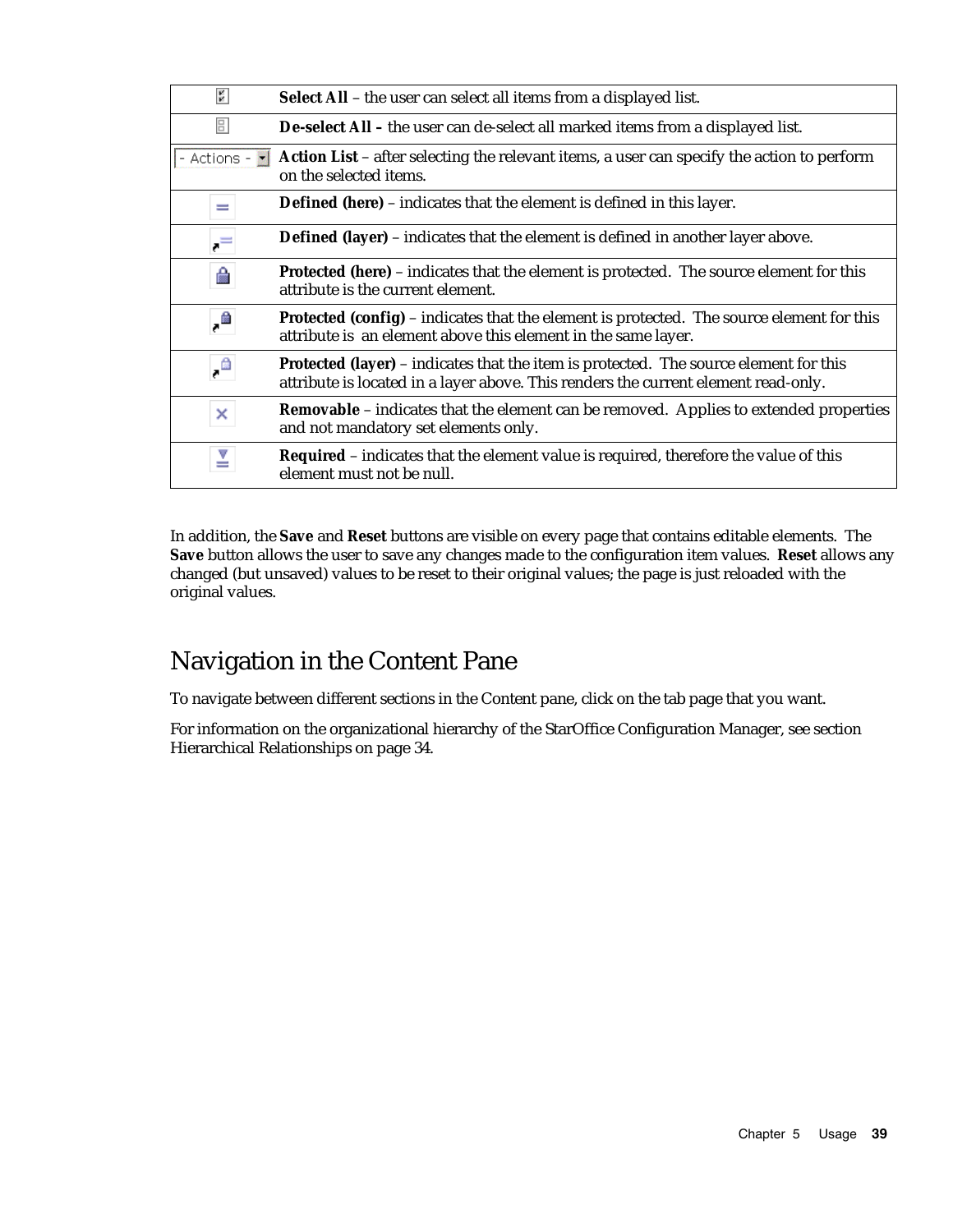## Changing the Locale

The locale setting affects the way configuration item values are displayed and stored, corresponding to different languages and locations. This allows the StarOffice Configuration Manager to store and retrieve values that belong to a specific locale. Editing and storing new item values only affects the item for the current locale. Values for the same item in other locales are not changed.

The user can change the current locale by clicking the **Locale** link in the upper right corner of the Content pane. This launches the **Change Configuration Locale** dialog. The user can select a different locate from the **Configuration Locale** list in the dialog.

| Change Configuration Locale - Mozilla {Build ID: 20020                                                                                            |
|---------------------------------------------------------------------------------------------------------------------------------------------------|
| <b>Change Configuration Locale</b><br>Help                                                                                                        |
| Specify the locale of the configuration.                                                                                                          |
| Configuration Locale: en-US -                                                                                                                     |
| The locale settings affects the way configuration item values<br>are displayed and stored, corresponding to different<br>languages and locations. |
| Cancel<br>OK                                                                                                                                      |



Within the StarOffice Configuration Manager, there is a second type of locale setting called the Application Locale. This setting affects the content and labeling of user interface items, and is automatically extracted from the user's browser settings. This setting is neither connected to nor affected by the **Select Locale** function in the Content pane.

## Setting Preferences

Clicking on the **Preferences** link in the masthead opens the **Preferences** window. This window allows users to set preferences with respect to the information they wish to be shown while browsing the SCM.



At present, preference settings only affect the appearance of the **Generic** tab page in the Content pane. The user can toggle the behavior of the following items:

**Display merge paths**: The merge path is the order of layers (entity levels) by which a property value has been reached.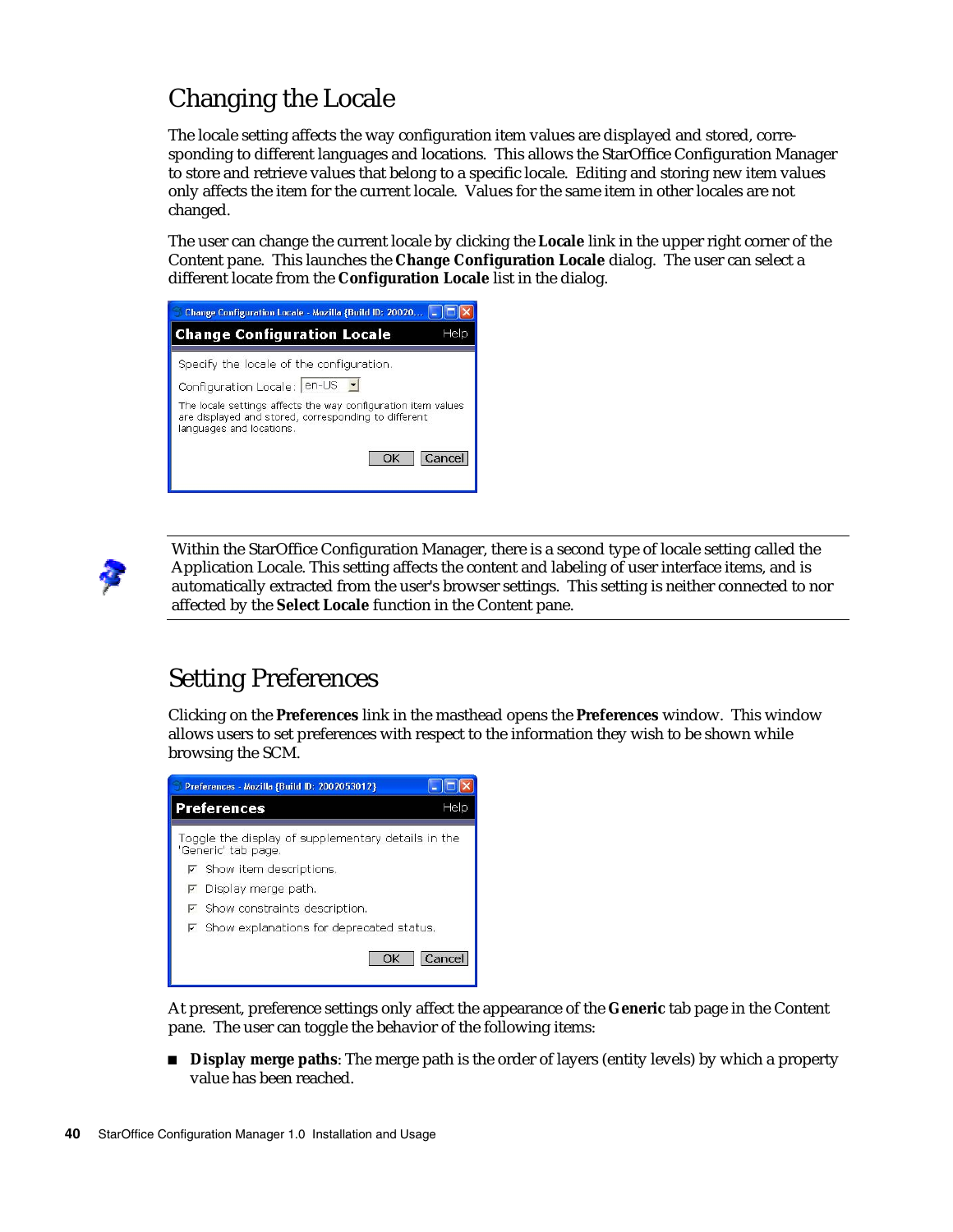- **Show item descriptions**: The item description is a brief outline of the property and what the setting of the property means.
- **Show explanations for deprecated status**: Some properties in the configuration are marked as deprecated. It is possible to display additional explanations for the deprecated status.
- **Show constraints description**: Constraints limit the valid range for property values. They are always displayed next to the corresponding value input field, however the user can use this option to display further explanations for constraints.

### Generic Editing Tab Page

The **Generic Editing** tab page allows navigation through a user's entire configuration details and provides an overall view of all configuration items.

| myorg                 | Locale: $en$ -US $\triangle$                                                                                                                                         |
|-----------------------|----------------------------------------------------------------------------------------------------------------------------------------------------------------------|
| StarOffice            | Load/Save Disable Commands Language Settings Conditional Paths Generic                                                                                               |
| of the configuration. | The 'Generic' tab page provides an overall view of all the configuration items. It allows you to navigate through all the details                                    |
| Components            |                                                                                                                                                                      |
| Name                  | Comment                                                                                                                                                              |
| Addons                | Contains general structures used to integrate external components into the Office<br>user interface.                                                                 |
| Calc                  | Contains settings for the spreadsheet application.                                                                                                                   |
| Chart                 | Contains settings for the Chart application.                                                                                                                         |
| Commands              | Contains general information about $\sim$ and rules, and about actions based on office<br>commands.                                                                  |
| Common                | Contains common settings which are potentially shared by other components.                                                                                           |
| Configuration         | Contains components and templates used for UCB configuration related data.                                                                                           |
| <b>DataAccess</b>     | org.openoffice.Office.DataAccess                                                                                                                                     |
| Draw                  | Defines the properties of the Draw application.                                                                                                                      |
| Hierarchy             | Contains components and templates used by UCB's Hierarchy Content Provider (HCP).                                                                                    |
| <b>Impress</b>        | Contains configuration items related to the Impress application.                                                                                                     |
| Inet                  | Contains Internet-related configurations (proxies, search engines, etc.).                                                                                            |
| Java                  | org.openoffice.Office.Java                                                                                                                                           |
| Jobs                  | Contains informations about registered jobs, bound on events.                                                                                                        |
| Labels                | Containings settings for Writer documents used as labels.                                                                                                            |
| Linguistic            | Contains linguistic (spell checking, hyphenation, thesaurus) related configurations.                                                                                 |
| Math                  | Contains settings for Math.                                                                                                                                          |
|                       | ProtocolHandler Contains UNO services that support special URL protocols. These services are used<br>generically.                                                    |
| <b>SFX</b>            | Contains the component-schema for the sfx module.                                                                                                                    |
| Security              | Stores security related settings.                                                                                                                                    |
| Setup                 | Contains Setup preferences, such as the installed UI locales or the available modules.                                                                               |
| Store                 | Contains components and templates used for storing UCB related data.                                                                                                 |
| Substitution          | Stores rules for user-defined path variables called SharePoint. These rules are<br>evaluated when a user-defined path variable must be substituted with a real path. |
| TypeDetection         | Contains common content types, filters, deep detection services, as well as the frame<br>loader and the content handler for Office.                                  |
| 1.1T                  | ora opopoffico Offico I IT                                                                                                                                           |

At the top of the page there is a parentage path link reflecting the current location within the configuration navigation. Underneath the parentage path link is the **Components** table, which displays the items of the configuration. The table contains two columns:

- The "Name" column lists all items. Clicking on an item updates the Content pane with that item's page.
- The "Comment" column contains a description of its corresponding item.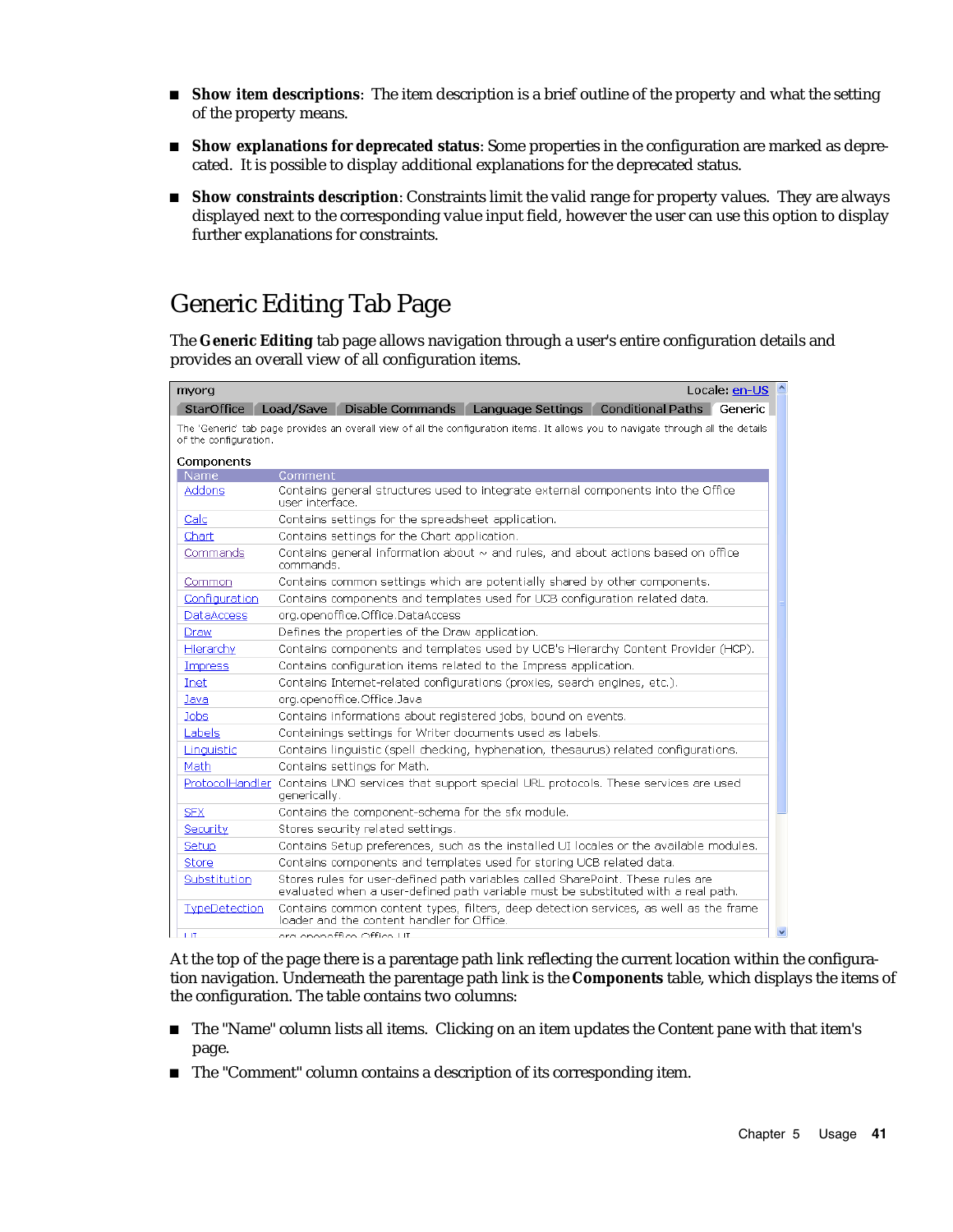#### Navigation in the Generic Tab Page

To navigate through the Generic tab page, click one of the listed items in the **Components** table. A **Subitems** table appears, which lists all the selected component's subitems.



In the "Comment" column, there is a merge path for each subitem. The merge path helps the user to visualize the order in which the layers are merged to create the data displayed.

A **Properties** section is also displayed, if appropriate. The **Properties** section lists any properties that the current component or subitem has. If there are no properties, the **Properties** section is not displayed. On pages that contain a **Properties** section, a **Jump to Properties** link is provided underneath the parentage path of the page.

Clicking on the current item's subitem causes the Content pane to navigate to that subitem. When no further navigation is available, only properties will be listed, and the **Subitems** table is not displayed.

To navigate back up through the hierarchy, click on a link in the parentage path at the top of the Content pane.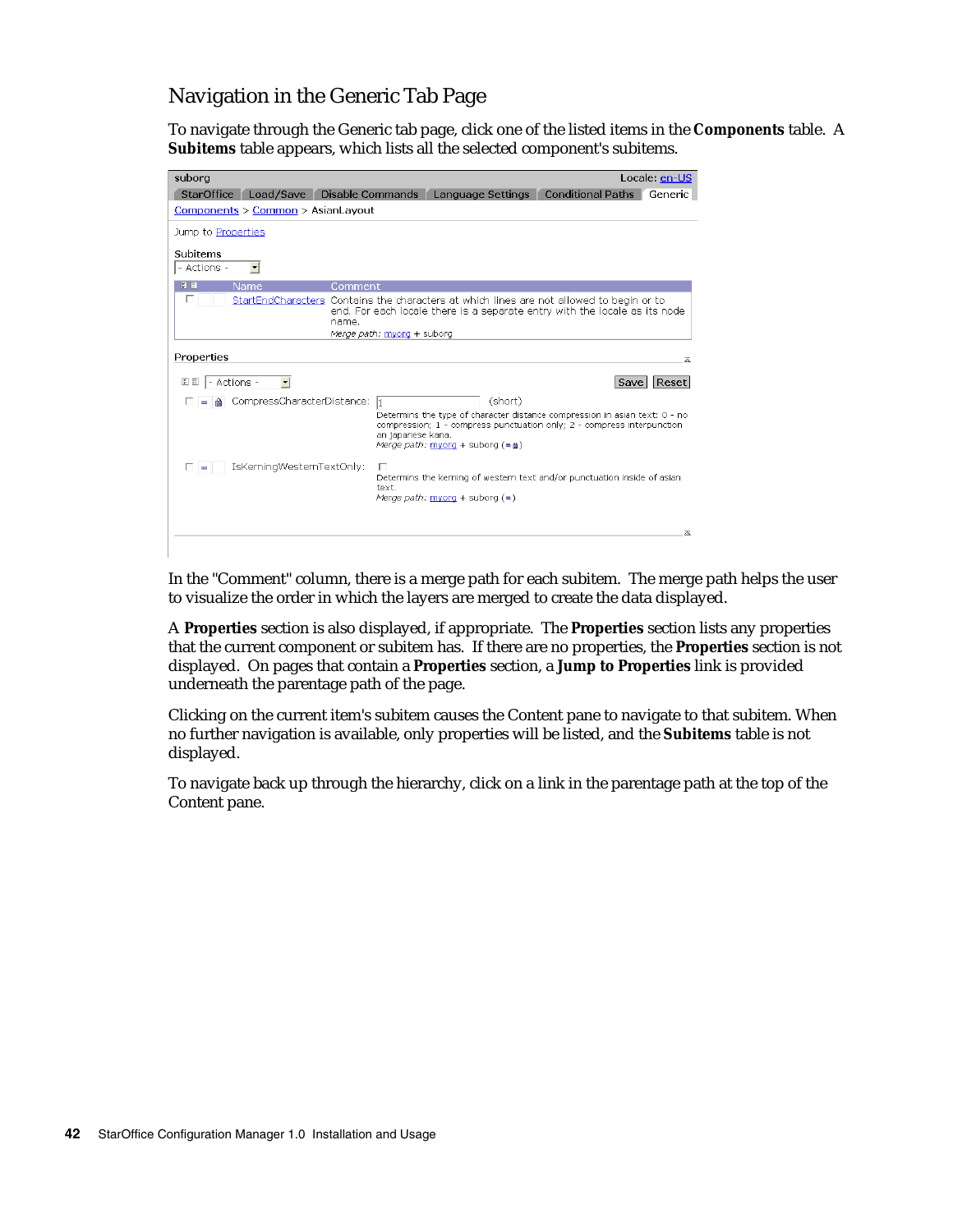### Performing an Action on an Item or Property

Both the **Subitems** and **Properties** sections have **Select All** and **De-select All** icons, check boxes corresponding to each item, and an **Actions** list box. These allow the user to select all or individual items and then select the action to be performed.

- 1. Mark the check box corresponding to the desired item or property.
- 2. Select an action from the **Actions** list above the corresponding table. The possible actions and their operation are listed in the following table.
- 3. The action is performed and the changes are stored in the LDAP server. It is *not* necessary to click the **Save** button.

| <b>Action</b>               | <b>Function</b>                                                                                                                                                                                                                                                                                                                                                 | <b>Functionality Available For:</b>           |
|-----------------------------|-----------------------------------------------------------------------------------------------------------------------------------------------------------------------------------------------------------------------------------------------------------------------------------------------------------------------------------------------------------------|-----------------------------------------------|
| Protect                     | Set the selected item or property to be protected.<br>When a Protect action is performed on an item,<br>users will not be able to individually configure that<br>particular item or property in StarOffice                                                                                                                                                      | Writable, unprotected items and<br>properties |
| Unprotect                   | Unset the protection for the selected item or prop-<br>erty. If the protection is inherited from within the<br>configuration hierarchy, the source of the protec-<br>tion is found and protection is unset at the source.                                                                                                                                       | Writable, protected items and<br>properties   |
| <b>Unprotect (Path)</b>     | Unset the protection for the selected item or prop-<br>erty. If the protection is inherited from within the<br>configuration hierarchy, the source of the protec-<br>tion is found and only the path from the source to<br>the item or property has its protection unset. All<br>other subitems or properties underneath the source<br>will still be protected. | Writable, protected items and<br>properties   |
| <b>Set Mandatory</b>        | Sets the selected item or property to be mandatory<br>within the current set.                                                                                                                                                                                                                                                                                   | Set type items                                |
| <b>Unset Manda-</b><br>tory | The selected item or property is not mandatory.                                                                                                                                                                                                                                                                                                                 | Mandatory set type items                      |
| <b>Set to Nil</b>           | The value of the selected item or property can be<br>nil.                                                                                                                                                                                                                                                                                                       | Writable properties                           |
| Set to Default              | Resets the value of the property to what it would<br>have been if the current layer hadn't been read.                                                                                                                                                                                                                                                           | Writable properties                           |
| Remove                      | Remove the selected item or property.                                                                                                                                                                                                                                                                                                                           | Set type items and extendible<br>items.       |



- "Set items" are items that have the ability to contain an arbitrary number of other items. And these sub-items (if they are set or group items) may again contain items. This feature enables the user to build a tree structure out of the items.
- "Extendible" items are items that properties can be added and removed from. If an item that is being displayed is extendible, the **Add** and **Remove** functionality will be available
- "Nillable properties" can have a nil value. This is different than an empty string value.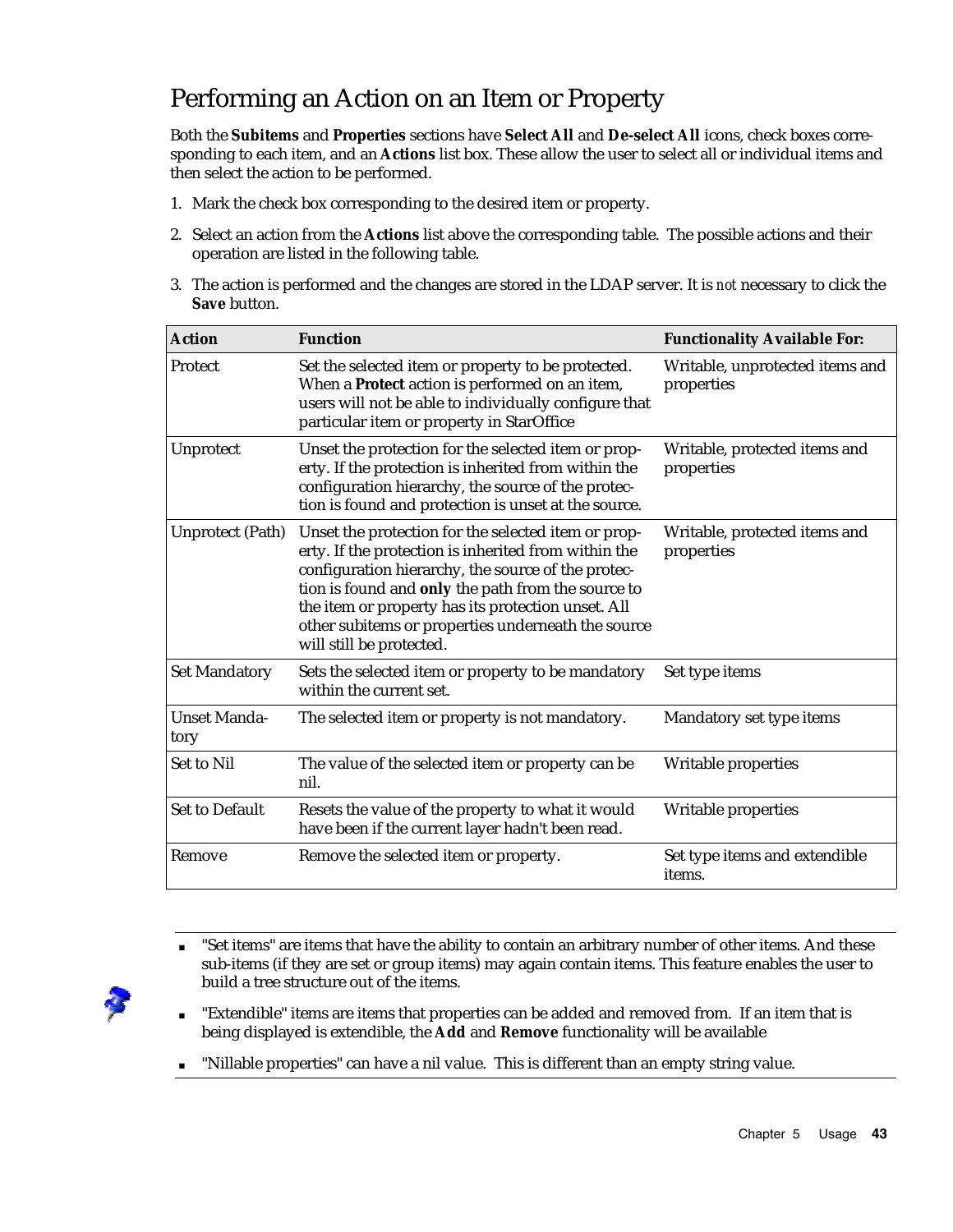## Adding Items

If the current item is a set type item, the user can add new items.

- 1. Click the **Add** button. The **Add Item** dialog opens.
- 2. Specify the name and data schema of the item in the respective fields and click **Next**.
- 3. Specify any required properties of the item and click **Next**.
- 4. Review the settings. Click **Finish** if they are correct, or click **Back** to make changes.

| Add Item - Mozilla (Build ID: 2002053012)                                                                      |                                                                                                    |
|----------------------------------------------------------------------------------------------------------------|----------------------------------------------------------------------------------------------------|
| <b>Add Item</b>                                                                                                |                                                                                                    |
| <b>Steps</b>                                                                                                   | Specify name and choose a Data schema                                                              |
| $\Rightarrow$ 1. Specify name<br>and choose a<br>Data schema<br>2. Specify required<br>properties<br>3. Review | Enter the name of the new item and choose a<br>data schema.<br>Name:<br>Data schema: CommandType - |
|                                                                                                                | « Back<br>Next<br>Cancel                                                                           |

When the user has finished adding the item, the dialog closes, and the list of items updates to reflect the newly added item.

#### Removing Items

If the item is a set type item, the user can remove the subitems belonging to it from the list:

- 1. Mark the item in the corresponding table.
- 2. Select **Remove** from the list of actions above the table.
- 3. The item is removed and the changes are stored on the LDAP server. It is not necessary to explicitly click on the **Save** button.

### Specific Editing Tab Pages

The following contains descriptions of the specific editing tab pages found in the Content pane:

#### The StarOffice External Programs Tab Page

The **External Programs** tab page allows you to specify paths to external programs that are used by StarOffice for some tasks. All paths have to be entered as a file URL.

The **Send Document as E-mail Message Using** section specifies the external mailer to be used:

 Enable **Default E-mail Program** to use the user's registered mailer application (Please notice, that this setting will only affect StarOffice users on Windows platforms).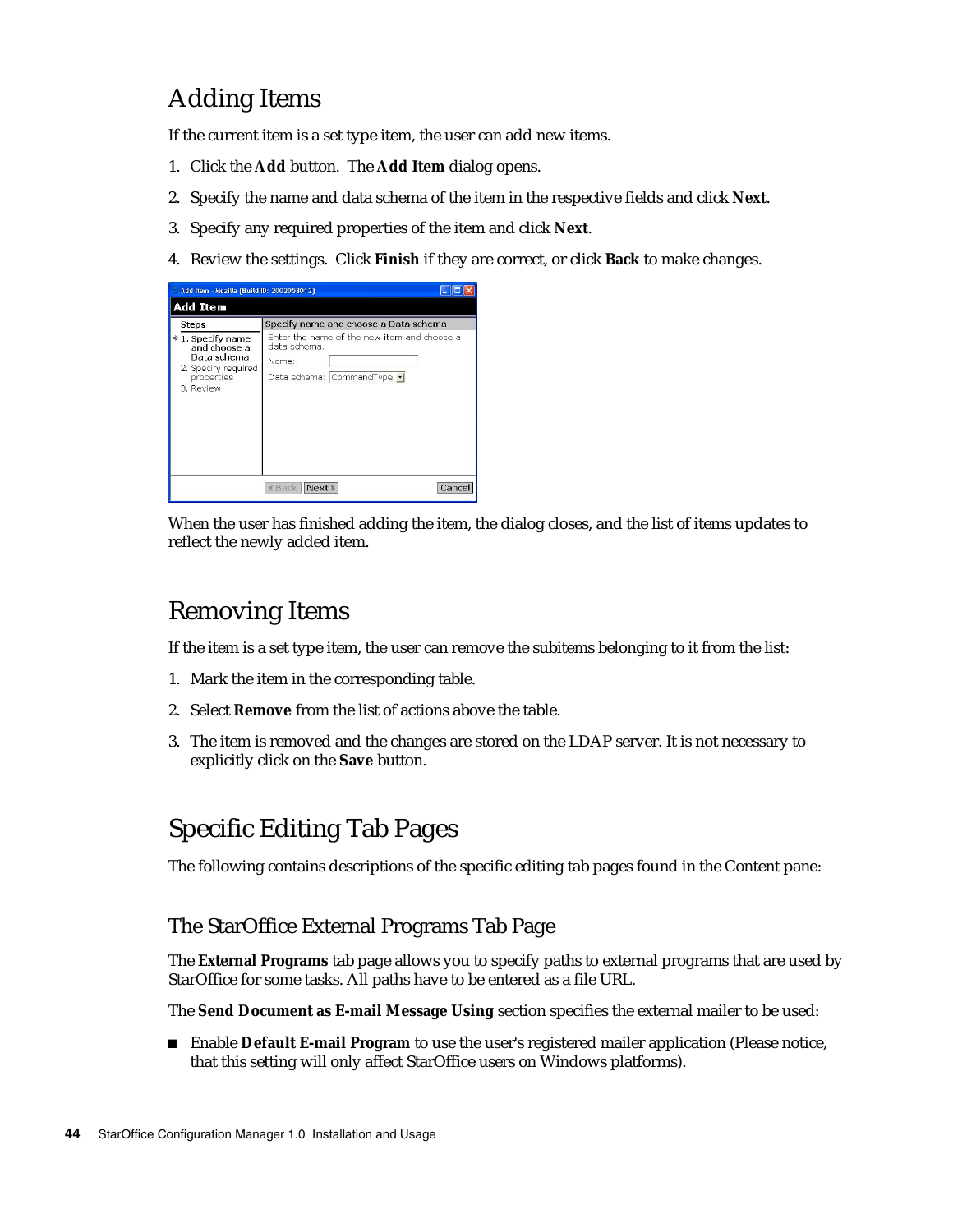- **The Other Program** field specifies the path (must be a file URL) to the external mailer.
- The **Profiles** field specifies the way parameters are passed to the external mailer. "Netscape 6.x" is the only existing profile at this time.

To add your own profile, use the generic tab and navigate to *Components>Common>ExternalMailer>Profiles*

The **Execute Links Using** section specifies the application called when using links, and is applicable for non-windows operating systems only:

 The **HTTP**, **HTTPS**, **FTP** and **MAILTO** fields refer to the according protocol of the link. You can enter the path (must be a file URL) to the application.

The **File Manager** section specifies the file manager and is applicable for non-windows operating systems only:

**The Program** field contains the path (file URL notation) to the application that is started when you open a file with StarOffice that is of an unknown file type, or if you follow a link having a file protocol.

#### The StarOffice Paths Tab Page

The **Paths** tab page allows you to specify paths that StarOffice will use to access and save data, e.g. for automatic backup copies. All paths have to be entered as a file URL.

- The **Add-ins** field specifies the path denoting the directory for the StarOffice add-ins.
- The **AutoText** field specifies the path denoting the directory where the AutoText files are stored.
- **The Backups** field specifies the path denoting the directory where StarOffice saves the automatically created backup copies for the edited documents.
- The **My Documents** field specifies the path that is initially displayed if you want to open a file.
- **The Templates** field specifies the path denoting the directory where the templates are stored.

To edit all default paths use the Generic tab page and navigate to Components>Common>Path>Current.



You can specify variables that change their content according to the environment in which StarOffice instance is running use the Conditional Path tab page.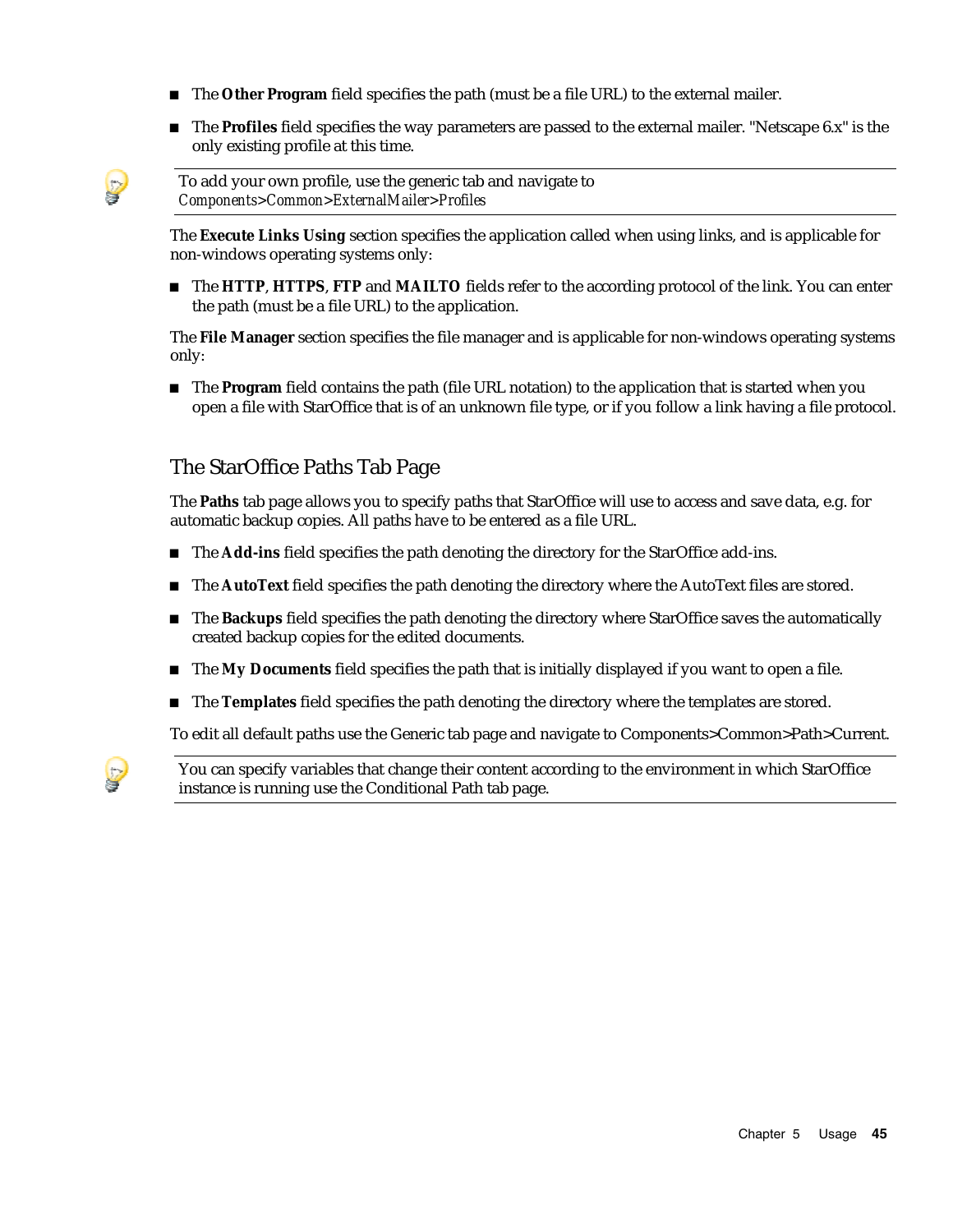The following are predefined path variables containing often used paths. They are case-sensitive:

| <b>Variable</b>          | <b>Explanation</b>                                                        |  |
|--------------------------|---------------------------------------------------------------------------|--|
| S(prog)                  | Program directory                                                         |  |
| S( <i>inst</i> )         | <b>Installation directory</b>                                             |  |
| $S$ (user)               | User directory                                                            |  |
| S(work)                  | Work directory                                                            |  |
| \$(home)                 | Home directory                                                            |  |
| $S$ (temp)               | The temporary directory set for the user                                  |  |
| S(lang)                  | Language dependent directory with LanguageId used as directory name       |  |
| <i><b>S</b></i> (langid) | Language Type of the application as string (for example, "1031")          |  |
| S(vlang)                 | Language dependent directory with English language name as directory name |  |
| S(path)                  | The current path                                                          |  |

The following variables are deprecated but fully supported:

| <b>Variable</b> | <b>Explanation</b>              |
|-----------------|---------------------------------|
| S(instrument)   | Use <i>S(inst)</i> instead      |
| S(instpath)     | Use $\mathcal{S}(inst)$ instead |
| S(progurl)      | Use $S(prog)$ instead           |
| S(progpath)     | Use $S(prog)$ instead           |
| $S$ (userurl)   | Use <i>S(user)</i> instead      |
| $S$ (userpath)  | Use <i>S(user)</i> instead      |

#### The StarOffice Security Tab Page

The **Security** tab page allows you to change important security settings for StarOffice.

Use the **Run Macro** dropdown list to specify if StarOffice allows macros. You can choose "*Never"*, "*Always"* and "*According to Path List"*. If you choose "According to Path List", macros are run only if the corresponding document stems from one of the listed paths.

You can specify the list of allowed paths in the **Path List** text field. List the paths in continuous text, separated with spaces – do not use carriage return or tabs to format the text. The paths must be specified as a file URL, or you can use a path variable such as *\$(temp).*

The **Advanced Options** section summarizes the security relevant features that can be activated:

- The **Java** check box toggles the Java support of StarOffice.
- The **Plug-ins** check box toggles the use of plug-ins.
- The **Applets** check box toggles the use of applets.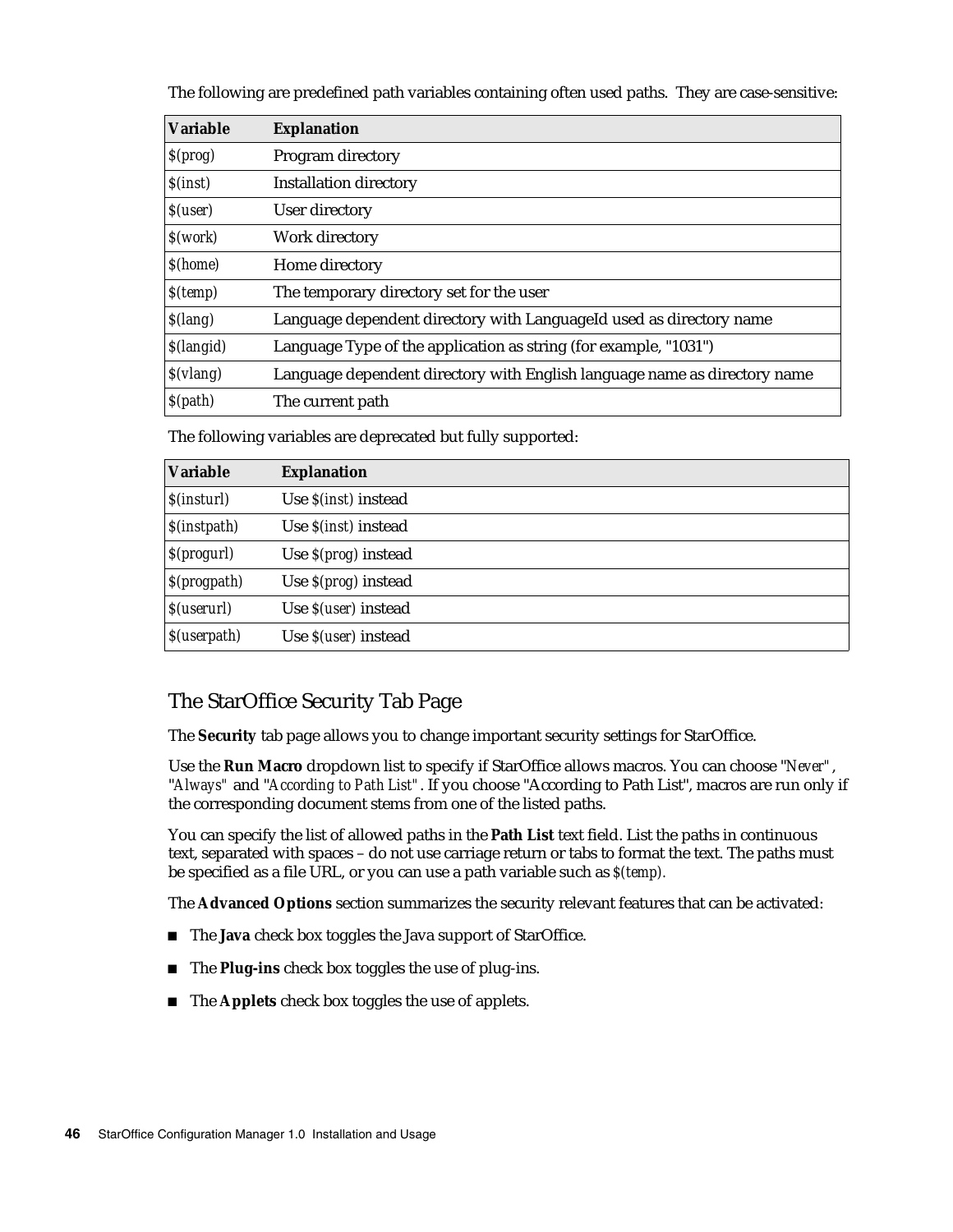#### The Load/Save Tab Page

The **Load/Save** tab page allows you to specify settings relevant for saving documents. You can specify the standard format for every document type.

The **Always Create Backup Copy** check box allows you to specify whether StarOffice saves a copy of the original file before it is modified.

The **Standard File Format** section deals with the standard file formats to be used if you save StarOffice documents:

- Use the **Document Type** list box to select the StarOffice document type.
- For the selected document type, the **Always Save As** dropdown box can be used to specify the file format used by StarOffice to save the document type.

#### The Disable Commands Tab Page

The **Disable Commands** tab page allows you to disable certain commands of StarOffice, thus disabling single menu items or whole components.

Use the text field to enter the command you want to disable, then click the **Add** button. Some examples of commands are:

| <b>Command</b> | <b>Effect</b>                              |
|----------------|--------------------------------------------|
| <b>NewDoc</b>  | User cannot create any new<br>document.    |
| Jpen           | User cannot paste content.                 |
| Paste          | User cannot open any existing<br>document. |
| )uit           | User cannot quit the applica-<br>tion.     |

#### The Language Settings Tab Page

The **Language Settings** tab page allows you to change language and locale settings to adapt StarOffice to your geographic region. Support for Asian languages and complex text layout (CTL) is also provided.

The **Language Of** section specifies language dependent settings:

- The **Locale Setting** specifies the language according to the ISO-639 language code and the ISO-3166 country code. Both codes are separated by a dash. For example, if you want to specify the locale for Canadian English, the correct input would be "en-CA".
- The **Default Currency** specifies the default currency StarOffice uses, according to the ISO-4217 currency code. Since there are different currencies with the same name (e.g. Canadian and US Dollar), the ISO-639 language code and the ISO-3166 country code are appended. The correct entry for the Canadian dollar would be "CAD-en-CA".

The **Advanced Language Support** section specifies options that enable the use of languages that require a more complex text layout and font.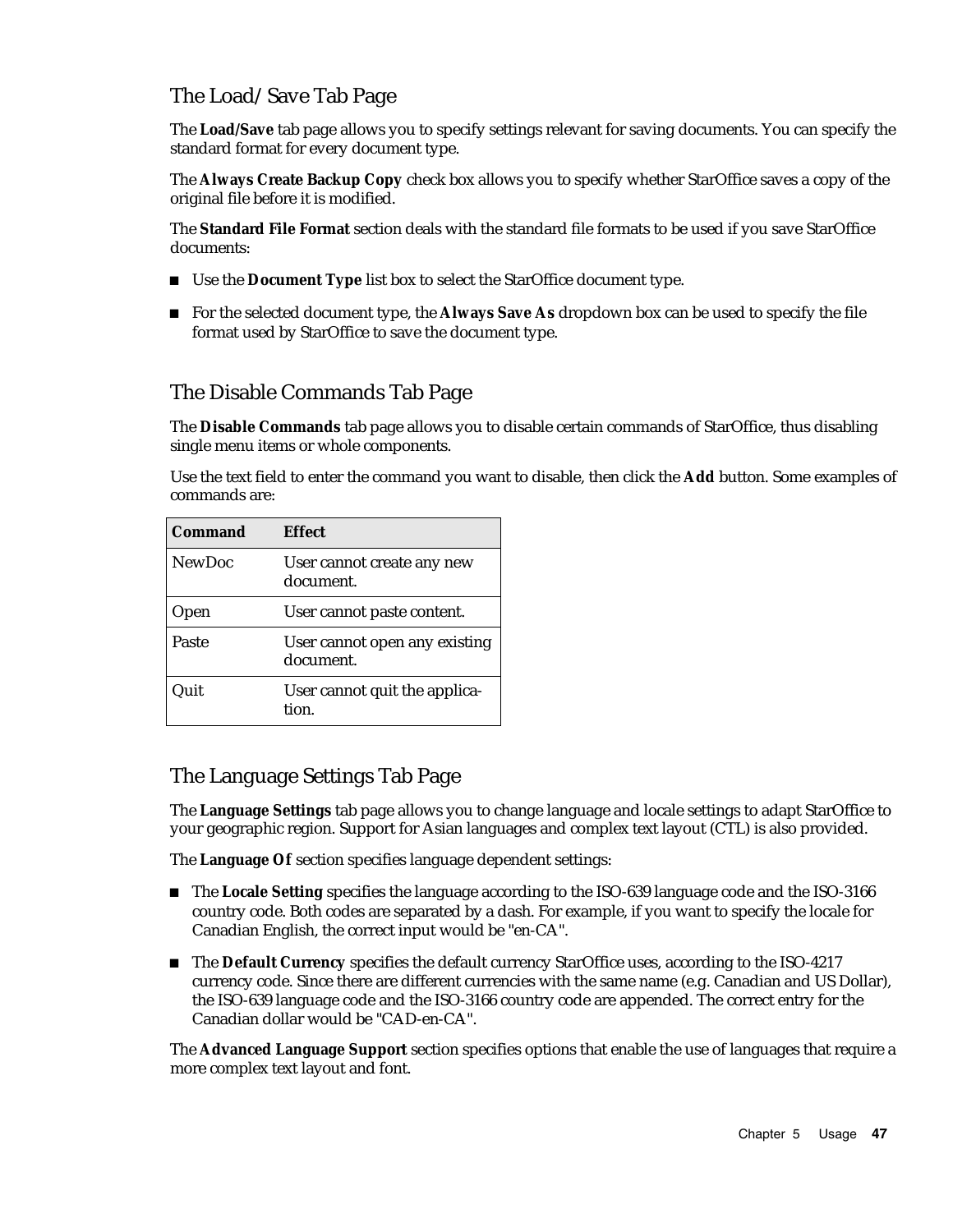- **Asian Languages** enables some additional GUI elements, such as vertical writing, that are needed for a seamless workflow in Asian languages.
- Complex Text Layout (CTL) enables some additional GUI elements, such as special fonts, that are needed for a seamless workflow in languages that require a right-to-left layout, such as Hindi or Hebrew.
- **TRET** CTL Sequence Checking specifies whether CTL strings are checked for the correct input sequence.

The **Default Languages for Documents** section specifies the default language for documents:

- The Western setting specifies all western languages such as English or German.
- The **Asian** setting contains all Asian languages, such as Chinese or Japanese. You can change this setting only if you have activated **Asian Languages**.
- The CTL setting contains all languages that need complex text layout support, such as Arabic. You can change this setting only if you have activated **Complex Text Layout (CTL)**.

#### The Conditional Paths Tab Page

The **Conditional Paths** tab page allows you to specify different paths for different working environments for StarOffice. This proves useful for installations in heterogeneous environments, e.g. UNIX and Windows.

The first step is to add a new variable by entering its name (e.g. *myPath*) in the text field and click the **Add** button. Note that the name is case-sensitive. Clicking on this new variable will bring up the **Condition** subscreen for this variable. In this screen you can add an arbitrary number of conditions, and associate the condition with the path that is substituted for the variable (here: *\$(myPath)*). Clicking the **Add** button will open a new dialog window.

In the **Specify Condition** dialog, you can specify the name of the the condition (e.g. *WindowsEnvironment*) and the path to be used if the following condition holds true (e.g. *file:///C:/temp*). Be sure to enter a file URL and not an OS specific path.

The condition can be OS-, host- or domain-based. If you select OS, you can choose Solaris, Linux, UNIX or Windows. The host can be any hostname ("\*" can be used as wildcard). The domain can be any DNS, YP or NT domain ("\*" can be used as wildcard). After you have specified the appropriate condition (e.g. OS is *Windows*) you can finish the dialog.

To exploit the full use of this feature, add at least a second named condition. For example, you can add the condition *SolarisEnvironment* (you may have some StarOffices running under Solaris), for which you select *Solaris* as OS and */tmp* as path.

The newly defined variable *\$(myPath)* can then be used in the **StarOffice – Paths** tab page. If the user for whom this variable is defined starts StarOffice, it will check the conditions one by one to see if any of them holds true. If so, the variable will be substituted by the defined path. This will enable users to have Offices installed under Windows and Solaris and to obtain the correct (different) paths for each of the operating systems.

For a list of predefined, non-conditional path variables, see the help pages for **StarOffice-Path**.